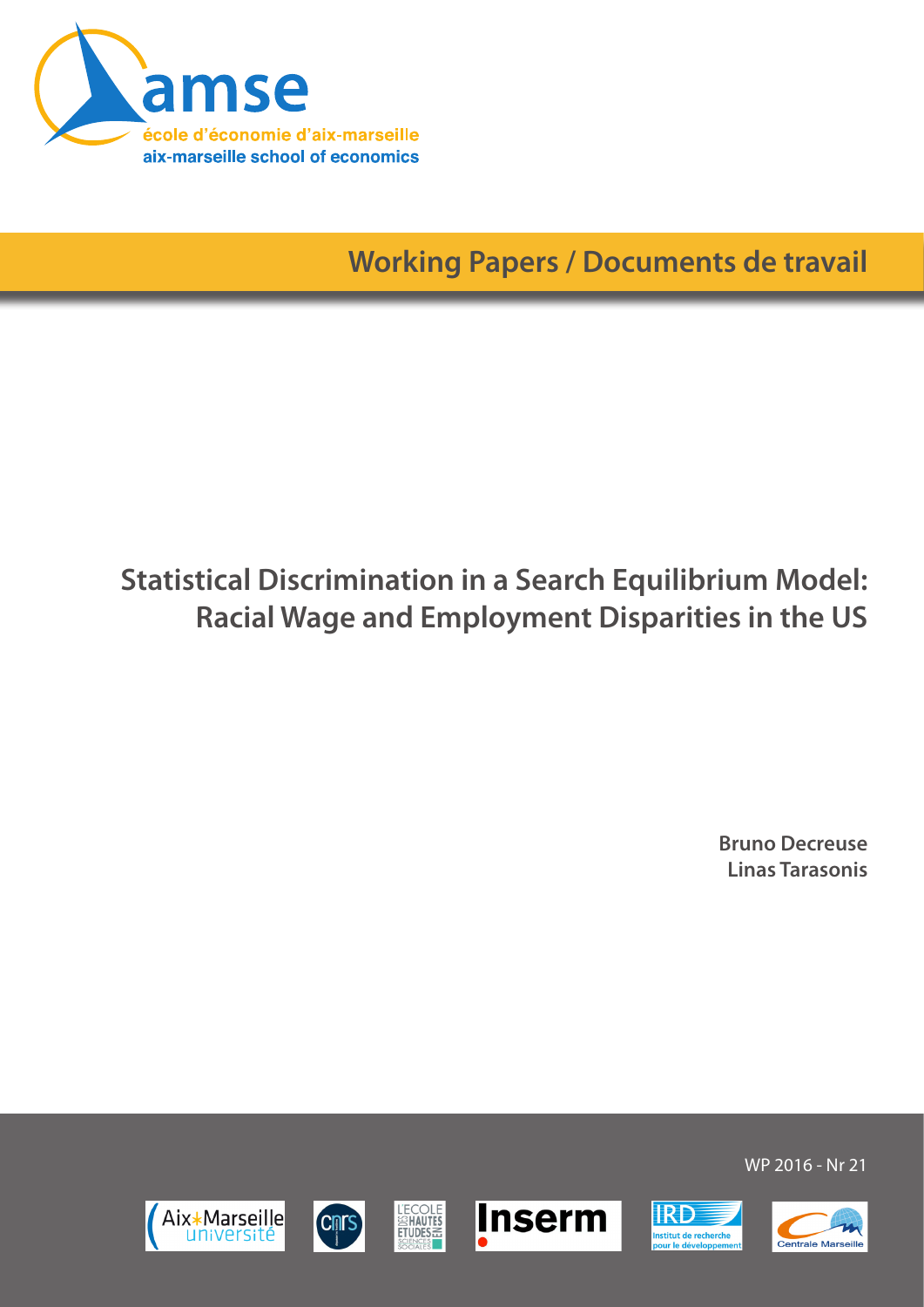# Statistical Discrimination in a Search Equilibrium Model: Racial Wage and Employment Disparities in the US<sup>∗</sup>

Bruno Decreuse † Linas Tarasonis ‡

June 6, 2016

#### **Abstract**

In the US, black workers spend more time in unemployment, lose their jobs more rapidly, and earn lower wages than white workers. This paper quantifies the contributions of statistical discrimination, as portrayed by negative stereotyping and screening discrimination, to such employment and wage disparities. We develop an equilibrium search model of statistical discrimination with learning based on [Moscarini](#page-35-0) ([2005](#page-35-0)) and estimate it by indirect inference. We show that statistical discrimination alone cannot simultaneously explain the observed differences in residual wages and monthly job loss probabilities between black and white workers. However, a model with negative stereotyping, larger unemployment valuation and faster learning about the quality of matches for black workers can account for these facts. One implication of our findings is that black workers have larger returns to tenure.

**Keywords:** Learning; Screening discrimination; Job search; Indirect inference

**JEL codes**: J31; J64; J71.

<sup>\*</sup>We thank Katarína Borovičková, Jake Bradley, Denis Fougère, Andrea Moro, Grigorios Spanos, participants to the GEDIM workshop on gender and ethnic discrimination and the AMSE-Banque de France conference that both took place in Aix-en-Provence, the EEA annual congress in Mannheim, various meetings of the Search and Matching (SaM) network, the annual Lithuanian Conference on Economic Research, the annual conference of the Spanish Economic Association. Bruno Decreuse thanks the Institut Universitaire de France for financial support.

<sup>†</sup>Aix-Marseille School of Economics (Aix-Marseille University), EHESS & CNRS, [bruno.decreuse@univ-amu.fr,](mailto:bruno.decreuse@univ-amu.fr) <http://sites.google.com/site/brunodecreuseecon/>

<sup>‡</sup>Aix-Marseille School of Economics (Aix-Marseille University), EHESS & CNRS, [linas.tarasonis@univ-amu.fr,](mailto:linas.tarasonis@univ-amu.fr) <http://linas.econ.lt/>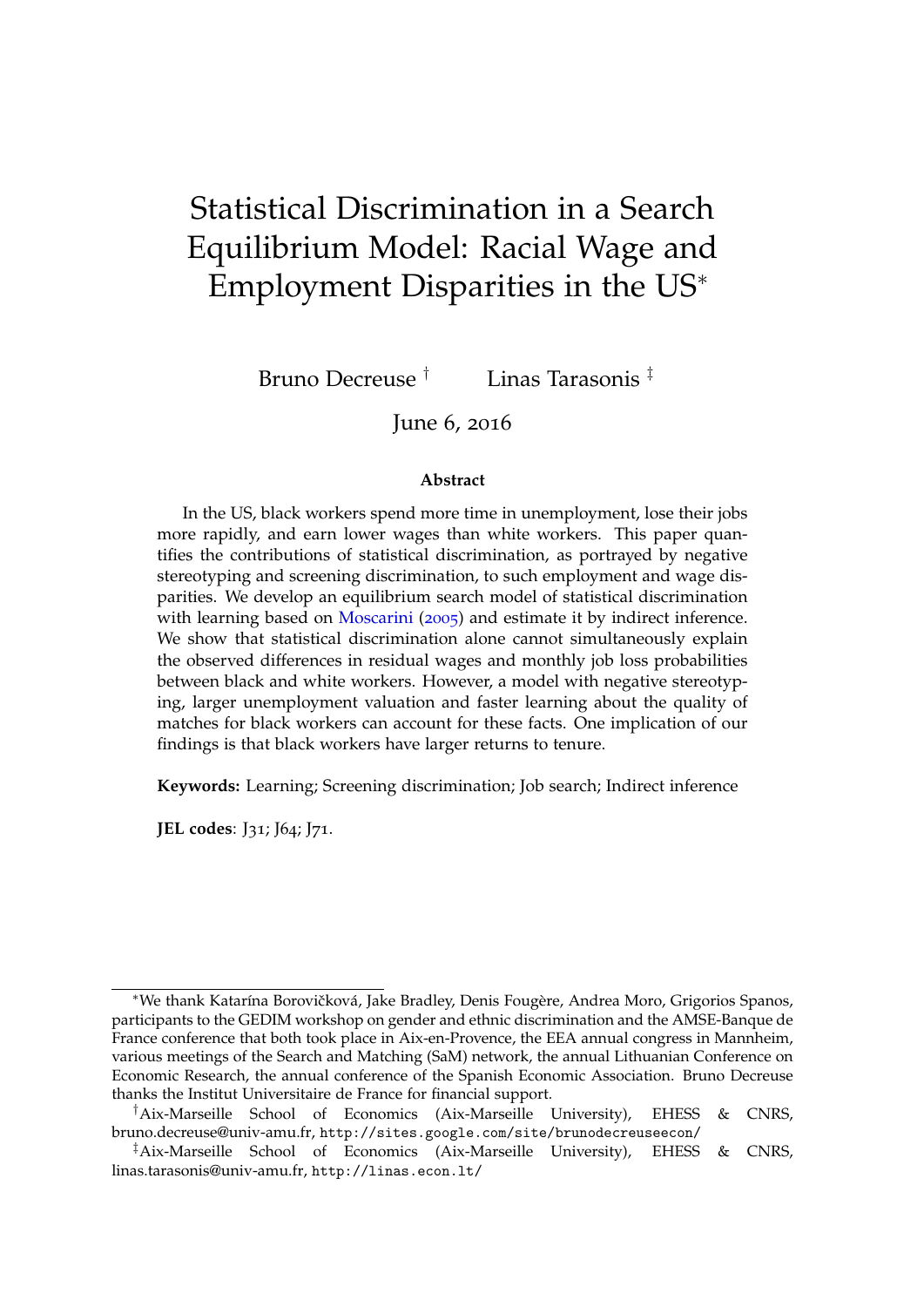## **1 Introduction**

Compared to white male workers, black male workers earn lower wages, stay unemployed longer and lose their jobs more rapidly. Though a substantial part of such disparities can be explained by differences in observable characteristics such as age, education, marital status or location, residual wages and employment differentials are large and persist over time (see, e.g., [Lang and Lehmann](#page-35-1) ([2012](#page-35-1))). These findings raise questions on the roles played by unobserved skills, i.e., skills that are undocumented in survey data but have a crucial impact on workers' performance. How are such skills distributed among blacks and whites? How much time do employers need to figure out the true productivity of a worker-job pair? Is this learning process faster for whites than for blacks?

The branch of economics addressing these questions is referred to as statistical discrimination. This type of discrimination arises when employers imperfectly observe the productivity of workers, while the distribution of productive outcomes varies across race. Since [Phelps](#page-36-0) ([1972](#page-36-0)), statistical discrimination takes two forms: negative stereotyping and screening discrimination. Negative stereotyping (hereafter, NS) happens when employers believe that jobs occupied by black workers are on average less productive. All blacks are attributed the mean black productivity, which generates wage redistribution among black employees, from those in highly productive jobs to those in low productive ones. Screening discrimination (hereafter, SD) occurs when employers need more time to learn the productivity of jobs occupied by black workers. These workers are seen as less employable and experience slower wage growth.

Statistical discrimination has never been evaluated within the context of a formal model predicting racial wage gaps as well as differences in the probability that an unemployed worker finds a job and the probability that an employed worker becomes unemployed. This paper aims to fill this gap. We provide a dynamic model of statistical discrimination with search frictions and employer-employee learning and then estimate its structural parameters with indirect inference. Our results shed light on a fundamental trade-off between fitting wage disparities and fitting employment ones. This leads us to a different perspective on SD: the learning process is likely faster with blacks than with whites, a phenomenon we refer to as anti-screening discrimination (anti-SD).

We first begin our analysis by presenting several empirical regularities in Section [2](#page-5-0). Specifically, we use the Current Population Survey and focus on prime-aged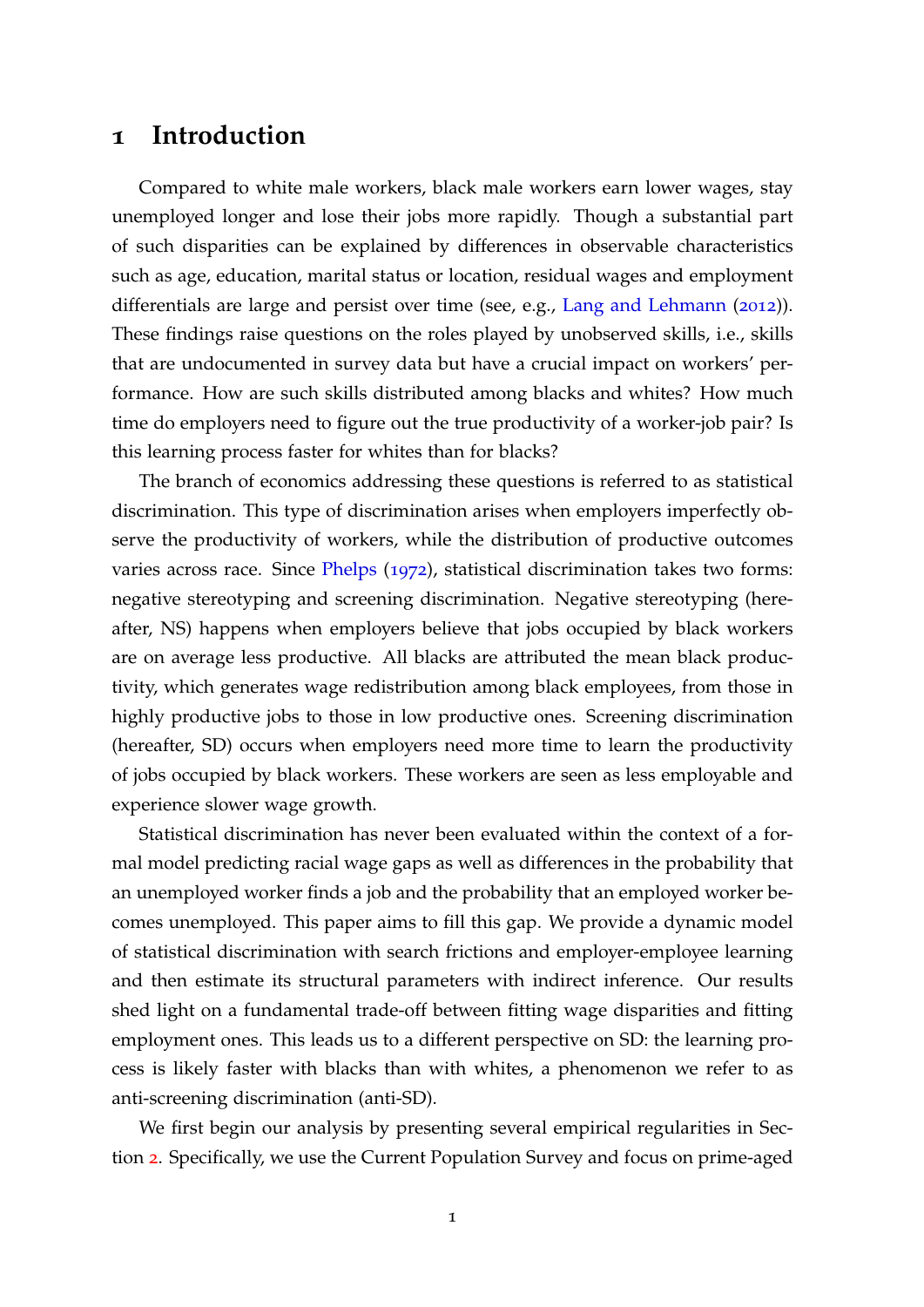low-skilled male workers to describe the black-white wage and employment disparities. We compute the job-finding and job-separation rates of blacks and whites following [Shimer](#page-36-1) ([2012](#page-36-1)). The job-finding and job loss rate differentials are above 30%, i.e., blacks spend 30% more time in unemployment and are 50% more likely to lose their job in the following month. We then compute residual wages using a Mincer wage regression. We find the quantile differentials of the residual wage distributions are large – the wage gap amounts to 14 percents for both entry wages and unconditional wages – and increasing, i.e., residual wage disparities are larger in levels at the top than at the bottom of the wage distribution.

We then proceed to our theoretical model, presented in Section [3](#page-9-0), which draws from [Moscarini](#page-35-0) ([2005](#page-35-0)) who introduces job turnover in the spirit of [Jovanovic](#page-35-2) ([1984](#page-35-2)) in an equilibrium search unemployment framework. Each match between ex-ante identical workers and firms is characterized by an unobserved match quality that can be high or low. All worker-firm pairs start with a probability of being in a highquality match and the true match quality is gradually learnt over time by observing output realizations. Job loss occurs when a worker-firm pair learns their match is sufficiently likely to be of low quality. Wage bargaining over the match surplus implies there is a mapping from the ergodic distribution of posterior beliefs about match quality to the stationary wage distribution.

In our model we introduce two groups of workers, blacks and whites, and group-specific distributions of observed and unobserved skills. To account for hiring discrimination, prior beliefs about the quality of matches are drawn from a distribution with a continuous support. This distribution is allowed to be different between blacks and whites to reflect differences in unobserved heterogeneity between the two groups. As a consequence, the model predicts job-finding, job loss and the wage distribution for both groups of workers.

In Section [4](#page-19-0), we use the simulated method of moments to estimate our model. We target moments characterizing labor market outcomes for both groups, mean monthly job-finding and job loss probabilities, quantiles of the unconditional wage distribution, and quantiles of the entry wage distribution, to obtain two main results.

On the one hand, statistical discrimination, as portrayed by NS and SD, fails to match simultaneously the properties of the quantile differentials and those of the job-finding and job loss probability differentials. In particular, NS predicts globally decreasing quantile differentials and small job loss differential, whereas SD predicts increasing quantile differentials and higher job loss for whites. The in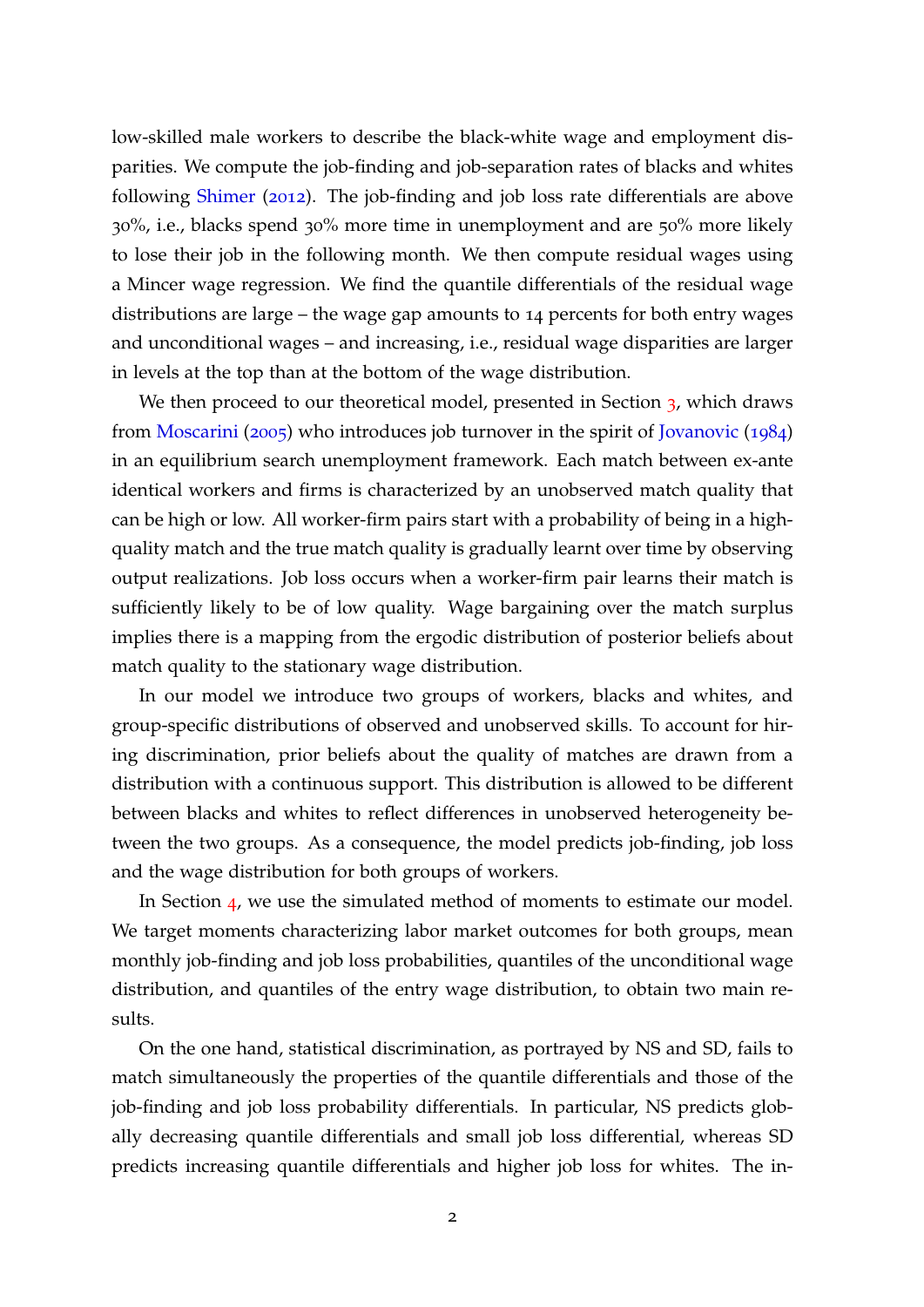tuition for this result is straigforward and goes beyond the particularities of our model: when learning about match quality is faster for whites, these workers benefit from higher wage growth (high-quality matches are rapidly revealed), but also experience shorter job durations (low-quality matches are also rapidly revealed).

On the other hand, we show that together with differences in the valuation of unemployment between blacks and whites, statistical discrimination can explain all of the observed empirical regularities. The resulting estimation involves NS, anti-SD and higher utility when unemployed for blacks. Anti-SD means that output signals occuring during employment are more accurate when the worker is black. Following the previous reasoning, blacks lose their jobs faster. Then, NS guarantees that the black-white differential remains large, whereas higher unemployment valuation for blacks ensures the quantile differentials of the wage distributions are increasing.

Given the focus of the literature, anti-SD seems counter-intuitive. The screen-ing discrimination literature mainly emphasizes the opposite.<sup>[1](#page-4-0)</sup> One recent paper, however, offers a micro foundation of anti-SD. [Cavounidis and Lang](#page-34-0) ([2015](#page-34-0)) study managers' incentive to monitor the different groups of workers. They show that when blacks are more often in unproductive jobs, employers have stronger incentive to monitor them.

Furthermore, anti-SD offers a new perspective on racial returns to tenure. [Fryer J](#page-35-3)r [et al.](#page-35-3) ([2013](#page-35-3)) estimate blacks have a return-to-tenure rate that is 1.1 percentage points higher than for whites. They explain this result with a stylized three-period model of statistical discrimination where productivity is revealed after one period. NS implies that black workers will, on average, receive lower wages than whites, which leads to larger scope for wage improvement. Our estimate with anti-SD also concludes the return to tenure is larger for blacks than for whites (by 1.7 percentage points), but for a completely different reason: anti-SD implies learning is faster for blacks.

There already exist estimates of models of statistical discrimination for the labor market, but they do not feature search unemployment. [Moro](#page-35-4) ([2003](#page-35-4)) develops and estimates a model of racial discrimination with complementarities between skilled and unskilled workers, whereas [Gayle and Golan](#page-35-5) ([2012](#page-35-5)) focus on gender gaps. Both papers abstract from search frictions and do not account for racial differences

<span id="page-4-0"></span><sup>&</sup>lt;sup>1</sup>For example, [Ritter and Taylor](#page-36-2) ([2011](#page-36-2)) have an efficiency wage model rationalizing racial unemployment disparities in which performance observability during employment is better for whites than for blacks. They relate this assumption to the theory of language discrimination [\(Lang,](#page-35-6) [1986](#page-35-6)).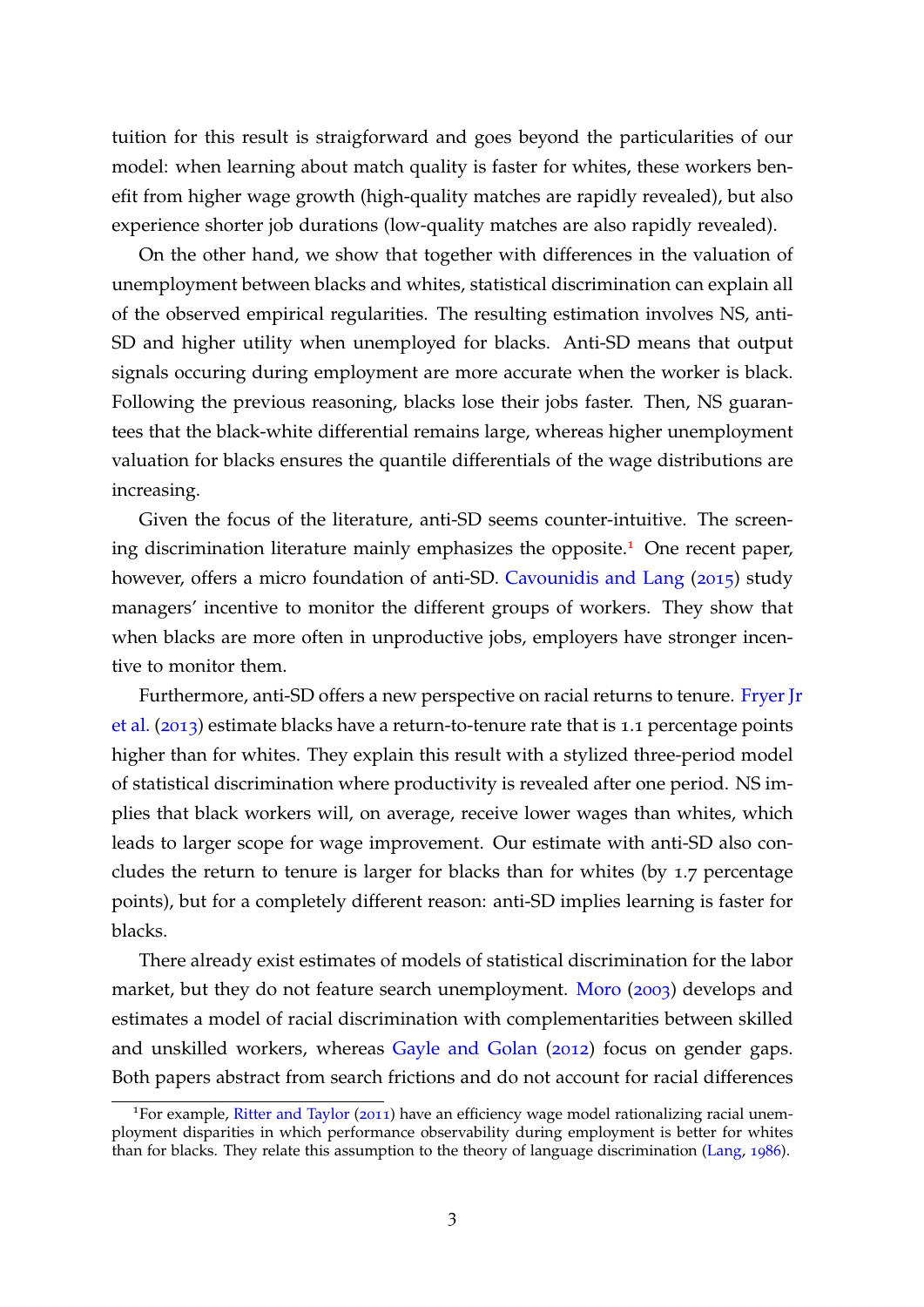in unemployment duration and job separation.

By contrast, there is a substantial literature offering estimates of taste-based discrimination in search unemployment models. These models follow [Becker](#page-34-1) ([1971](#page-34-1)) and aim to disentangle the respective roles played by racial prejudice and unobserved worker heterogeneity in the labor market outcomes of different demographic groups: [Black](#page-34-2) ([1995](#page-34-2)), [Eckstein and Wolpin](#page-34-3) ([1999](#page-34-3)), [Bowlus and Eckstein](#page-34-4) ([2002](#page-34-4)), [Borowczyk-Martins et al.](#page-34-5) ([2014](#page-34-5)), for racial discrimination, but also [Flabbi](#page-34-6) ([2010](#page-34-6)a[,b\)](#page-35-7) for gender discrimination. Our approach does not aim to disentangle prejudice from unobserved worker heterogeneity, but we are not necessarily inconsistent with this literature. Indeed, NS may reflect, in addition to differences in productivity of the members of a particular group, existence of employers with discriminatory tastes.

More generally, search and matching models provide an interesting framework to study discrimination. In the spirit of [Arrow](#page-34-7) ([1973](#page-34-7)), several papers show discrimination can arise in equilibrium despite employers having no taste for discrimina-tion and blacks and whites having similar characteristics.<sup>[2](#page-5-1)</sup> We do not explore the rich possibilities offered by such models. Instead, we draw from the framework of [Phelps](#page-36-0) ([1972](#page-36-0)) where skills are exogenously different between blacks and whites, and output observability varies across ethnic groups.

### <span id="page-5-0"></span>**2 Evidence**

In this section we summarize key differences in labor market outcomes of blacks and whites. Our analysis focuses on job-finding and job loss probabilities, as well as residual wages. All these facts will be consistent with the model presented in Section [3](#page-9-0) and estimated in Section [4](#page-19-0).

*Data*.—We use Basic Monthly Data of the Current Population Survey (CPS) from January 2003 to December 2008 and limit the sample to individuals who declare themselves to be either black or white males. For homogeneity, we only consider individuals without college education between the ages of 25 and 55 and we focus

<span id="page-5-1"></span><sup>&</sup>lt;sup>2</sup>In Rosén ([1997](#page-36-3)), employers have private information on match-specific productivity. Discriminated Blacks apply for low-quality matches, thereby creating the type of belief that leads employers to discriminate them. In [Mailath et al.](#page-35-8) ([2000](#page-35-8)), employers can direct their search towards Blacks or Whites, whereas workers make a pre-market investment in skills. If employers do not send offers to Blacks, then these workers invest less in human capital, justifying employers' behavior. In Holden and Rosén ([2014](#page-35-9)), match quality is random and workers in bad matches search on the job. As dismissal is costly, employers trapped in a bad match hope that the worker finds another job very rapidly. Now, if employers discriminate against Blacks, these workers find alternative jobs less rapidly, and thus become less attractive to employers.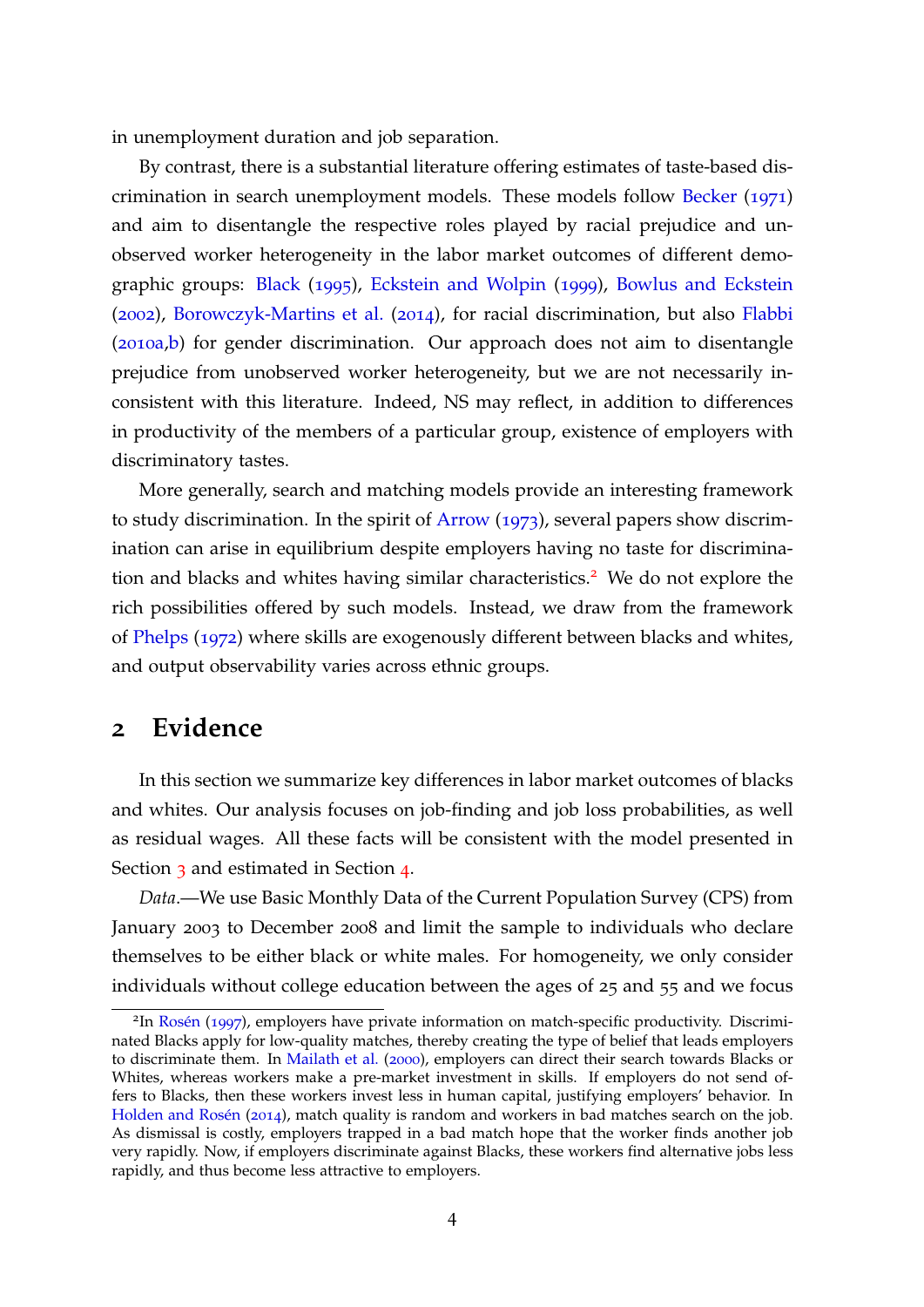on full-time workers in nonagriculture private sectors, and exclude self-employed workers.

*Transition probabilities*.—To measure the average monthly job loss probability and the average monthly job-finding probability, we follow [Shimer](#page-36-1) ([2012](#page-36-1)) and suppose that all workers of a given group have the same job-finding and job separation rates and ignore movements in and out of the labor force. The method uses monthly measures of the number of employed and unemployed workers as well as the number of unemployed workers with zero to four weeks duration of each group. The details are explained in Appendix [A.](#page-37-0)

<span id="page-6-0"></span>

Figure 1: The ins and outs of unemployment

Notes.— Prime-age men with no college, 2003m1-2014m12, 12 month moving average of monthly data. Source: Current Population Survey and authors' calculations.

Figure [1](#page-6-0) shows the monthly job-finding and employment exit probabilities over an enlarged period that also includes the Great Recession. Several facts about racial differences in labor market transition probabilities stand out. First, a typical black unemployed worker is on average 30% less likely to find a job in a given month over the observed period. The racial gap in the job-finding probability is relatively stable over the businness cycle. Second, black workers are 50% more likely to become unemployed in a given month than white workers. The racial gap in separation rates appears to be less stable over time, however, it is mainly due to the less precise estimates of the separation rate of black workers. Finally, as can be observed in Figure [1](#page-6-0), the transition rates are relatively stable during the pre-crisis period that we use for our estimation.

*Residual wages.*—To construct residual wages, we account for characteristics that are not modelled by our theory. We thus omit black workers and workers with tenure because their effects will be precisely modelled in the next section. To obtain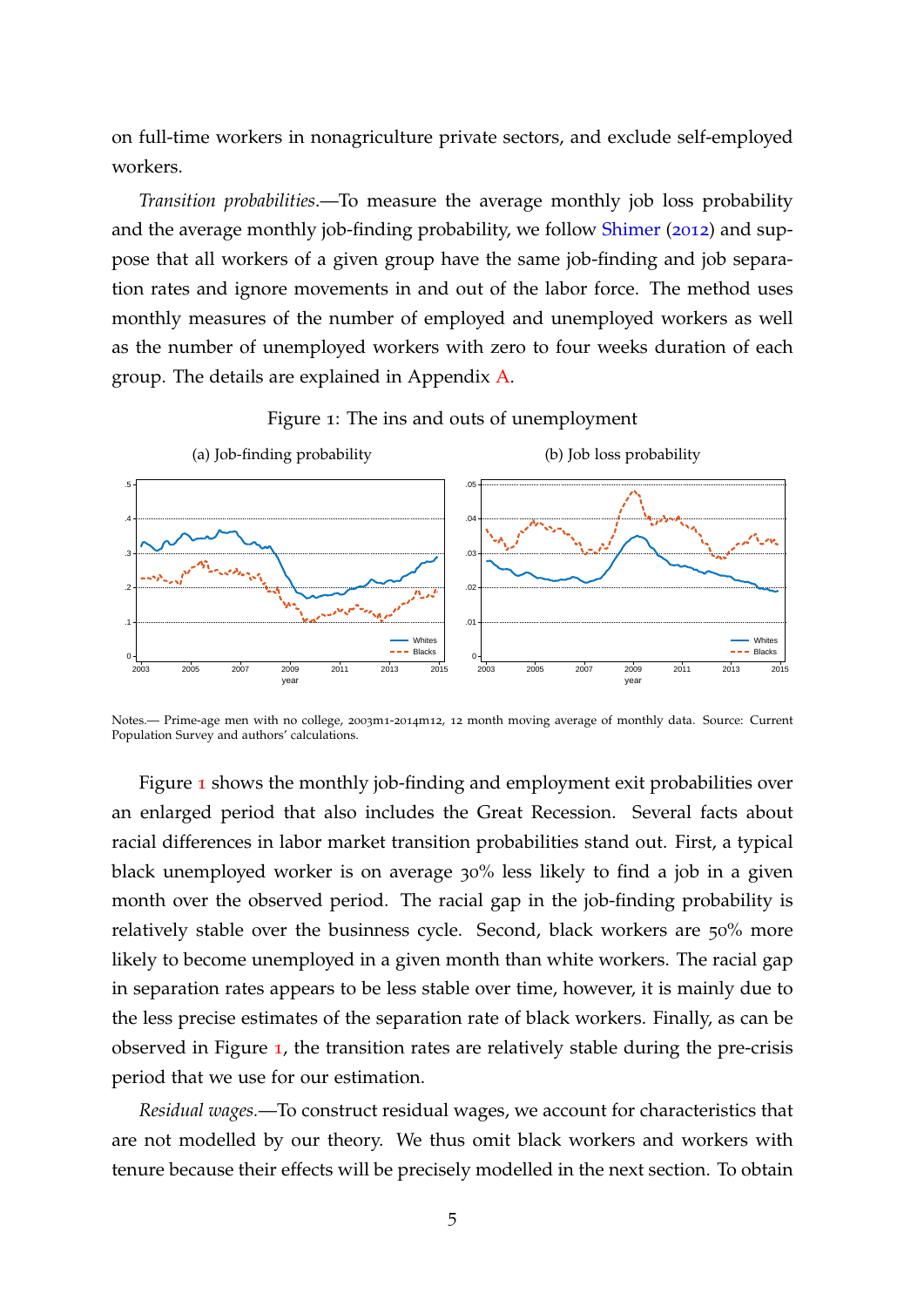the returns to explanatory variables other than race and tenure, we estimate a reduced-form wage regression on a subset of newly hired white workers:

<span id="page-7-0"></span>
$$
\ln w_j = A_j \Gamma + \epsilon_j,\tag{1}
$$

where  $w_j$  is the real hourly wage of a newly hired white individual  $j$  and  $\epsilon_j$  is the residual. *A<sup>j</sup>* is a vector of individual characteristics that includes a constant term, years of schooling, age, age squared, marital status, state, occupation and industry dummies. Considering age and age squared allows us to account for the effects of experience and general human capital accumulation that our model neglects. The underlying assumption is that workers accumulate general human capital whether they are employed or not.

We use the estimated returns to characteristics,  $\hat{\Gamma}$ , to obtain residual wages of all workers in our sample including blacks and those with postive tenure within the firm. For individual *i*, we define the efficient wage as follows

<span id="page-7-1"></span>
$$
\omega_i = \frac{w_i \exp(-A_i \hat{\Gamma})}{\max_j \{w_j \exp(-A_j \hat{\Gamma})\}},\tag{2}
$$

where  $w_i$  is the observed hourly wage,  $\hat{\Gamma}$  is the vector of OLS estimates of equation ([1](#page-7-0)). The normalization implies that the maximum efficient wage is equal to one. This procedure leaves us with two residual wage distributions, one for each group.

To implement this procedure we use the Merged Outgoing Rotation Groups when information on usual weekly hours/earnings is recorded. Specifically, this information is measured at the household's fourth and eighth month in the survey. To obtain hourly wages we use reported usual hourly wages when a worker is paid hourly, or usual weekly earnings divided by usual weekly hours worked otherwise. Since wages are top-coded, we only consider observations with hourly wages above \$1 and below \$100 when estimating returns to observable characteristics and we trim the top and bottom 2% of the residual hourly wage distribution for both groups. The resulting sample contains roughly 118,000 individual-year observations, of which nearly 9% correspond to blacks. We define newly hired workers as those employed during the fourth or the eighth month in the survey and nonemployed at any point previously.

Table [1](#page-8-0) provides the main moments of efficient wage distributions of both groups. Again, several facts stand out. First, the median black-white wage gap is around 14 percent for both the unconditional and the entry wage distributions. Second, as can be seen in column Diff., quantile differentials of both distributions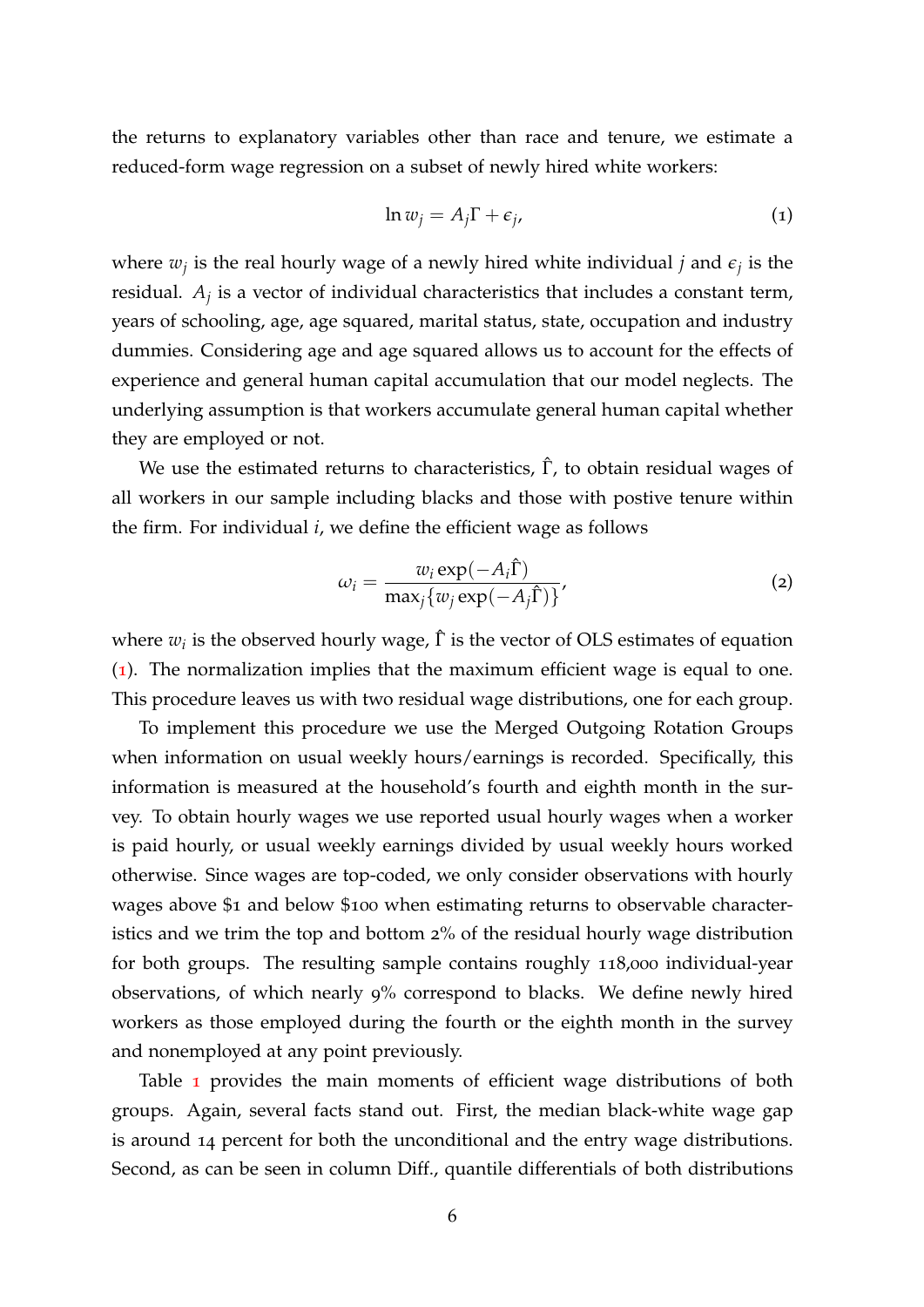<span id="page-8-0"></span>

|            | All jobs |               |       |           | New jobs |               |       |           |
|------------|----------|---------------|-------|-----------|----------|---------------|-------|-----------|
|            | Whites   | <b>Blacks</b> | Diff. | Log-Diff. | Whites   | <b>Blacks</b> | Diff. | Log-Diff. |
| Mean       | .444     | .394          | .051  | .121      | .411     | .365          | .045  | .117      |
| St.-dev.   | .161     | .148          | .013  | .086      | .155     | .144          | .011  | .072      |
| Min        | .181     | .161          | .019  | .113      | .181     | .169          | .012  | .070      |
| 5th perc.  | .232     | .204          | .027  | .126      | .218     | .199          | .019  | .091      |
| 25th perc. | .323     | .286          | .037  | .122      | .296     | .261          | .035  | .126      |
| 50th perc. | .415     | .361          | .054  | .139      | .377     | .328          | .049  | .139      |
| 75th perc. | .536     | .473          | .064  | .126      | .492     | .439          | .053  | .115      |
| 95th perc. | .761     | .701          | .060  | .082      | .727     | .677          | .051  | .072      |
| Max        | 1.000    | .911          | .089  | .093      | .999     | .890          | .109  | .115      |
| N          | 107,223  | 10,698        |       |           | 5,146    | 633           |       |           |

Table 1: Summary statistics of efficient wages

Notes.—Efficient wages are defined in ([2](#page-7-1)). The first four columns correspond to the unconditional efficient wage distribution, the last four ones to the entry wage distribution. The third and fourth columns for both distributions, *Diff.* and *Log-Diff.*, report the black-white difference and log-difference, respectively.

are strongly increasing. Having increasing quantile differentials means that wage disparities are larger in levels at the right of the distribution than at its left. Third, uncoditional distribution of wages stochastically dominates the entry wage distribution and the difference is substantial. At the median, wages in all jobs are around 10 percent lower than in new jobs for both groups of workers.

The facts we describe here are in line with the literature. [Elsby et al.](#page-34-8) ([2010](#page-34-8)) find quantitatively similar aggregate racial differences in unemployment inflow and outflow rates using the CPS data, whereas [DellaVigna and Paserman](#page-34-9) ([2005](#page-34-9)) document the job-finding rate from unemployment is about 20% lower for blacks than for whites using the National Longitudinal Survey of Youth. Wage gaps are slightly higher than usual: [Lang and Lehmann](#page-35-1) ([2012](#page-35-1)) summarize the evidence by stating the unexplained wage gap is in the order of 10 percentage points. However, by design our measure of residual wage dispersion does not correct for differential tenures and returns to tenure between the two groups.

To summarize, blacks find jobs less rapidly, their jobs last shorter and differential quantiles are increasing. The rest of the paper is devoted to explaining these facts. Section [3](#page-9-0) presents a dynamic model of statistical discrimination with employer-employee learning and search frictions, whereas Section [4](#page-19-0) describes its estimation.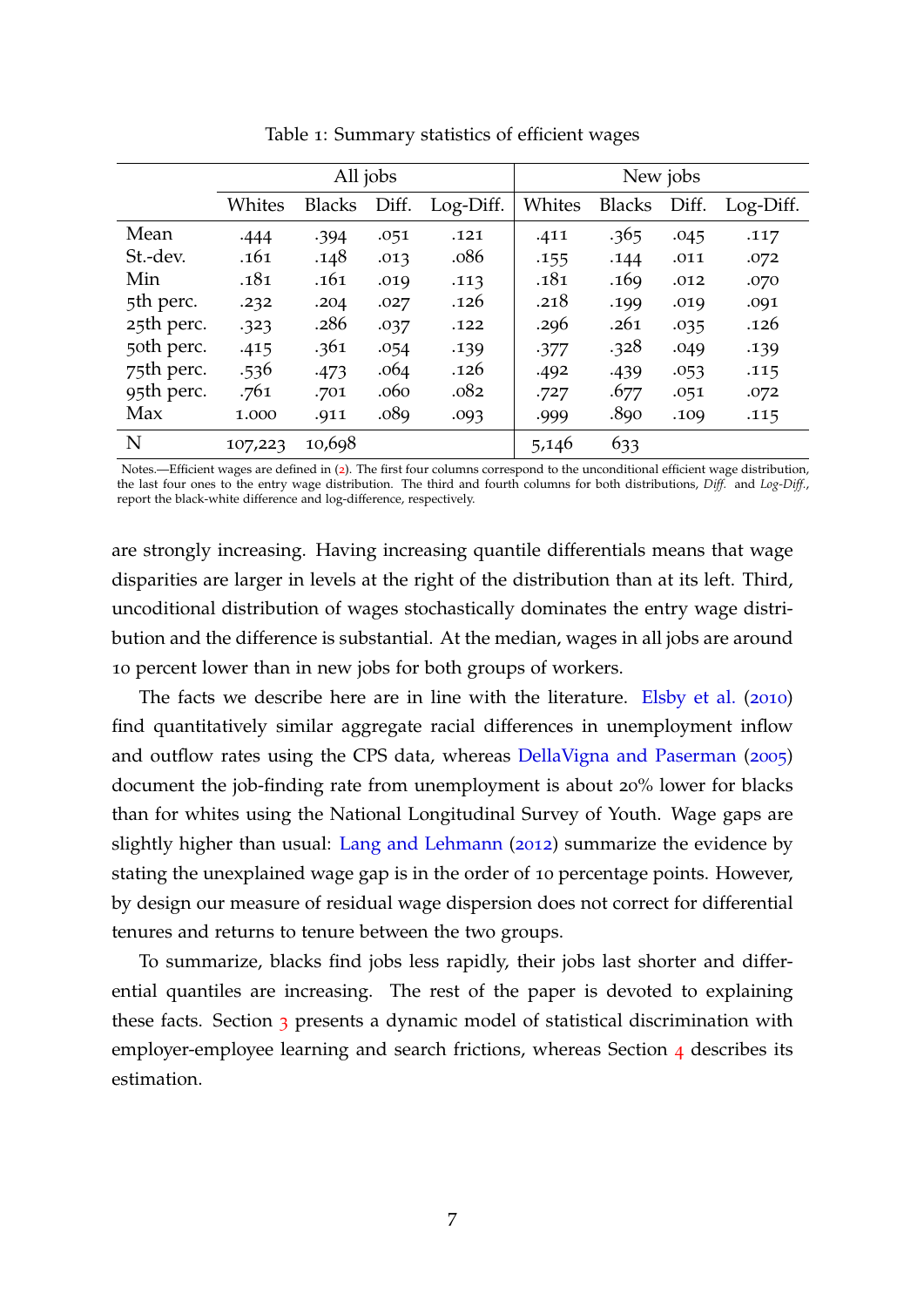# <span id="page-9-0"></span>**3 Theory**

Our model draws from [Moscarini](#page-35-0) ([2005](#page-35-0)) who introduces job turnover in the spirit of [Jovanovic](#page-35-2) ([1984](#page-35-2)) in a [Mortensen and Pissarides](#page-35-10) ([1994](#page-35-10)) equilibrium search unemployment framework. To this, we add two groups of workers with different productive abilities, different prior beliefs on the quality of matches, and different output observability. We first present the model and then focus on mechanisms and outcomes of discrimination.

All proofs lie in the Appendix [D.](#page-39-0)

#### **3.1 Model**

*Assumptions.*—The labor market is populated by a continuum of risk-neutral workers of measure one and a continuum of firms that post vacancies. The labor market is characterized by random search frictions. Firms are identical, whereas workers differ in observable type  $\alpha$  and demographic group  $i = B, W$ , where *B* stands for black and *W* for white. The measure of each group is  $m_i$ , such that  $m_B +$  $m_W = 1$ , and the distribution of type is group-specific: the cumulative distribution function (cdf) is  $\Psi_i$  and the associated probability density function (pdf) is  $\psi_i \equiv \Psi'_i$ .

The endogenous measure of unemployed workers in group *i* is *u<sup>i</sup>* . When unemployed workers of type *α* obtain utility flow *biα* and receive job offers at rate *λ*, irrespective of their type. Then the firm and the worker decide if they form a match. Employed workers lose their job at exogenous rate *δ* and also when the match surplus falls below zero. Though Moscarini (2005) extends his model to onthe-job search, we do not allow for it. The idea of our paper is to isolate learning as the only factor of wage growth and see how far statitical discrimination can go to explain employment and wage disparities between blacks and whites. Therefore we do not consider alternative mechanisms on the premise that they are similar for blacks and whites.[3](#page-9-1)

The output of a firm-worker pair depends on workers' type and match quality *µ* according to  $y_{\alpha u} = \alpha \mu$ . Match quality can take two values: the match is good when  $\mu = \mu_H$  and bad when  $\mu = \mu_L < \mu_H$ . Match quality is imperfectly observed at hiring and gradually learnt with tenure. When a firm and a worker meet, they draw a common signal  $p_0 \in [0, 1]$  about the average productivity of the match. The

<span id="page-9-1"></span><sup>&</sup>lt;sup>3</sup>The computation of efficient wages provides a good illustration of this idea. Entry wages are regressed on age and age squared to capture the effects of labor pmarket experience. Such effects, by assumption, are the same for blacks and whites. On the-job-search and human capital accumulation are discussed in Section [4](#page-30-0).4, which examines the robustness of our results.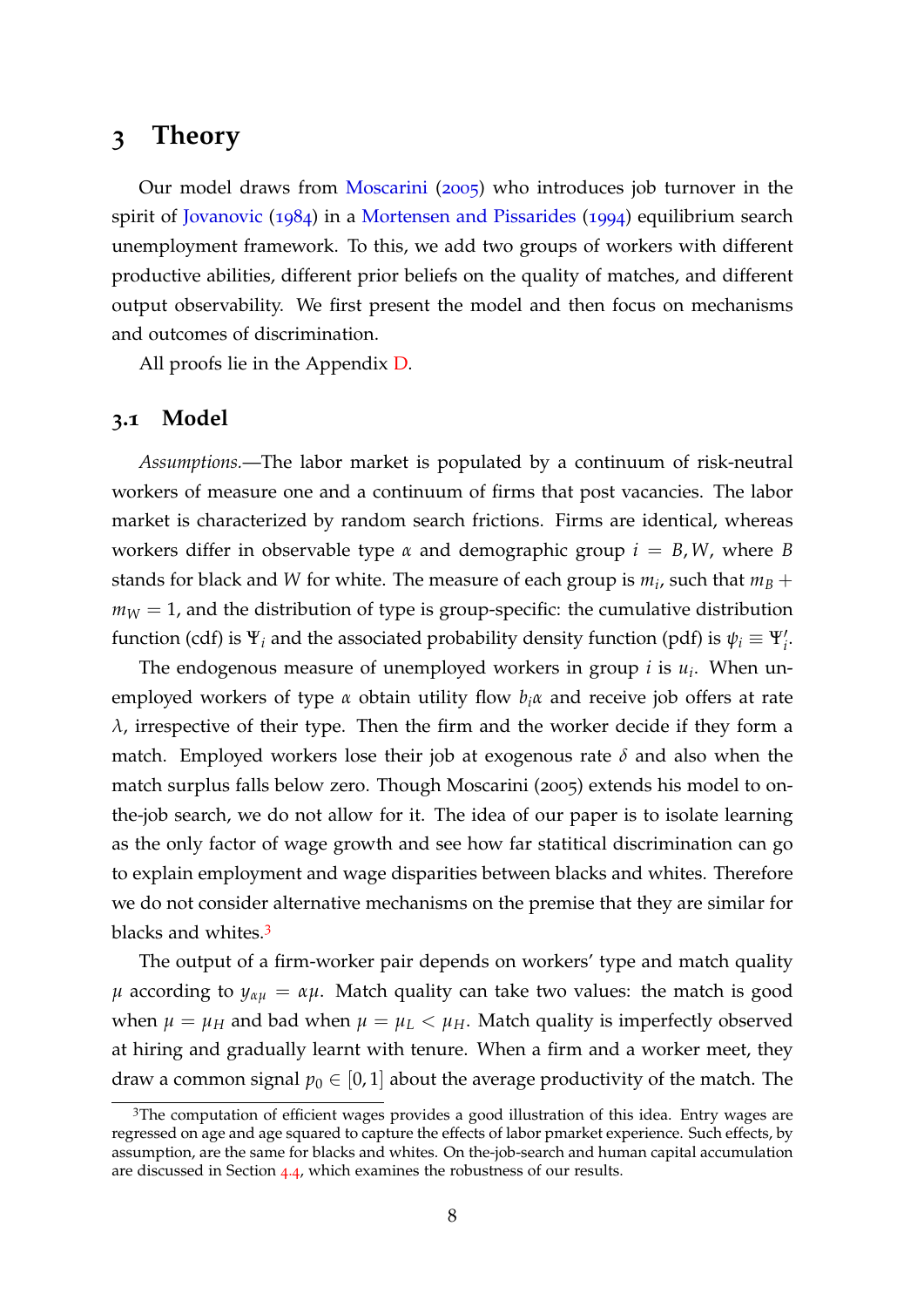signal is such that  $p_0 = Pr(\mu = \mu_H) = 1 - Pr(\mu = \mu_L)$ . In Moscarini (2005), this signal takes a single value. To account for hiring discrimination and for a nondegenerate wage distribution of those newly hired, we assume the signal is drawn from the group-specific cdf  $G_i^0$  with associated pdf  $g_i^0 \equiv G_i^{0i}$ *i* .

Match productivity is subject to an additional source of idiosyncratic noise. The cumulative output of a match of tenure *t* follows a Brownian motion with drift *αµ* and type-specific variance  $\alpha^2 \sigma_{Xi}^2$ .

$$
X_{\alpha it} = \alpha \left( \mu t + \sigma_{Xi} Z_t \right) \sim \mathcal{N} \left( \alpha \mu t, \alpha^2 \sigma_{Xi}^2 t \right), \tag{3}
$$

where *Z<sup>t</sup>* is a Wiener process that keeps *µ* hidden. Given log-linearity in *α*, the variance-to-output ratio is type-independent.

After observing flow match output, *dXαit*, firms and workers update their belief with regard to match quality using Bayes' rule. Let  $p_{\alpha i t}$  be the probability that the match is good. [Wonham](#page-36-4) ([1964](#page-36-4)) shows that *<sup>p</sup>αit* follows a diffusion process:

<span id="page-10-0"></span>
$$
dp_{\alpha it} = \sigma_{pi}(p_{\alpha it}) d\overline{Z}_{\alpha it}, \qquad (4)
$$

where

$$
\sigma_{pi}(p) = p(1-p)\frac{\mu_H - \mu_L}{\sigma_{Xi}} \tag{5}
$$

is the diffusion parameter and

<span id="page-10-1"></span>
$$
d\overline{Z}_{\alpha it} = \frac{dX_{\alpha it} - p_{\alpha it} \alpha \mu_H dt - (1 - p_{\alpha it}) \alpha \mu_L dt}{\alpha \sigma_{Xi}} \tag{6}
$$

is the innovation process, i.e., the normalized difference between realized and unconditionally expected flow output. The variable  $\overline{Z}_{\alpha i t}$  follows a standard Wiener process. Note that  $dX_{\alpha i t}$  is log-linear in worker type *α* and so equations ([4](#page-10-0))-([6](#page-10-1)) imply that beliefs depend on worker group and job tenure, but not on worker type.

*Value functions.*—Let  $w_{\alpha i}(p)$  be the wage and  $W_{\alpha i}(p)$  be the value of holding a job when the belief on match quality is  $p$ . Also let  $U_{\alpha i}$  denote the worker's value of unemployment and  $J_{\alpha i}(p)$  be the value of a firm employing this worker.

The workers' values solve the Hamilton-Jacobi-Bellman (HJB) equations:

<span id="page-10-3"></span>
$$
rU_{\alpha i} = b_i \alpha + \lambda \int \max \left\{ W_{\alpha i}(p) - U_{\alpha i}, 0 \right\} dG_i^0(p), \tag{7}
$$

<span id="page-10-2"></span>
$$
rW_{\alpha i}(p) = w_{\alpha i}(p) + \frac{1}{2}\sigma_{pi}^{2}(p)W_{\alpha i}''(p) + \delta[U_{\alpha i} - W_{\alpha i}(p)],
$$
\n(8)

The value of opening a vacancy is arbitrarily set to zero. In Appendix **B**, we close the model and introduce a standard constant returns to scale matching function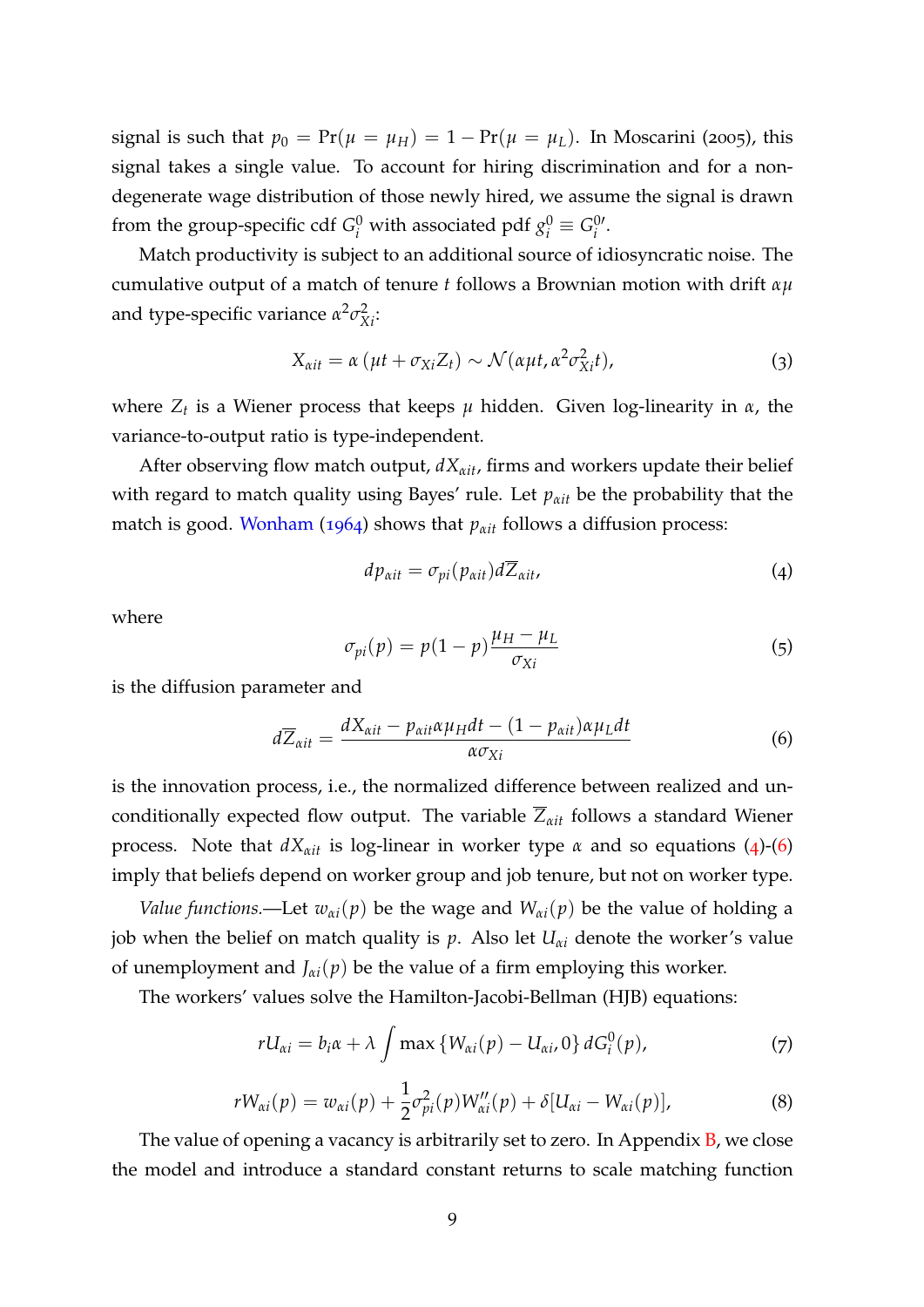and costly entry for firms. The value of a filled job with belief *p* solves the following HJB equation:

<span id="page-11-0"></span>
$$
rJ_{\alpha i}(p) = \alpha \overline{\mu}(p) - w_{\alpha i}(p) + \frac{1}{2} \sigma_{pi}^2(p) J_{\alpha i}''(p) - \delta J_{\alpha i}(p), \qquad (9)
$$

where  $\overline{\mu}(p) \equiv p\mu_H + (1 - p)\mu_L$  is the expected flow output.

*Equilibrium wages and reservation values.*—Conditional on belief *p*, the equilibrium wage is pinned down by a generalized Nash bargaining solution so that

<span id="page-11-2"></span>
$$
W_{\alpha i}(p) - U_{\alpha i} = \beta S_{\alpha i}(p), \qquad (10)
$$

where  $\beta \in [0, 1]$  is the worker' bargaining power and  $S_{\alpha i}(p) \equiv W_{\alpha i}(p) - U_{\alpha i} + J_{\alpha i}(p)$ is the total match surplus.

Match formation and dissolution obey the same optimal stopping strategy. To ensure the threshold belief  $p_{\alpha i}$  is nontrivial, we assume the following parametric restrictions hold:

<span id="page-11-4"></span>
$$
\mu_H > b > \mu_L - \beta \lambda \frac{\mu_H - \mu_L}{r + \delta} \int_0^1 p dG_i^0(p). \tag{11}
$$

The first inequality states that flow output in a good match must be larger than the utility flow derived from unemployment. If not, the match surplus is negative. The second inequality states that the utility flow derived from unemployment must be sufficiently large. Otherwise, all meetings give birth to employment relationships and hiring discrimination does not take place.

Using ([8](#page-10-2)) and ([9](#page-11-0)), we can rewrite the total surplus as the following second-order differential equation:

<span id="page-11-3"></span>
$$
S_{\alpha i}(p) = \frac{\alpha \overline{\mu}(p) + \frac{1}{2}\sigma_{pi}^2(p)S_{\alpha i}''(p) - rU_{\alpha i}}{r + \delta},
$$
\n(12)

subject to *value matching*,  $S_{\alpha i}(\underline{p}_{\alpha i}) = 0$ , and *smooth pasting*,  $S_{\alpha i}$  $\chi'_{\alpha i}(\underline{p}_{\alpha i}) = 0$ . Following [Moscarini](#page-35-0) ([2005](#page-35-0)) , we solve this differential equation and obtain:

<span id="page-11-1"></span>
$$
S_{\alpha i}(p) = c_{\alpha i} p^{\frac{1}{2} - \sqrt{\frac{1}{4} + 2\frac{r+\delta}{s_i^2}}} (1-p)^{\frac{1}{2} + \sqrt{\frac{1}{4} + 2\frac{r+\delta}{s_i^2}}} + \frac{\alpha \overline{\mu}(p) - rU_{\alpha i}}{r+\delta} \tag{13}
$$

where  $s_i \equiv (\mu_H - \mu_L)/\sigma_{Xi}$  is the signal-to-noise ratio. The coefficient  $c_{\alpha i}$  and the optimal stopping belief  $\underline{p}_{\alpha i}$  solve the system of value matching and smooth pasting equations. Existence and uniqueness of the solution is given in Appendix [C.](#page-38-0) The resulting match surplus increases with belief  $p \in [\underline{p}_{\alpha i'}1]$ .

Nash bargaining implies  $βJ''_{α}$  $C_{\alpha i}''(p) = (1 - \beta)W_{\alpha i}''(p)$ . Using this fact yields a simple expression for the equilibrium wage:

$$
w_{\alpha i}(p) = \beta \alpha \overline{\mu}(p) + (1 - \beta) r U_{\alpha i}, \qquad (14)
$$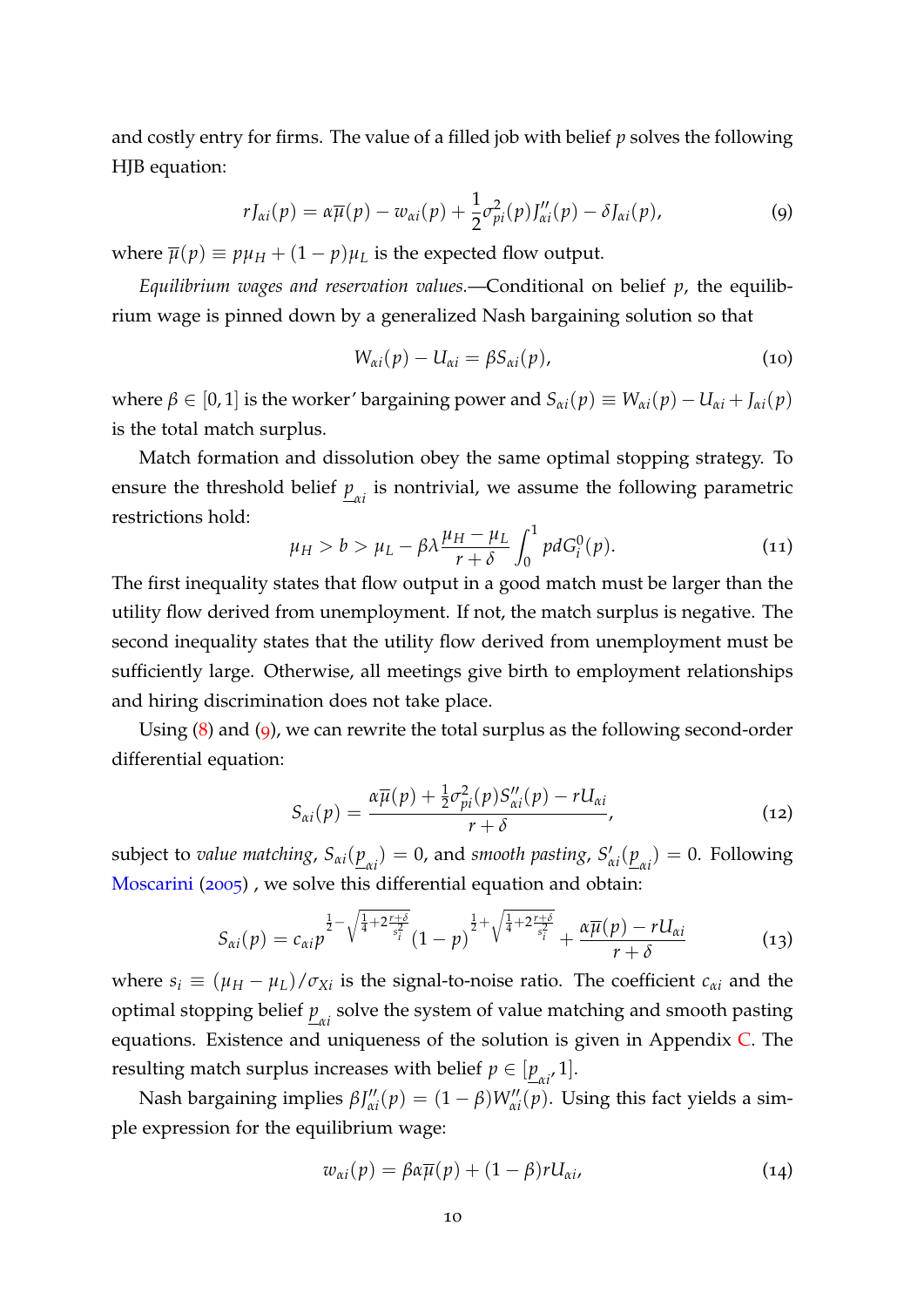which is linearly increasing in belief *p*.

We plug the match surplus solution  $(13)$  $(13)$  $(13)$  into the value of unemployment  $(7)$  $(7)$  $(7)$ , use the Nash bargaining solution ([10](#page-11-2)) and obtain the return to search:

$$
rU_{\alpha i} = \frac{b\alpha + \beta\lambda \int_{p \ge p_{\alpha i}} \left[ (r+\delta)c_{\alpha i}p^{\frac{1}{2}-\sqrt{\frac{1}{4}+2\frac{r+\delta}{s_i^2}}}(1-p)^{\frac{1}{2}+\sqrt{\frac{1}{4}+2\frac{r+\delta}{s_i^2}}} + \alpha\overline{\mu}(p) \right] dG_i^0(p)}{r+\delta+\beta\lambda(1-G_i^0(\underline{p}_{\alpha i}))}.
$$
\n(15)

**Lemma** (WORKER TYPE HETEROGENEITY) *The following statements hold for all*  $p \in [0,1]$ *and all*  $i = B$ , *W*:

(i) the functions  $U_{\alpha i}$ ,  $W_{\alpha i}$ ,  $J_{\alpha i}$  and  $w_{\alpha i}$  are proportional to  $\alpha$ , i.e.,  $U_{\alpha i} = \alpha U_i$ ,  $W_{\alpha i}(p) = \alpha W_i(p)$ ,  $J_{\alpha i}(p) = \alpha J_i(p)$ ,  $w_{\alpha i}(p) = \alpha w_i(p)$ ;

(*ii*) the belief threshold  $\underline{p}_{\alpha i}$  does not depend on worker type, i.e.,  $\underline{p}_{\alpha i} = \underline{p}_{i}$ .

Worker type heterogeneity has simple effects on model outcomes. In particular, wages are log-linear in *α* and the optimal stopping belief does not depend on *α*. These properties justify our procedure to cosntruct residual wages. Wage loglinearity implies we can isolate efficient wages by mean of a Mincer regression on newly hired whites, whereas the independence of the threshold belief vis-a-vis ` *α* guarantess the job-finding and job loss rates do not vary within groups.

*Ergodic belief distribution.*—Let  $g_i(p)$  be the unnormalized pdf of the ergodic belief distribution among workers of group *i*. For beliefs below the threshold *p i* , this density is  $g_i(p) = 0$ . For beliefs above the threshold, the Kolmogorov forward equation describes its motion. Imposing stationarity we obtain:

$$
0 = \partial_t g_i(p) = \partial_{pp} \left( \frac{1}{2} \sigma_{pi}^2(p) g_i(p) \right) + \lambda u_i g_i^0(p) - \delta g_i(p), \qquad (16)
$$

where  $u_i$  is the measure of unemployed workers. The first term balances all flows due to learning. The second term is the flow of workers at *p* from unemployment. The last term captures the attrition due to exogenous separation.

The forward equation is subject to two boundary conditions. The first condition states that the mass of workers above  $\underline{p}_i$  is equal to the mass of employees, i.e.,  $\int g_i(p) dp = m_i - u_i \in [0, m_i]$ . [Moscarini](#page-35-0) ([2005](#page-35-0)) names the second condition *no time spending at*  $\underline{p}_i$  (NTS):  $\frac{1}{2}\sigma_{pi}^2(\underline{p}_i)g_i(\underline{p}_i) = 0$ . As  $\sigma_{pi}^2(\underline{p}_i) \neq 0$  for  $\underline{p}_i > 0$ , the NTS condition implies that  $g_i(\underline{p}_i) = 0$ . Therefore the density of the belief distribution must be zero at its lower bound.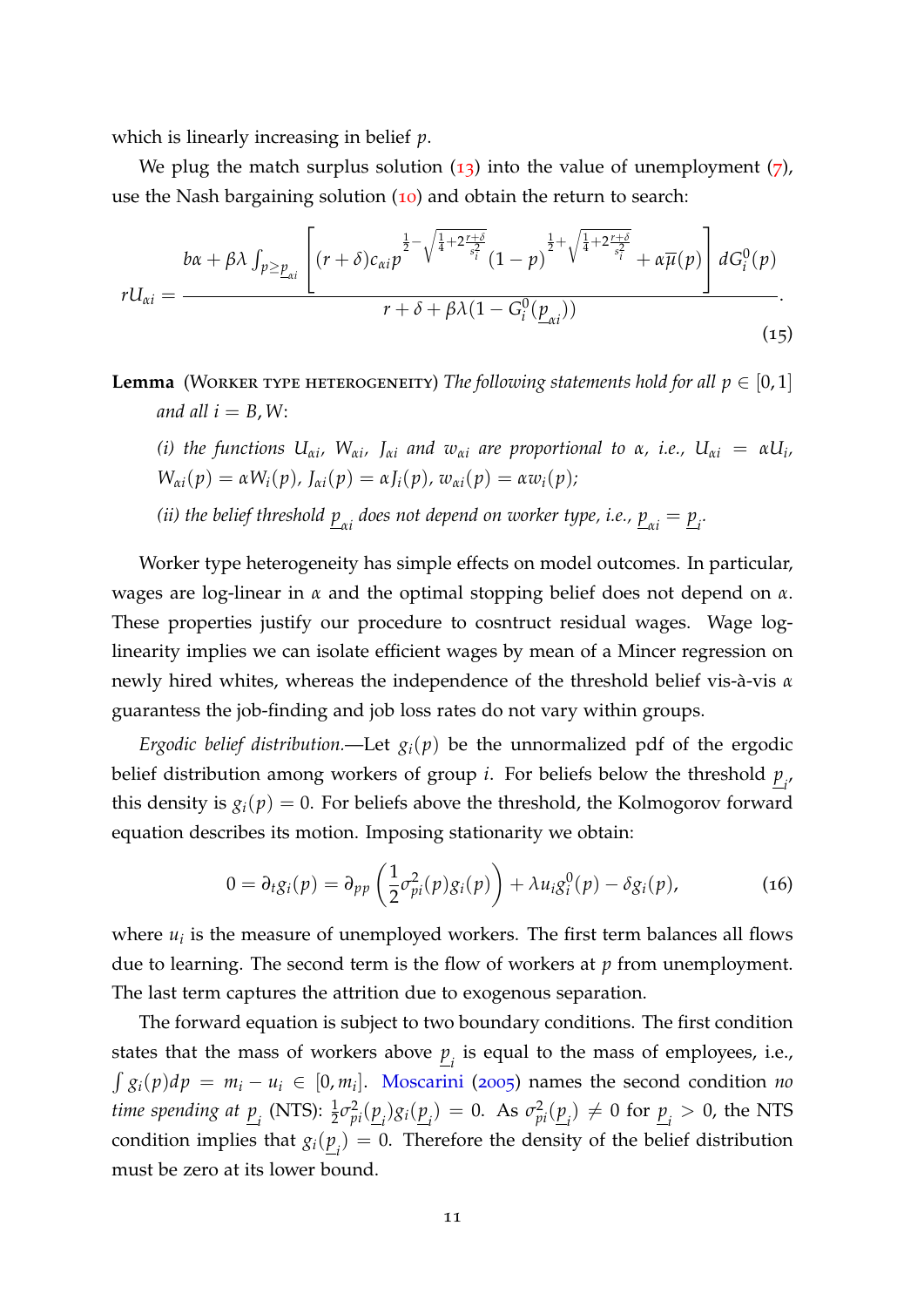Hereafter, we suppose there exist  $A<\infty$  and  $a>-1$  such that  $\lim_{p\rightarrow 1} g_{i}^{0}$ *i* (*p*)(1−  $p)^{1/2-(1/4+2\delta/s_i^2)^{1/2}}/[A(1-p)^a]<1$ , i.e., the density function  $g_i^0$  $\frac{0}{i}$  is sufficiently small in the neighborhood of  $p = 1$ .

<span id="page-13-0"></span>**Proposition 1** (Ergodic belief distribution). Let  $v_i = (1/4 + 2\delta/s_i^2)$  $i^{2}$ <sup>2</sup>, *i* = *B*, *W*. *For all*  $p \geq p_{i'}$ 

$$
g_i(p) = \lambda u_i [p(1-p)]^{-3/2-\nu_i} / (\nu_i s_i^2) \times
$$
  
\n
$$
\left\{ p^{2\nu_i} \int_p^1 g_i^0(x) x^{1/2-\nu_i} (1-x)^{1/2+\nu_i} dx \right.
$$
  
\n
$$
+ (1-p)^{2\nu_i} \left( k_i - \int_p^1 g_i^0(x) x^{1/2+\nu_i} (1-x)^{1/2-\nu_i} dx \right) \right\},
$$
 (17)

*with*

$$
k_i = \int_{\underline{p}_i}^1 g_i^0(x) x^{1/2 + \nu_i} (1 - x)^{1/2 - \nu_i} dx - \left(\frac{\underline{p}_i}{1 - \underline{p}_i}\right)^{2\nu_i} \int_{\underline{p}_i}^1 g_i^0(x) x^{1/2 - \nu_i} (1 - x)^{1/2 + \nu_i} dx.
$$
\n(18)

This (unnormalized) pdf generalizes [Moscarini](#page-35-0) ([2005](#page-35-0)) to the case of any nondegenerate prior distribution. As in Moscarini, the density is such that  $g_i(\underline{p}_i) = 0$ and  $g_i(1) = 0$  when  $\delta > s_i^2$ *i* . Otherwise, lim*p*→<sup>1</sup> *gi*(*p*) = ∞. Thus the exogenous component of job destruction must be sufficiently large to avoid cases with a large concentration of workers around the highest possible beliefs. Lastly,  $g_i(\underline{p}_i) = 0$  and  $g(1) = 0$  does not imply single-peakedness, which depends on properties of the prior distribution.

Given *g<sup>i</sup>* , the corresponding normalized pdf is obtained by dividing by the mass of workers in employment. Namely, let  $\tilde{g}_i$  be the normalized pdf of the ergodic belief distribution and  $\tilde{G}_i$  be the corresponding cdf. We have  $\tilde{g}_i(p)$  =  $g_i(p)$  /  $\int g_i(a)da$  and  $\tilde{G}_i(p) = \int_{a \leq p} \tilde{g}_i(a)da$ .

*Stationary wage distribution.*—As explained above, wages are linear functions of beliefs, i.e.  $w_{\alpha i}(p) = \beta \alpha \overline{\mu}(p) + (1 - \beta) r U_{\alpha i}$ . We define  $\omega_i = w_{\alpha i}/\alpha$  as the *efficient wage* and  $Δω(p) ≡ ω<sub>W</sub>(p) − ω<sub>B</sub>(p)$  as the *black-white efficient wage differential* conditional on belief *p*. The efficient wage differential measures wage discrimination because it focuses on two seemingly identical workers who hold a job characterized by the same belief on match quality.

We also define  $F_i$  as the group-*i*-specific efficient wage distribution. By definition,  $F_i(\omega) = \Pr[\omega_i \leq \omega \mid i]$ . We compute the different quantiles of the distribution as follows: for  $q \in [0, 1]$ ,  $\omega_{iq} = F_i^{-1}$  $i_i^{-1}(q)$  is the *q*-th quantile of the group-*i*-specific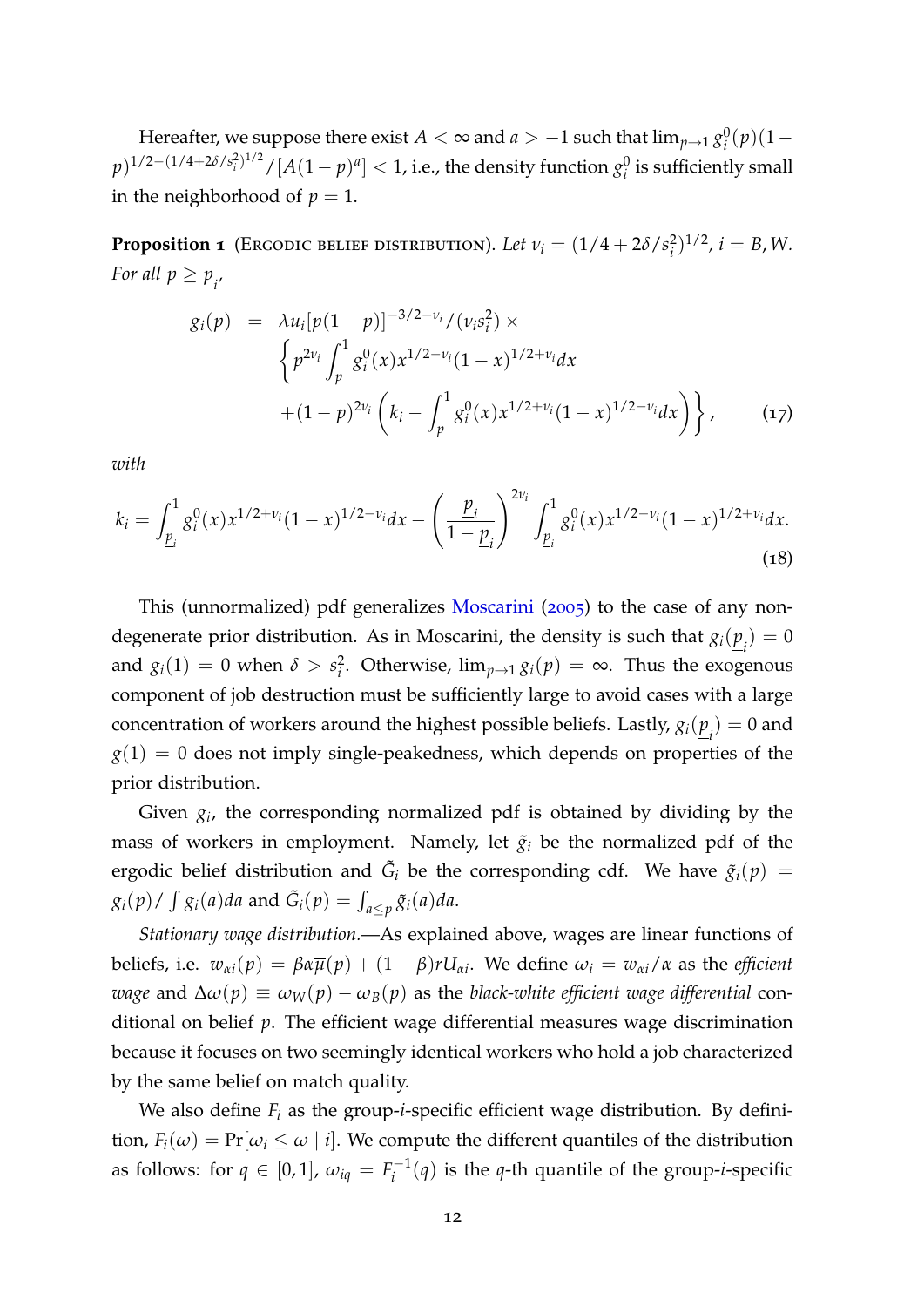wage distribution. Lastly,  $z(q) \equiv \omega_{Wq} - \omega_{Bq}$  is the *black-white quantile differential*, or quantile differential for short.

The quantiles of the wage distribution are such that  $\omega_{iq} = \beta(\mu_H - \mu_L)\tilde{G}_i^{-1}(q) + \tilde{G}_i^{-1}(q)$  $(1 - \beta)rU_i + \beta\mu_L$ . Therefore the quantile differential is

$$
z(q) = \beta(\mu_H - \mu_L) \left[ \tilde{G}_W^{-1}(q) - \tilde{G}_B^{-1}(q) \right] + (1 - \beta) r (U_W - U_B).
$$
 (19)

The first term is the difference in belief quantile. This term depends on the threshold beliefs of the two groups, the group-specific variances of output noise, the rates at which worker-firm pairs learn match quality, and the job separation rates. It is positive when the ergodic belief distribution of whites stochastically dominates at first order the distribution of blacks. The second term depends on the differential return to search. It is positive when whites fare better than blacks in the labor market.

By construction,  $z(1) = (1 - \beta)r(U_W - U_B)$  and  $z(0) = \beta(\mu_H - \mu_L)(\underline{p}_W - \underline{p}_B) + \beta(\mu_H - \mu_L)(\mu_H - \mu_L)$  $(1 - \beta)r$  ( $U_W - U_B$ ). The top quantile differential mirrors the outside option differential. The bottom quantile differential also reflects differential selection through the differential belief threshold.

#### <span id="page-14-0"></span>**3.2 Discrimination**

We now turn to potential differences between blacks and whites conditional on type *α*. Hereafter, we refer to efficient wages as being simply wages. We consider the two aspects of statistical discrimination, i.e., negative stereotyping (NS) and screening discrimination (SD). We also study unemployment valuation (UV) heterogeneity because this factor is important in the next section. In this presentation, blacks are supposedly exposed to discrimination and higher unemployment valuation.

*Negative stereotyping.*—In this case, employers hold negative (rational) beliefs about the ability of black workers to form a good match.

**Assumption 1** (STOCHASTIC DOMINANCE): *The distribution*  $G_W^0(p)$  *stochastically dom*inates the distribution  $G^0_B(p)$  at first order, i.e.,  $G^0_B(p)\,\geq\,G^0_W(p)$  for all  $p\,\in\,[0,1]$  and  $t$ *here is*  $\tilde{p} \in [\underline{p}_W, 1]$  *such that*  $G_B^0(\tilde{p}) > G_W^0(\tilde{p})$ *. Moreover,*  $\sigma_{XB} = \sigma_{XW} = \sigma_X$  and  $b_B = b_W = b$ .

<span id="page-14-1"></span>Stochastic dominance is a simple way to describe prior heterogeneity between groups. Black workers tend to draw lower initial beliefs on match quality. The origin of such a differential is not discussed here.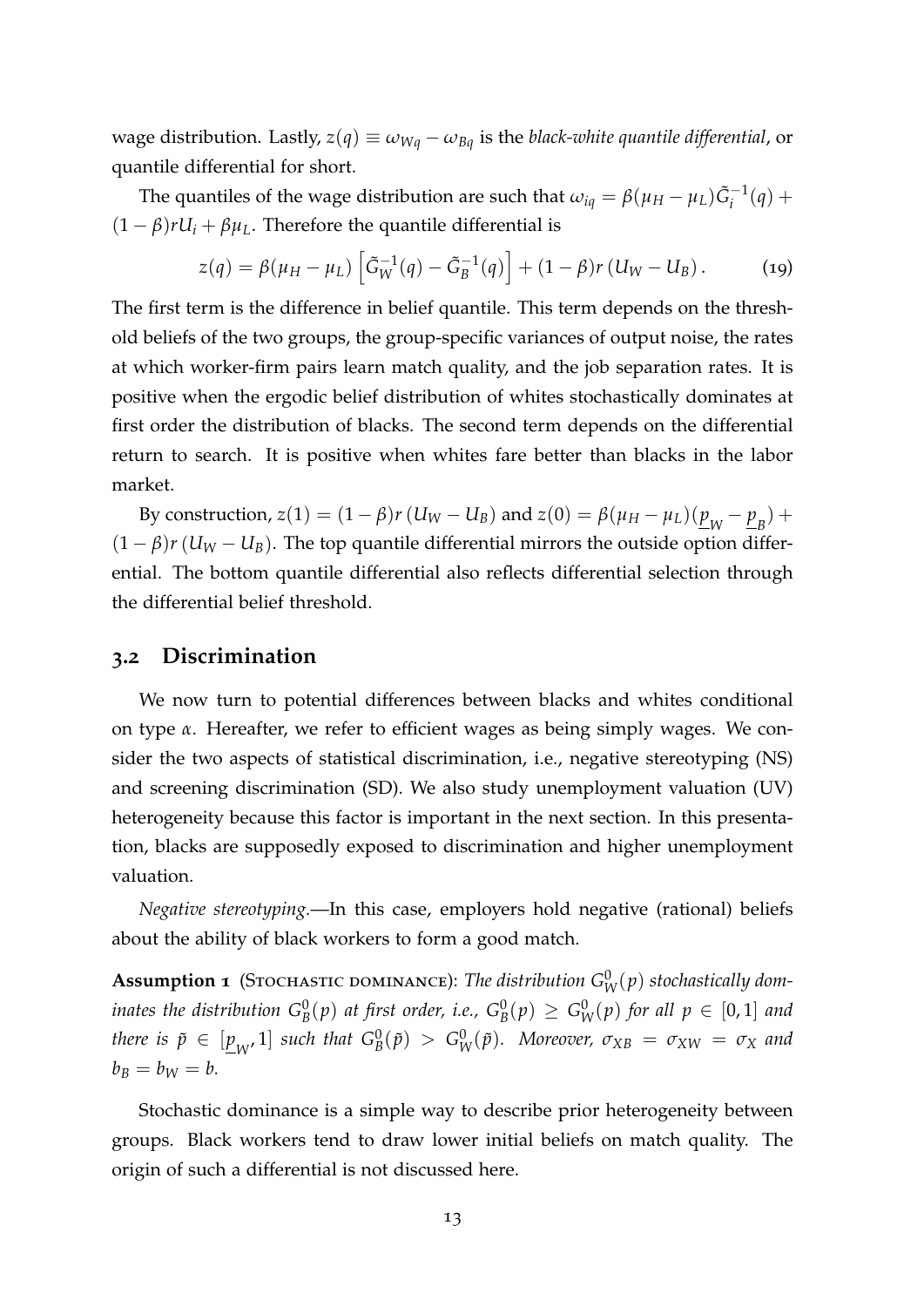**Proposition 2** (NEGATIVE STEREOTYPING). Under Assumption 1, the following state*ments hold:*

- *A. Return to search:*  $rU_W > rU_B$ *.*
- *B. Employment disparities:*
	- (*i*)  $1 > p_W > p_B > 0$ ;
	- *(ii) the job-finding rate differential is*  $\Delta f r = \lambda \left[ G^0_E \right]$  $\left[\frac{0}{B}(\underline{p}_B) - G_W^0(\underline{p}_W)\right]$  and may be *positive or negative;*
	- (*iii*) the job-loss rate differential is  $\Delta jlr = \frac{1}{2}$  $\left[\sigma_p^2(\underline{p}_B)\tilde{g}_1\right]$  $g'_{B}(\underline{p}_{B}) - \sigma_p^2(\underline{p}_{W})\tilde{g}'_{W}(\underline{p}_{W})$ *and may be positive or negative.*
- *C. Wage disparities:*
	- *(i) for all*  $p \in [\underline{p}_W, 1]$ *, the wage differential is*  $\Delta \omega(p) = (1 \beta)r(U_W U_B) > 0$ ;
	- *(ii) the quantile differential is such that*  $z(0) > z(1) > 0$ *.*

Part A shows that whites enjoy a larger return to search. Matches with whites are more productive on average. Therefore wage and employment expectations are better for these workers.

Part B describes the ambiguous impacts of NS on employment outcomes. (i) shows that whites are more selected than blacks into employment. That  $U_W > U_B$ implies the match surplus conditional on belief *p* is always larger for blacks than for whites. Therefore the lowest belief compatible with nonnegative surplus is larger for whites. (ii) shows that the job-finding rate differential has ambiguous sign. Whites have a better prior distribution, which improves their job-finding rate, but are also more selected, which reduces their chance of finding a job. (iii) shows the job loss rate differential also has an ambiguous sign. The flow of employees who cross the belief threshold  $\underline{p}_i$  depends on the variance of the learning process  $\sigma_p^2$  and on the slope of the pdf of the belief distribution evaluated at the belief threshold. Both components differ across groups.

Part C features the non-ambiguous impacts of NS on wage outcomes. (i) shows that blacks are discriminated against: the wage differential reveals the outside option differential benefiting to whites. (ii) shows that the associated quantile differentials are positive. Whites have a better belief distribution and a higher return to search. The former effect is especially strong at the bottom of the distribution but disappears at its top where there is no uncertainty on match quality. Therefore NS is better at explaining wage disparities at the bottom of the wage distribution than at the top.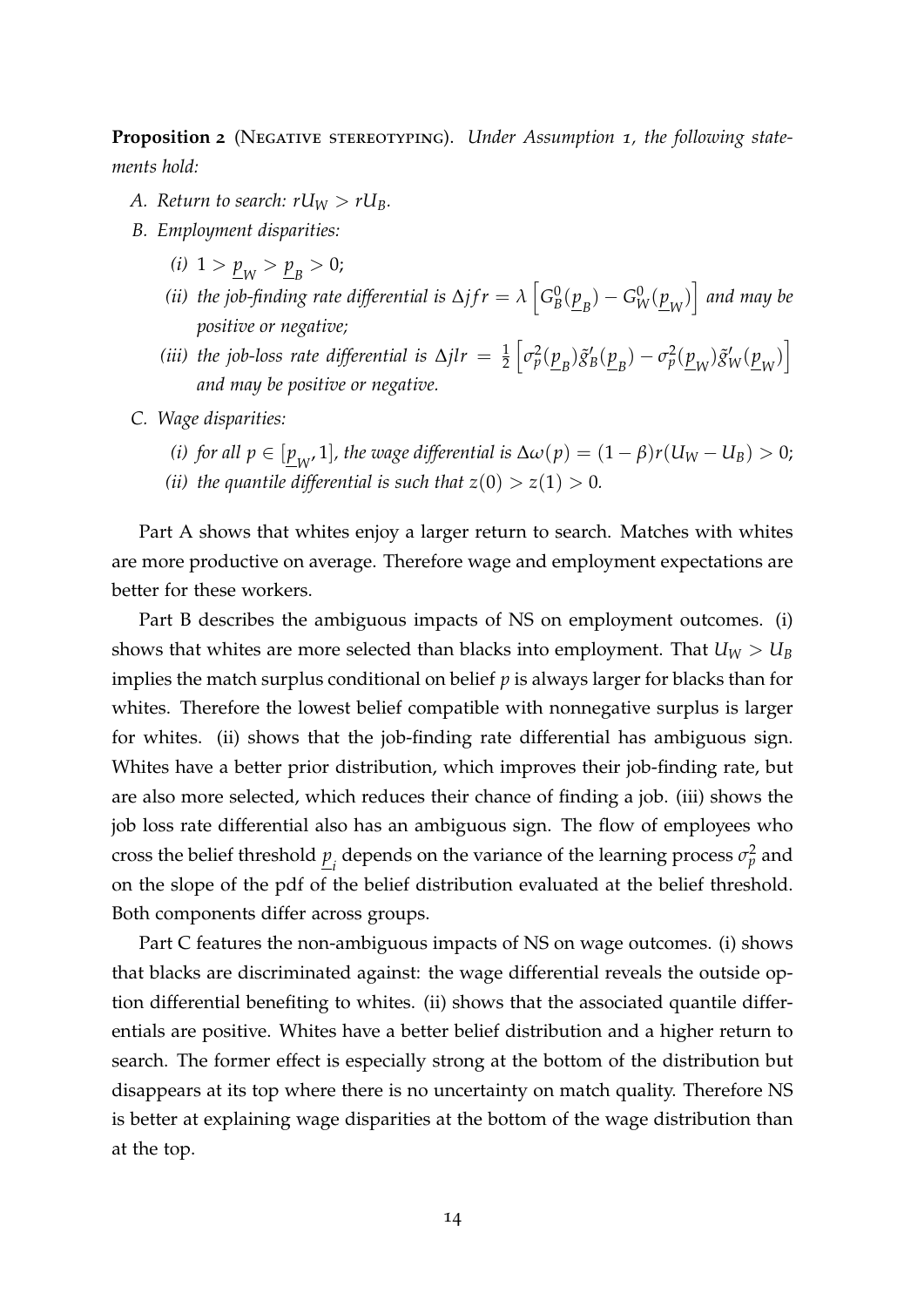To summarize, ex-ante differences in prior distributions have ambiguous impacts on employment outcomes and nonambiguous effects on wage outcomes. In particular, they predict positive but decreasing quantile differentials. This property is at odds with the evidence reported in Section [2](#page-5-0).

*Screening discrimination.*—We now suppose the precision of output signals during employment differs between blacks and whites. This hypothesis is associated to [Aigner and Cain](#page-34-10) ([1977](#page-34-10)) and [Cornell and Welch](#page-34-11) ([1996](#page-34-11)) in the context of static models. Closer to us, [Ritter and Taylor](#page-36-2) ([2011](#page-36-2)) provide a model of SD with employer learning.

**Assumption 2** (output observability). *The standard deviation of output is larger for blacks than for whites, i.e.,*  $\sigma_{XB} > \sigma_{XW}$ *. Moreover,*  $G_B^0 = G_W^0 = G^0$  *and*  $b_B = b_W = b$ *.* 

Employers have more difficulties to infer match quality from output signals when the worker is black. Therefore learning is faster with whites, which exposes blacks to hiring discrimination and lower wage growth.

<span id="page-16-0"></span>**Proposition 3** (SCREENING DISCRIMINATION). *Under Assumption 2, the following statements hold:*

- *A. Return to search:*  $U_W > U_B$ *.*
- *B. Employment disparities:*
	- (*i*)  $1 > p_B > p_W > 0$ ;
	- (*ii*) *the job-finding rate differential is*  $\Delta j f r = \lambda \left[ G^0(\underline{p}_B) G^0(\underline{p}_W) \right] > 0$ *;*
	- (*iii*) the job-loss rate differential is  $\Delta$ jl $r = \frac{1}{2}$  $\left[\sigma_{pB}^2(\underline{p}_B)\tilde{g}'_B\right]$  $g'_{B}(\underline{p}_{B}) - \sigma_{pW}^{2}(\underline{p}_{W})\tilde{g}'_{W}(\underline{p}_{W})$ *and may be positive or negative.*
- *C. Wage disparities:*
	- *(i) for all*  $p \in [\underline{p}_W, 1]$ *, the wage differential*  $\Delta \omega(p) = (1 \beta)r(U_W U_B) > 0;$
	- *(ii) the quantile differential is such that*  $z(1) > \max\{z(0), 0\}$ *.*

Part A shows that, like NS, blacks have a lower return to search. Learning has less value when the worker is black and the match surplus is smaller at given belief on match quality.

Part B (i) shows that, unlike NS, blacks are more selected than whites into employment. Job tenure provides less information on match quality when the job is occupied by a black worker. Thus employers have less incentive to hire blacks. This result implies (ii): blacks are less likely to form matches and their job-finding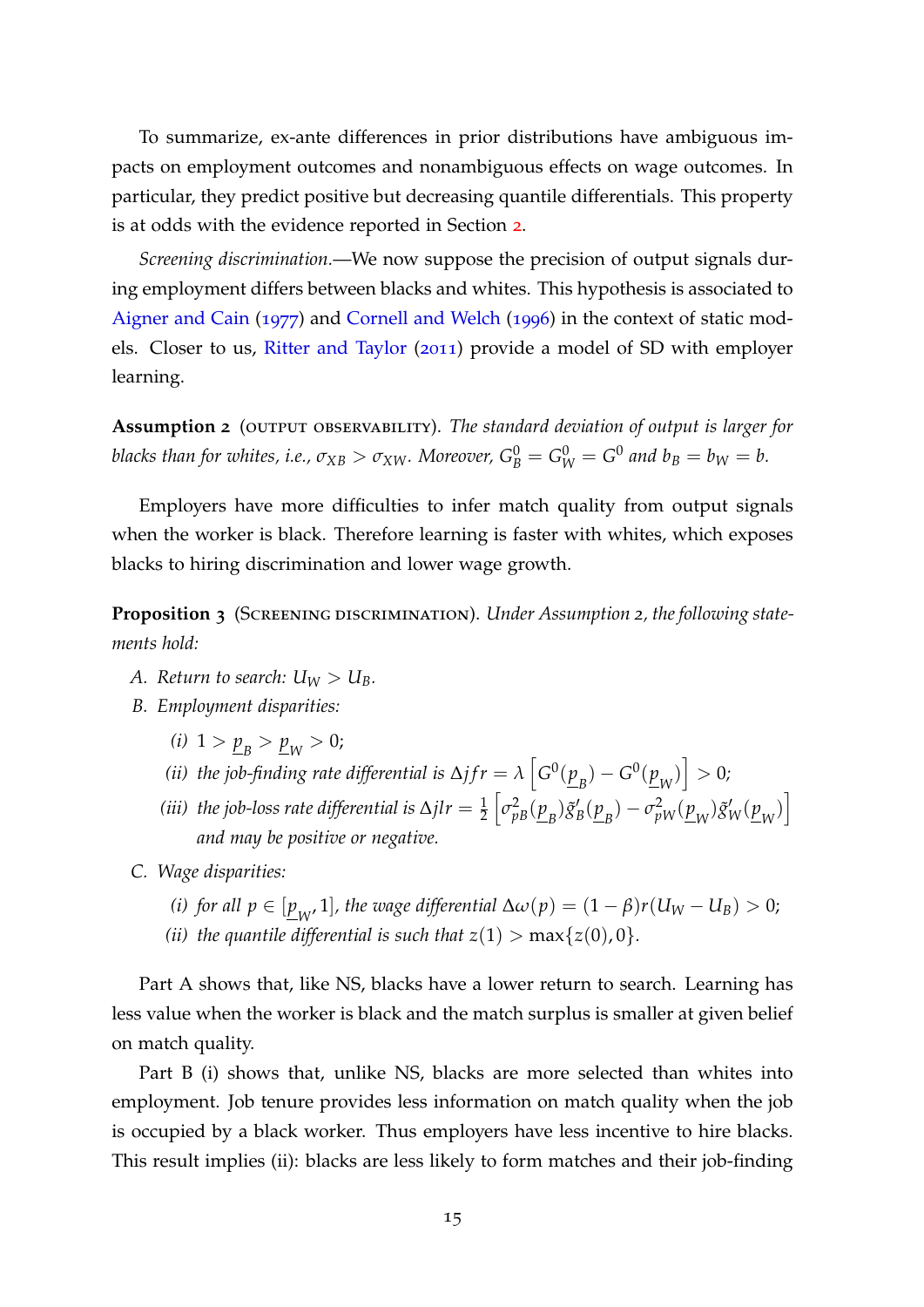rate is smaller. (iii) shows a more intriguing result: whites may lose their jobs faster than blacks. Output signals convey more accurate information when the worker is white. Bad output signals, therefore, more often lead to match dissolution with such workers. Formally, the variance of the learning process  $\sigma_p^2$  is larger for whites, i.e.,  $\sigma^2_{pB}(p) < \sigma^2_{pW}(p)$ . Note, however, that the job loss rate differential still has ambiguous sign because it depends on the respective numbers of blacks and whites at risk of being dismissed. These numbers are defined by the slopes of the pdf of the ergodic belief distributions evaluated at belief thresholds.

Part C underlines the effect of differential selection in employment on wage disparities. (i) shows that blacks receive lower wages conditional on belief on match quality. At given match quality, blacks pay the price of lower output observability. However, they are more selected than whites, which implies that the belief distribution may be better for blacks than for whites at its bottom. This is why (ii) shows that, unlike NS, the quantile differential tends to increase with quantile.

To summarize, SD can explain why discriminated workers stay longer in unemployment and receive lower wage conditional on type and belief on match quality. It also predicts the quantile differential should be increasing in quantile. However, SD also implies blacks tend to enjoy longer employment episodes, which is at odds with the empirical evidence reported in Section 2. We now illustrate this important claim through an example.

Suppose  $\sigma_{XB}$  is arbitrarily large and  $\sigma_{XW} = 0$  so that job tenure does not provide information for blacks, whereas match quality is revealed right after hiring for whites. When  $\sigma_{XB}$  is arbitrarily large, the standard deviation is  $\sigma_{pB}(p) = 0$  for all  $p \in [0,1]$ . It follows that the belief on match quality does not change with tenure. Consequently, the wage does not change with tenure and job separation only occurs for exogenous reasons. When  $\sigma_{XW} = 0$ , the belief immediately jumps after hiring to  $p = 1$  if  $\mu = \mu_H$  or  $p = 0$  if  $\mu = \mu_L$ . In the former case, the worker keeps the job until exogenous separation occurs. In the latter case, the worker immediately quits the job and searches for another one. As information acquisition is instantaneous, all white applicants are hired. Thus  $\underline{p}_W = 0 < \underline{p}_B.$ The job-finding rate differential is  $\Delta f f = \lambda G^0(p_B) > 0$ , whereas the job loss rate differential is  $\Delta j l r = \lambda \int_0^1 (1 - p) dG^0(p) > 0$ . Therefore jobs occupied by blacks last longer.

*Unemployment valuation heterogeneity.—*We finally assume the utility flow derived from unemployment differs between blacks and whites.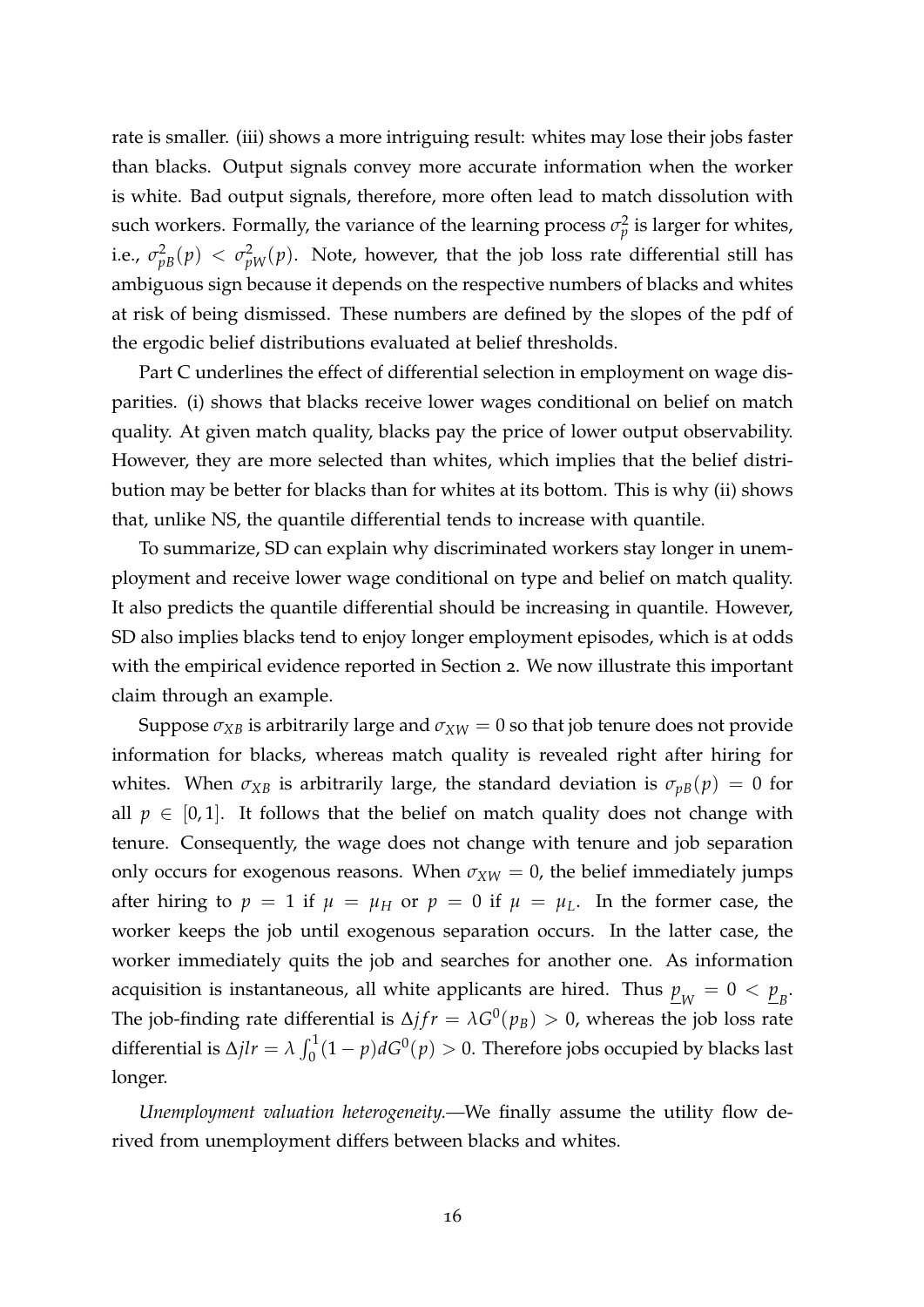Assumption 3 (UNEMPLOYMENT VALUATION): The utility flow derived from unemploy*ment is larger for blacks than for whites, i.e.,*  $b_B > b_W$ *. Moreover,*  $G_B^0 = G_W^0 = G^0$  *and*  $\sigma_{XB} = \sigma_{XW} = \sigma_X$ .

As usual in the literature, a larger *b* can be associated with a higher preference for leisure, either because blacks are less willing to work, have a larger home production, or have a better access to the informal sector. A larger *b* can also be due to lower unemployment stigma, something understandable in a community of workers over-exposed to unemployment.

<span id="page-18-0"></span>**Proposition 4** (UNEMPLOYMENT VALUATION). *Under Assumption 3, the following statements hold:*

- *A. Return to search:*  $U_B > U_W$ *.*
- *B. Employment disparities:*
	- (*i*)  $1 > p_B > p_W > 0$ ;
	- *(ii) the job-finding rate differential is*  $\Delta j f r = \lambda \left[ G^0(\underline{p}_B) G^0(\underline{p}_W) \right] > 0$ *;*
	- (*iii*) the job-loss rate differential is  $\Delta jlr = \frac{1}{2}$  $\left[\sigma_p^2(\underline{p}_B)\tilde{g}_1\right]$  $g'_{B}(\underline{p}_{B}) - \sigma_p^2(\underline{p}_{W})\tilde{g}'_{W}(\underline{p}_{W})$ *and may be positive or negative.*
- *C. Wage disparities:*
	- *(i) for all*  $p \in [\underline{p}_B, 1]$ *, the wage differential is*  $\Delta \omega(p) = (1 \beta)r(U_W U_B) < 0;$
	- *(ii) the quantile differential is such that*  $z(0) < z(1) < 1$ *.*

Part A shows that blacks have a larger return to search. Search frictions imply that all people spend time in unemployment. Those who benefit from larger utility flows in this state fare better.

Part B describes the implications of Assumption 3 for employment differentials. (i) shows that blacks are more selected than whites. Matching with blacks generates lower match surplus. This implies (ii): blacks are less likely to form matches and their job-finding rate is smaller. Less can be said for the job separation rate differential because, here again, it depends on the derivative of the pdf of the belief distribution at belief threshold  $\tilde{g}^{\prime}$  $i'(\underline{p}_i)$ .

Part C (i) shows that blacks bargain higher wages conditional on match quality. This effect combined with the fact that blacks are more selected implies (ii): the quantile differential tends to be negative and increasing in quantile. Selection does not play any role at the top quantiles where all matches are good. Therefore the wage quantile differential tends to increase with quantile.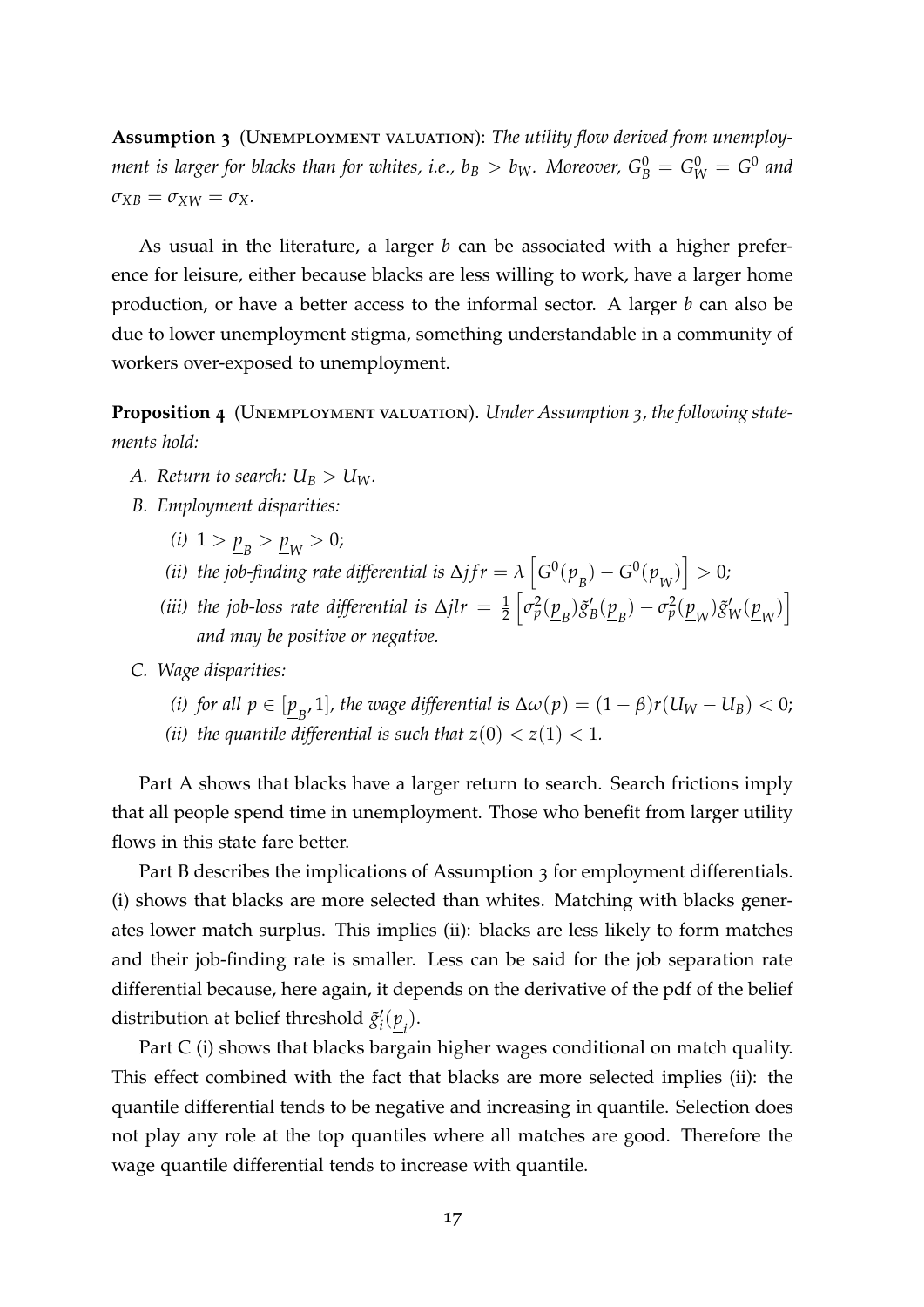To summarize, higher UV for blacks can explain differences in employment outcomes. However, it also makes counterfactual predictions for wage outcomes, implying that blacks are paid more at given belief on match quality as well as on average. From an empirical perspective, UV heterogeneity is useful because it implies that the wage quantile differential increases with quantile.

### <span id="page-19-0"></span>**4 Structural estimation**

In this section, we present the estimation methodology, turn to estimation results and discuss the implications of our estimates for the black-white differential return to tenure.

#### **4.1 Econometric methodology**

*Indirect inference.*—Following [Gourieroux et al.](#page-35-11) ([1993](#page-35-11)), we estimate the model by indirect inference. It consists of a simulated method of moments (SMM) estimator, in which some of the moments are estimated from reduced-form auxiliary models. Let  $\boldsymbol{\theta}$  denote the vector of structural parameters,  $\boldsymbol{m}^S(\boldsymbol{\theta})$  be the model-generated vector of parameters of the auxiliary models and  $m<sup>D</sup>$  the corresponding empirical vector. The estimation procedure finds  $\theta$  such that the distance between the modelgenerated moments and their empirical counterparts is as small as possible.

Specifically, the set of estimated parameters minimizes the following function:

<span id="page-19-2"></span>
$$
L(\boldsymbol{\theta}) = \left(\boldsymbol{m}^D - \boldsymbol{m}^S(\boldsymbol{\theta})\right)^T \boldsymbol{W} \left(\boldsymbol{m}^D - \boldsymbol{m}^S(\boldsymbol{\theta})\right), \tag{20}
$$

where W is a weighting matrix. Assuming  $L_N(\theta)$  is differentiable and attains its global minimum at the true parameter vector  $\theta_0$ , a minimum verifies the following first-order condition:

$$
\frac{\partial L(\boldsymbol{\theta})}{\partial \boldsymbol{\theta}}(\boldsymbol{\theta_0}) = -2\frac{\partial \boldsymbol{m}^{S^{T}}(\boldsymbol{\theta})}{\partial \boldsymbol{\theta}}(\boldsymbol{\theta_0})\boldsymbol{W}\left(\boldsymbol{m}^{D} - \boldsymbol{m}^{S}(\boldsymbol{\theta_0})\right) = 0.
$$

Furthermore, assuming each moment in  $m<sup>D</sup>$  is asymptotically normally distributed yields the following asymptotic distribution for  $\hat{\theta}$ :<sup>[4](#page-19-1)</sup>

$$
\sqrt{N}(\boldsymbol{\hat{\theta}} - \boldsymbol{\theta_0}) \sim \mathcal{N}\left(\boldsymbol{0}, \left(\boldsymbol{M}^T\boldsymbol{W}\boldsymbol{M}\right)^{-1}\boldsymbol{M}^T\boldsymbol{W}\boldsymbol{S}\boldsymbol{W}\boldsymbol{M}\left(\boldsymbol{M}^T\boldsymbol{W}\boldsymbol{M}\right)^{-1}\right)
$$

<span id="page-19-1"></span> $^{4}$ By the mean value theorem for some  $\overline{\theta}$  between  $\hat{\theta}$  and  $\theta_0$ , we have  $m^{D}-m^{S}(\hat{\theta})\,=\,m^{D}-\theta_0$  $m^S(\theta_0)+\frac{\partial m^S(\theta)}{\partial \theta'}(\overline{\theta})\times (\hat{\theta}-\theta_0)$ , which is substituted into the first-order condition to obtain this result.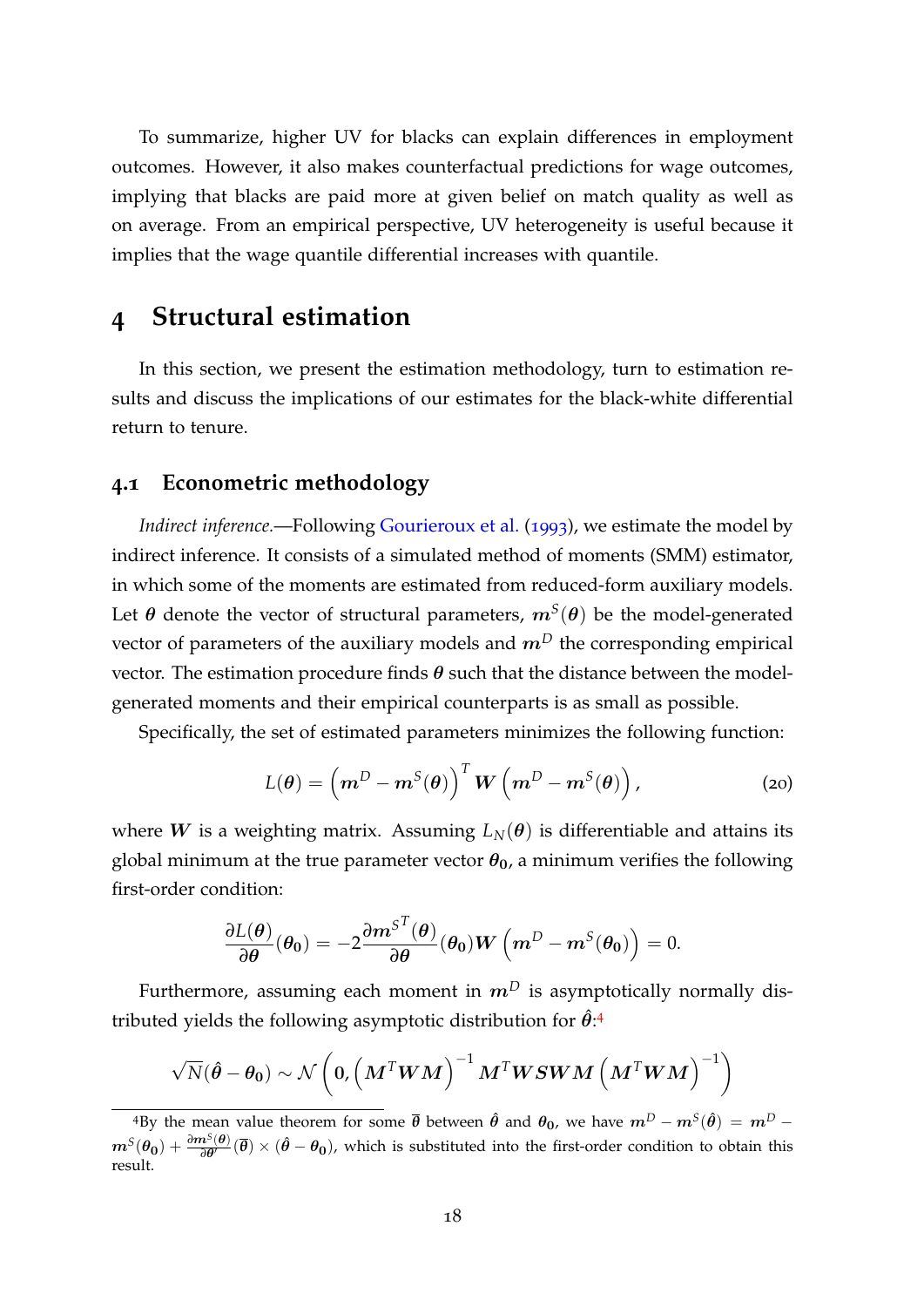where *N* is the sample size, *M* the Jacobian matrix of the moment conditions with respect to the parameters,  $M = \frac{\partial m^S(\theta)}{\partial \theta^T}$  $\frac{n^{\circ}(\theta)}{\partial \theta^T}(\hat{\theta})$ , and S the variance-covariance matrix of the empirical moments,  $S = V \left( \sqrt{N} (m^D - m^S(\theta_0)) \right)$ .

We approximate  $M$  using two-sided finite differences,  $S$  is obtained by bootstrapping sample moments with 500 replications, and  $W$  is the estimated covariance matrix of the moments,  $W = S$ .

*Parametric assumptions.*—We cannot identify all parameters. Therefore we fix some of them to standard values. The monthly discount rate  $r$  is set to 0.0043, which is equivalent to 5% per annum. Workers' bargaining power *β* is arbitrarily set to  $1/2$ . When parameters  $\mu_H$ ,  $\mu_L$ ,  $b_W$  and  $b_B$  are increased by a constant term, wages increase by the same constant and labor market transitions remain unchanged. Therefore they cannot be separately identified and we need to fix at least one of them. We choose  $\mu_L = -\mu_H$  and leave  $b_W$  and  $b_B$  free. In practice, the productivity parameter differential  $\mu_H - \mu_L$  must be sufficiently large so that the model can replicate the support of the empirical (efficient) wage distribution.

We also make parametric assumptions on the prior belief distributions. We suppose  $G_{\!B}^0$  $^0_B$  and  $G^0_W$  have truncated log-normal distributions on the support  $[0,p_{\max}]$ with  $p_{\text{max}} < 1$ . For all  $p \in [0, p_{\text{max}}]$  and  $i = B, W$ ,

$$
G_i^0(p) = \frac{1}{p\eta_i\sqrt{2\pi}} \frac{\exp[-(\ln p - \gamma_i)^2/(2\eta_i^2)]}{\Phi[(\ln p_{\max} - \gamma_i)/\eta_i]},
$$
\n(21)

where  $\gamma_i$  and  $\eta_i$  are, respectively, the location and scale parameters of the distribution, and  $\phi$  and  $\Phi$  are, respectively, the pdf and the cdf of the standard normal distribution. The choice of log-normal functional forms is motivated by the fact that the distributions of entry wages are actually close to log-normal. The restriction  $p_{\text{max}} < 1$  guarantees that the assumption made right before Proposition 1 holds. Namely, we have  $\lim_{p\to 1} g_i^0$  $\int_{i}^{0}(p)(1-p)^{1/2-(1/4+2\delta/s_i^2)^{1/2}}/[A(1-p)^a] < 1$ , which ensures that the top quantiles of the unconditional wage distribution are larger than the corresponding quantiles of the entry wage distribution. In practice, we set  $p_{\text{max}} = 0.9$  and check that the mass of the log-normal distribution above  $p_{\text{max}}$  is negligible.

We are left with the following vector of ten parameters to estimate  $\theta = {\gamma_W, \eta_W, \gamma_B}$ ,  $\eta_B$ ,  $\sigma_{XW}$ ,  $\sigma_{XB}$ ,  $b_W$ ,  $b_B$ ,  $\lambda$ ,  $\delta$ . The first four relate to the distributions of prior beliefs about match quality,  $\sigma_{XW}$  and  $\sigma_{XB}$  determine the group-specific standard deviations of output,  $b_W$  and  $b_B$  are the utility flows derived from unemployment,  $\lambda$  is the job offer rate common to both groups, and  $\delta$  is the exogenous component of job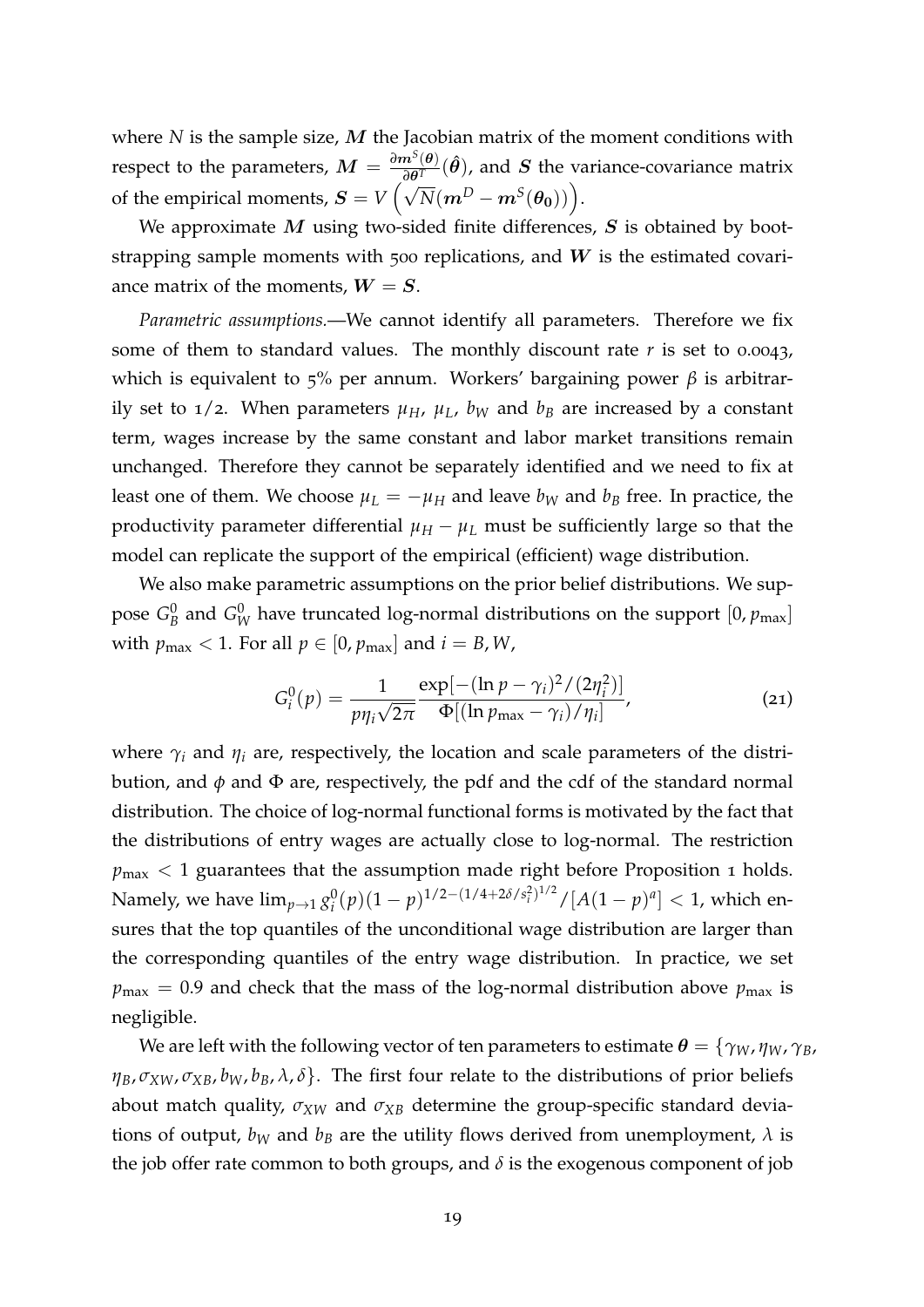separation.

*Choice of moments and identification.*—Here we discuss the different moments we use and how they contribute to the identification of the different parameters. The model is highly nonlinear so the discussion stays heuristic.

We emphasize employment and wage differentials between blacks and whites. Therefore we give as much weight to blacks as a group as to whites in the estimation procedure. We target 12 average labor market outcomes achieved by white workers and consider the 12 associated ethnic differentials. The 12 moments are described in Section [2](#page-5-0) and follow the theoretical discussions in Section [3](#page-14-0).2. As for wage outcomes, we consider five quantiles of the entry wage distribution and five quantiles of the overall wage distribution. As for employment outcomes, we consider the job-finding and job loss rates.

The quantiles and quantile differentials of the entry wage distributions are key to identify the parameters of the prior distributions  $G_F^0$  $^0_B$  and  $G^0_W$ . The quantiles of the unconditional wage distribution for whites are crucial to identify the standard deviation of output *σXW*: the difference between the entry wage distribution and the overall distribution depends on the speed of the learning process, which is inversely related to this variance. Quantile differentials give a first piece of information with regard to the respective magnitudes of NS, SD and UV heterogeneity. Proposition [2](#page-14-1) shows NS implies quantile differentials tend to decrease with quan-tiles, whereas Propositions [3](#page-16-0) and [4](#page-18-0) suggest the opposite pattern when there is SD or UV heterogeneity.

The job-finding rate and job-finding rate differentials allow us to identify the job offer rate  $\lambda$  and the difference in probability of forming a match  $G_{E}^{0}$  $B^0(\underline{p}_B) - G^0_B$  $\frac{0}{B}(\underline{p}_W)$ . Once combined with the information derived from quantiles of entry wage distributions, this probability difference helps us to identify the threshold beliefs  $\underline{p}_{B}$  and  $\frac{p}{\omega_W}$ . Lastly the job separation rate and the job separation rate differential allow us to disentangle the exogenous and endogenous components of job loss. This procedure easily provides a value to the exogenous separation rate *δ*. The difference in normalized flows of employees who cross the threshold beliefs is  $\sigma_p^2(\underline{p}_B)\tilde{g}_1^p$  $\frac{B(p_B)}{B}$  $-\sigma_p^2(\underline{p}_W)\tilde{g}'_W(\underline{p}_W)$ . The derivative of the pdf of the belief distribution  $\tilde{g}'_i$  $\sum_{i}^{\prime}$  ( $\underline{p}_{i}$ ) depends, among other things, on the derivative of the pdf of the prior distribution evaluated in the belief threshold. The variance  $\sigma_p^2(\underline{p}_i) = \underline{p}_i (1 - \underline{p}_i) \frac{\mu_H - \mu_L}{\sigma_{Xi}}$  $\frac{d^2 - \mu_L}{\sigma_{Xi}}$  is inversely related to the standard deviation of output  $\sigma_{Xi}$ . Therefore we have additional information to identify the parameters of the prior distribution and the standard deviation of output.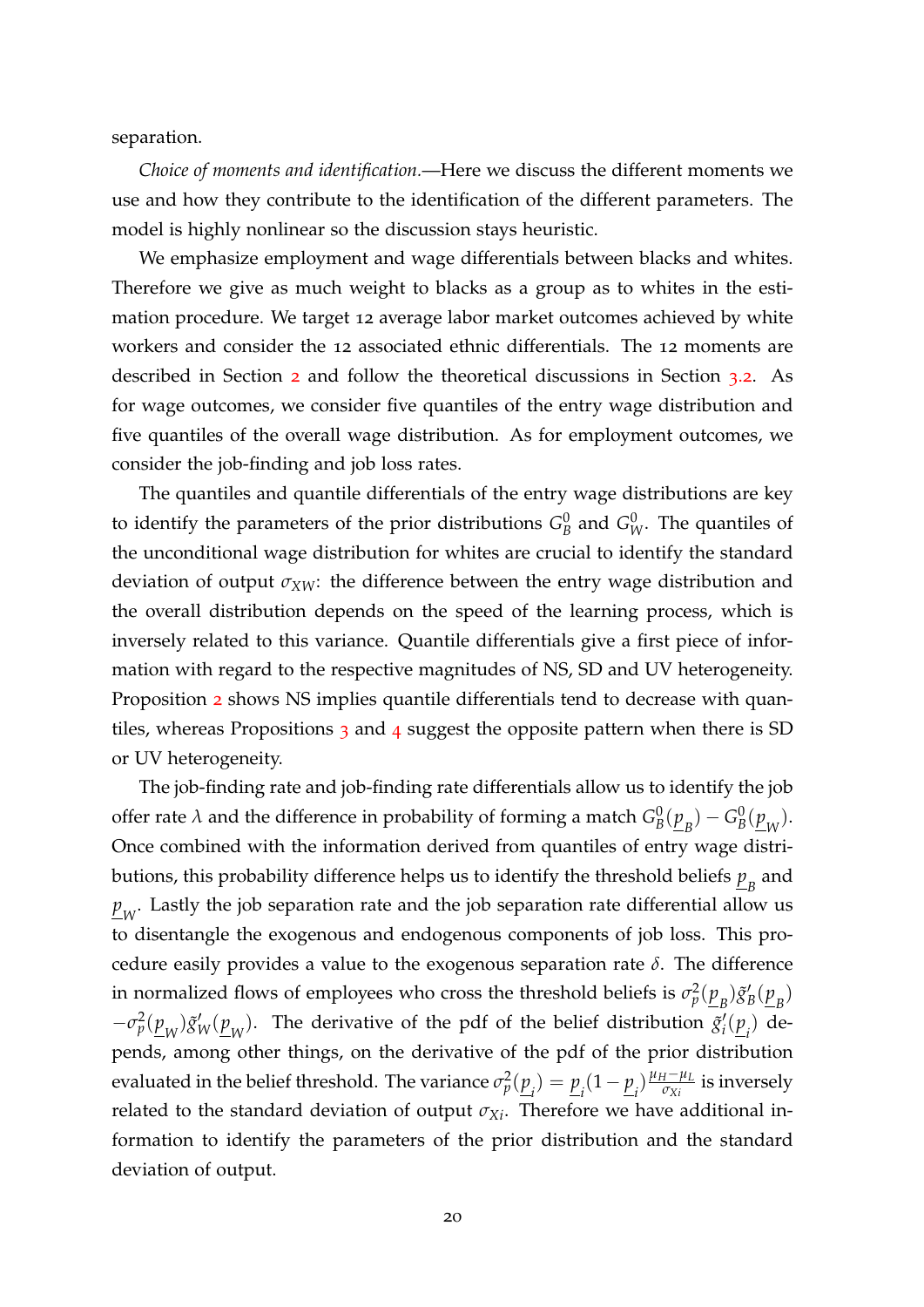The estimation is not a trivial one. Blacks and whites can differ in three ways, but the estimation forces many parameters to be the same across groups: the exogenous separation rate *δ*, the job offer rate *λ*, discount rate *r*, bargaining power *β*, output levels in a good match *µ<sup>H</sup>* and in a bad one *µL*. Moreover, there are trade-offs between the different moments. In particular, fitting quantiles of the unconditional wage distribution, quantiles of the entry wage distribution and job separation is challenging. The learning process determines wage growth over tenure but also affects the stationary flow of employees who lose their job through the term  $\sigma_p^2$ . Similarly, the prior belief distribution shapes the entry wage distribution but also impacts the latter flow through the term  $\tilde{g}^{\prime}$  $\frac{f_i(p_i)}{p_i}$ .

#### **4.2 Estimation results**

*Fit of the moments.*—Table [2](#page-23-0) compares the model outcomes with the empirical moments chosen for estimation. We run five specifications. The first three columns display the results when a single mechanism is at play, i.e., NS in column (1), SD in column (2) and differences in UV in column (3). Column (4) allows for both types of statistical discrimination (NS-SD). Finally, column (5) combines the three mechanisms (NS-SD-UV). Columns (6) and (7) contain the means and standard deviations of the bootstrapped moments that our estimation procedure matches. The goodness of fit of each specification is summarized by the maximized value of the criterion displayed by equation ([20](#page-19-2)).

Table [2](#page-23-0) shows two important results. On the one hand, models based on statistical discrimination alone (NS and SD) face a fundamental trade-off between fitting the quantile differentials of wage distributions and fitting the job loss differential. On the other hand, combining statistical discrimination with UV allows us to escape this trade-off.

All models fit reasonably well the different quantiles of the white wage distributions, the white job-finding probability and the white job loss probability. However, all models except the NS-SD-UV fail to reproduce the large positive and increasing quantile differentials of the unconditional wage distributions and the large jobfinding and job loss rate differentials. In columns 1 to 4, the quantile differentials are far from the empirical ones, the job-finding rate differential is modestly positive and the job-loss rate differential is zero or negative. By contrast, the model combining NS-SD-UV in column 5 correctly fits the quantile and transition rate differentials. It slightly overestimates the job-finding rate differential (11.4 percentage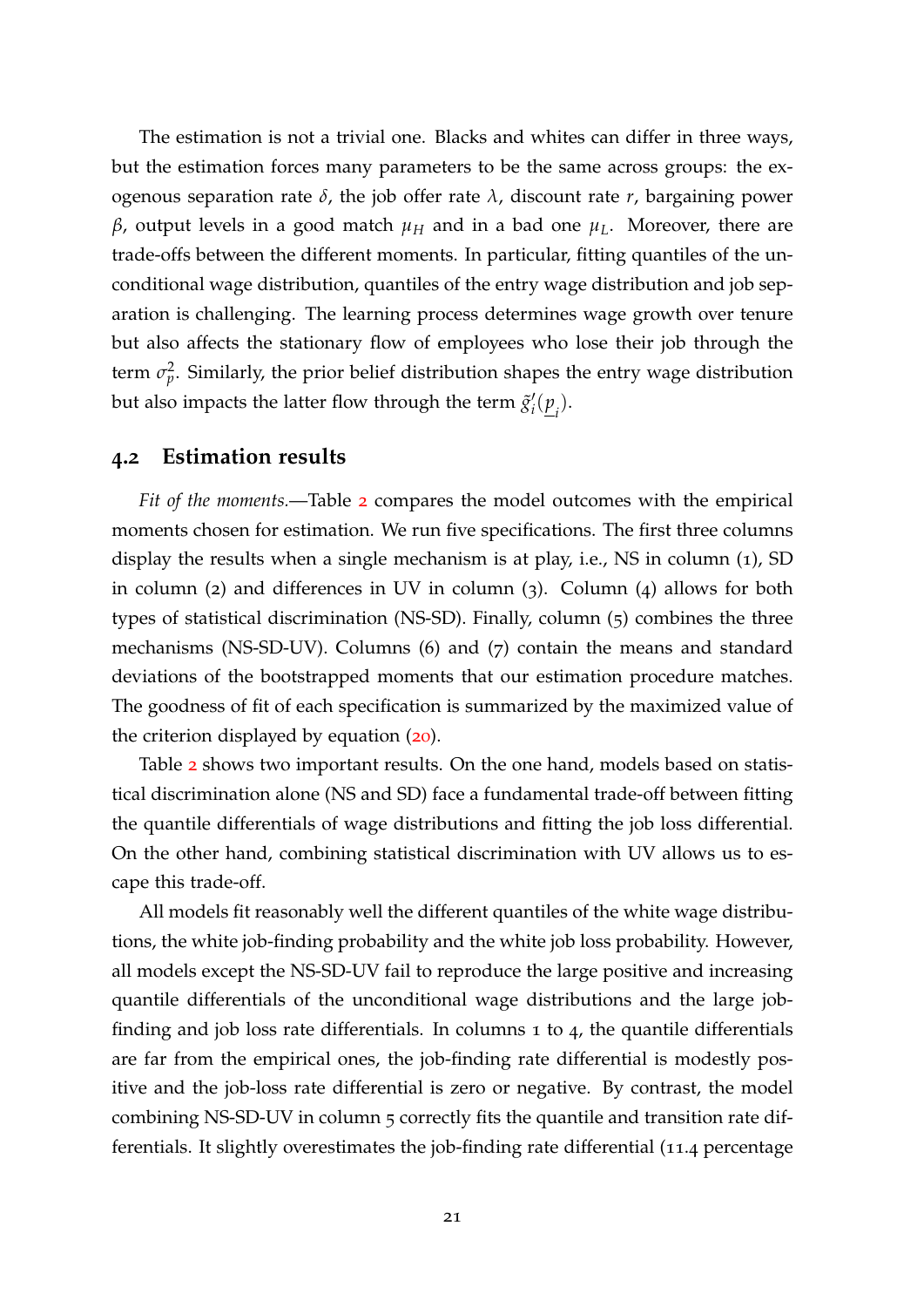<span id="page-23-0"></span>

|                    |            |           | Model     |                       |          |          |      | Data     |  |
|--------------------|------------|-----------|-----------|-----------------------|----------|----------|------|----------|--|
|                    |            | <b>NS</b> | <b>SD</b> | <b>UV</b>             | NS-SD    | NS-SD-UV | Mean | St.-dev. |  |
|                    |            | (1)       | (2)       | (3)                   | (4)      | (5)      | (6)  | (7)      |  |
| A. Whites          |            |           |           |                       |          |          |      |          |  |
| <b>Transitions</b> |            |           |           |                       |          |          |      |          |  |
|                    | <b>JFP</b> | .294      | .294      | .288                  | .307     | .330     | .331 | (.003)   |  |
|                    | <b>ILP</b> | .024      | .025      | .024                  | .025     | .025     | .025 | (.000)   |  |
| <b>Wages</b>       |            |           |           |                       |          |          |      |          |  |
| All Jobs           | Min        | .188      | .185      | .187                  | .187     | .189     | .181 | (.002)   |  |
|                    | 25th perc. | .321      | .318      | .320                  | .325     | .330     | .323 | (.003)   |  |
|                    | 50th perc. | .416      | .411      | .414                  | .420     | .428     | .415 | (.004)   |  |
|                    | 75th perc. | .538      | $-533$    | .537                  | .542     | .553     | .536 | (.004)   |  |
|                    | 95th perc. | $-753$    | .748      | .752                  | .755     | .765     | .761 | (.005)   |  |
| New Jobs           | Min        | .188      | .185      | .187                  | .187     | .189     | .181 | (.002)   |  |
|                    | 25th perc. | .274      | .265      | .273                  | .267     | .289     | .296 | (.004)   |  |
|                    | 50th perc. | .365      | $-353$    | .364                  | .354     | .386     | .377 | (.005)   |  |
|                    | 75th perc. | .486      | .472      | .486                  | .471     | .510     | .492 | (.006)   |  |
|                    | 95th perc. | .703      | .688      | .703                  | .682     | .724     | .727 | (.010)   |  |
|                    |            |           |           | <b>B. Racial Gaps</b> |          |          |      |          |  |
| <b>Transitions</b> |            |           |           |                       |          |          |      |          |  |
|                    | <b>JFP</b> | .012      | .014      | $-.004$               | .056     | .114     | .102 | (.008)   |  |
|                    | <b>ILP</b> | .000      | $-.002$   | .000                  | $-0.003$ | .007     | .011 | (.001)   |  |
| <b>Wages</b>       |            |           |           |                       |          |          |      |          |  |
| All Jobs           | Min        | .027      | $-0.015$  | .010                  | .010     | .016     | .019 | (.003)   |  |
|                    | 25th perc. | .025      | .004      | .009                  | .037     | .041     | .037 | (.003)   |  |
|                    | 50th perc. | .022      | .012      | .009                  | .042     | .058     | .054 | (.004)   |  |
|                    | 75th perc. | .016      | .018      | .008                  | .037     | .078     | .064 | (.005)   |  |
|                    | 95th perc. | .003      | .022      | .007                  | .012     | .102     | .060 | (.010)   |  |
| New Jobs           | Min        | .027      | $-0.015$  | .010                  | .010     | .016     | .012 | (.004)   |  |
|                    | 25th perc. | .026      | $-.011$   | .009                  | .013     | .061     | .035 | (.005)   |  |
|                    | 50th perc. | .023      | $-.008$   | .008                  | .010     | .095     | .049 | (.007)   |  |
|                    | 75th perc. | .017      | $-.006$   | .007                  | $-.002$  | .127     | .064 | (.014)   |  |
|                    | 95th perc. | .003      | $-.004$   | .007                  | $-0.035$ | .170     | .051 | (.025)   |  |
| Criterion          |            | 567.6     | 597.9     | 628.0                 | 464.5    | 147.6    |      |          |  |

Table 2: Fit of the moments

Notes.—Model fit of the five specifications: Negative Stereotyping (NS) in column (1), Screening Discrimination (SD) in column (2), differences in Unemployment Valuation (UV) in column (3), both types of statistical discrimination (NS-SD) in column (4) and the three mechanisms (NS-SD-UV) in column (5). Columns (6) and (7) contain the means and standard deviations of the bootstrapped moments with 500 replications. Transition rates are at monthly frequency, wages are hourly. Panel A. corresponds to the levels of wages of white workers. Panel B. reports the racial gaps. Wages in all jobs refer to the unconditional efficient wage distribution, wages in new jobs to the entry wage distribution.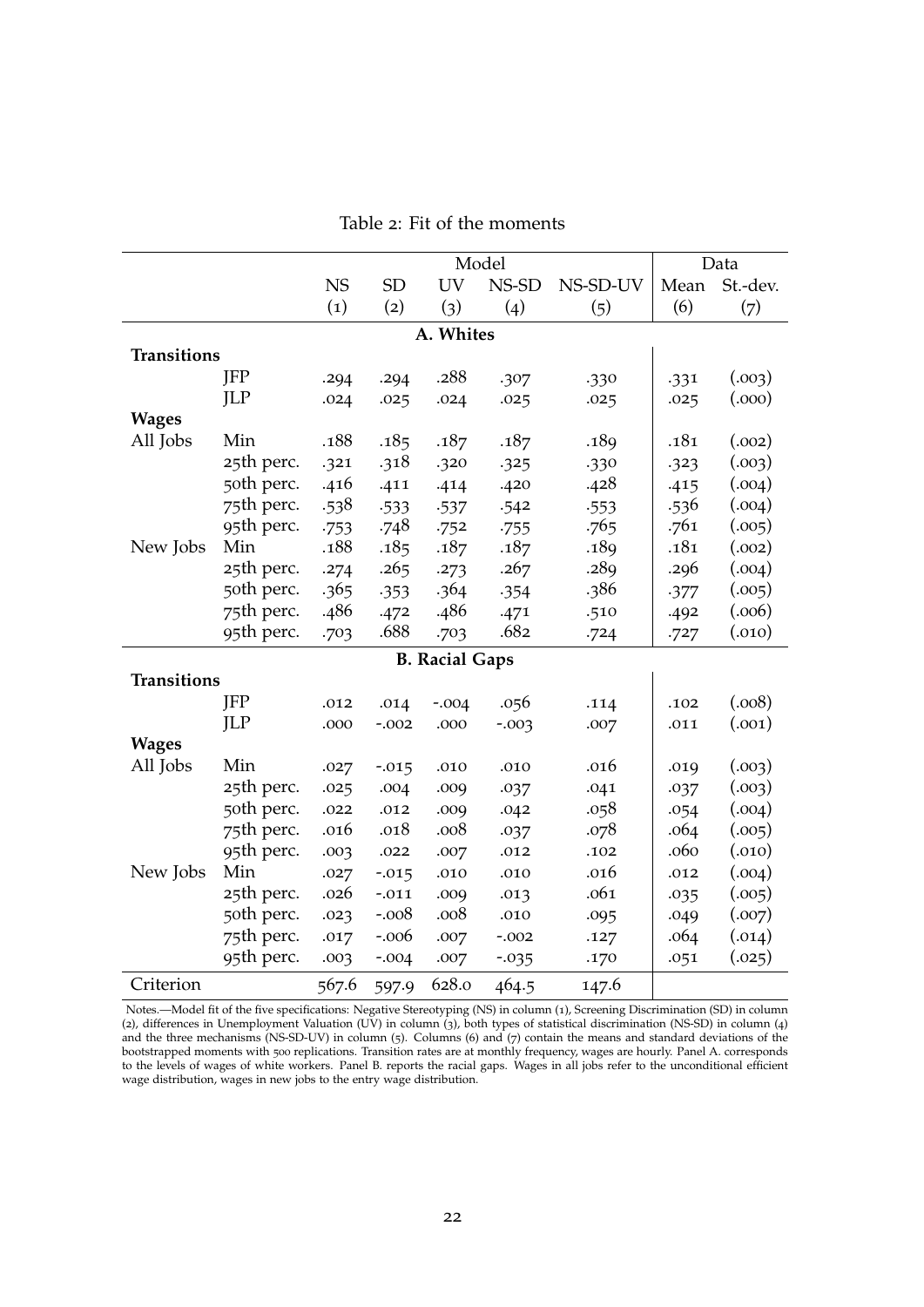<span id="page-24-0"></span>

|                    | <b>NS</b> | <b>SD</b> | UV       | NS-SD    | NS-SD-UV |
|--------------------|-----------|-----------|----------|----------|----------|
| Parameter          | (1)       | (2)       | (3)      | (4)      | (5)      |
| $p_{0W}$           | 0.566     | 0.556     | 0.566    | 0.557    | 0.586    |
|                    | (.004)    | (.004)    | (.004)   | (.004)   | (.003)   |
| $\overline{p_0}_B$ | 0.556     | 0.556     | 0.566    | 0.538    | 0.516    |
|                    | (.004)    | (.004)    | (.004)   | (.005)   | (.003)   |
| $\sigma_{p_0W}$    | 0.083     | 0.083     | 0.084    | 0.081    | 0.081    |
|                    | (.001)    | (.001)    | (.001)   | (.001)   | (.001)   |
| $\sigma_{p_0B}$    | 0.089     | 0.083     | 0.084    | 0.095    | 0.070    |
|                    | (.002)    | (.001)    | (.001)   | (.002)   | (.002)   |
| $\sigma_{XW}$      | 234.48    | 217.00    | 238.22   | 193.63   | 239.54   |
|                    | (6.45)    | (5.65)    | (6.68)   | (4.53)   | (8.18)   |
| $\sigma_{XB}$      | 234.48    | 324.17    | 238.22   | 398.83   | 165.84   |
|                    | (6.45)    | (19.13)   | (6.68)   | (28.78)  | (7.35)   |
| $b_W$              | $-2.025$  | $-1.910$  | $-1.984$ | $-1.951$ | $-2.488$ |
|                    | (.041)    | (.039)    | (.040)   | (.040)   | (.051)   |
| $b_B$              | $-2.025$  | $-1.910$  | $-2.055$ | $-1.951$ | $-0.594$ |
|                    | (.041)    | (.039)    | (.044)   | (.040)   | (.040)   |
| $\lambda$          | 0.522     | 0.556     | 0.510    | 0.569    | 0.528    |
|                    | (.016)    | (.021)    | (.016)   | (.020)   | (.012)   |
| $\delta$           | 0.020     | 0.020     | 0.020    | 0.019    | 0.022    |
|                    | (0.000)   | (.000)    | (0.000)  | (0.000)  | (0.000)  |

Table 3: Parameter Estimates

Notes.—Estimation by SMM of the five specifications: Negative Stereotyping (NS) in column (1), Screening Siscrimination (SD) in column (2), differences in Unemployment Valuation (UV) in column (3), both types of statistical discrimination (NS-SD) in column (4) and the three mechanisms (NS-SD-UV) in column (5). Bootstrapped standard errors in parentheses.  $\overline{p}_{0i}$  and  $\sigma_{p_0i}$  correspond to the mean and standard deviation of the group-*i* specific prior distribution, respectively.

points against 10.2 percentage points in the data) and accounts for 65% of the job loss rate differential.

We now describe parameter estimates before explaining these results in detail.

*Parameter Estimates.*—Tables [3](#page-24-0) and [4](#page-25-0) show the parameter estimates and some of the endogenous variables. For expositional purposes, we report the mean and standard deviation of the prior distribution, as opposed to the location and scale parameters.[5](#page-24-1)

In columns 1, 2 and 4, only statistical discrimination is taken into account. The estimated parameters feature the expected situation where blacks endure both NS

<span id="page-24-1"></span><sup>&</sup>lt;sup>5</sup>The mean  $\overline{p_{0}}_i$  and standard deviation  $\sigma_{p_0i}$  of the log-normal distribution with location and scale parameters  $\gamma_i$  and  $\eta_i$  are  $\overline{p_0}_i = \exp(\gamma_i + \eta_i^2/2)$  and  $\sigma_{p_0i} = \sqrt{\exp(2\gamma_i + \eta_i^2)(\exp(\eta_i^2) - 1)}$ . In our case, the priors have truncated log-normal distribution, however the latter formulas are good proxies due to the fact that the probability mass above the truncation point  $p_{\text{max}}$  is negligible in all of our estimations.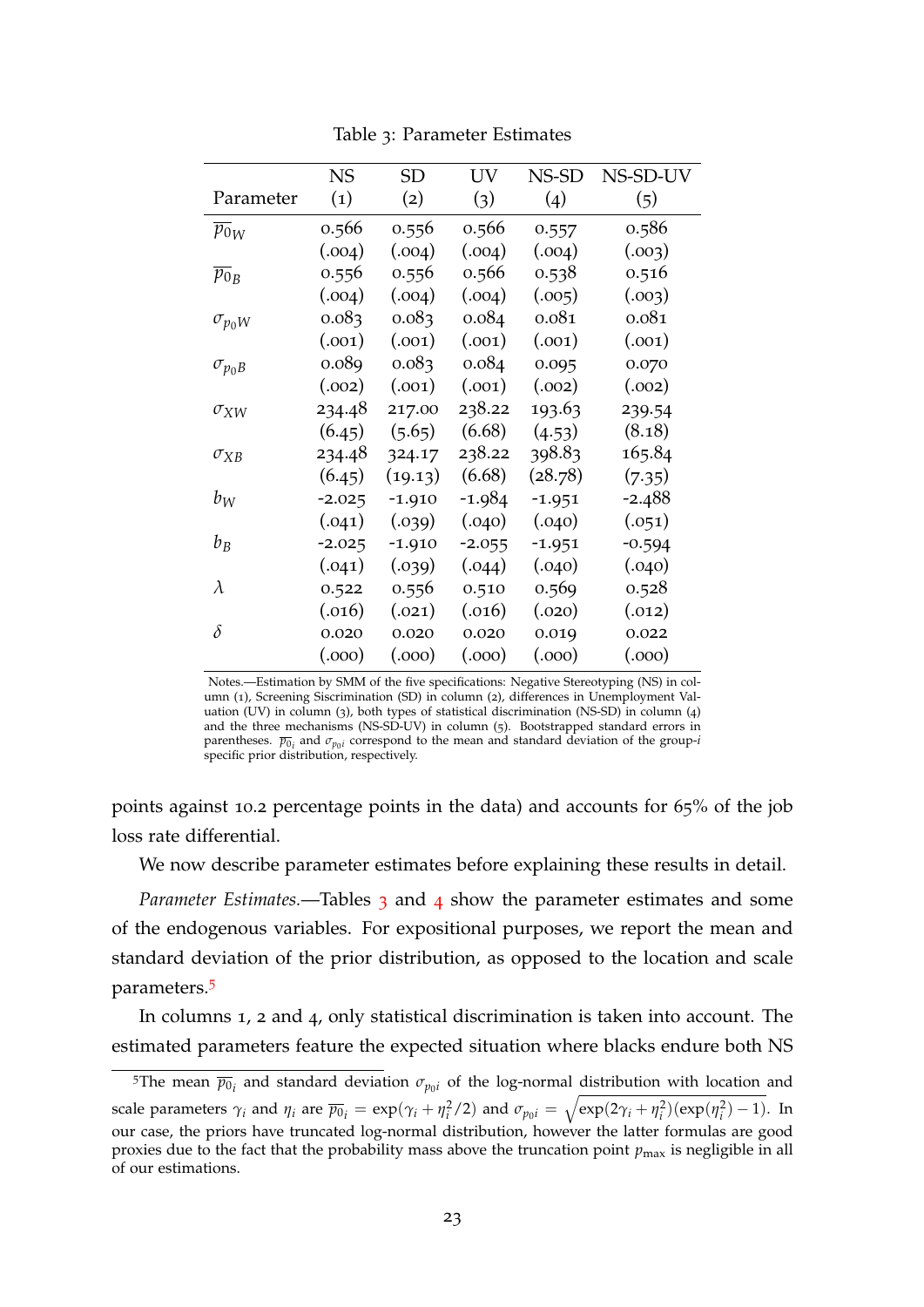<span id="page-25-0"></span>

|                          | <b>NS</b> | <b>SD</b> | UV     | NS-SD  | NS-SD-UV |
|--------------------------|-----------|-----------|--------|--------|----------|
| Variable                 | (1)       | (2)       | (3)    | (4)    | (5)      |
| $p_{W}$                  | 0.526     | 0.524     | 0.526  | 0.523  | 0.526    |
| $p_{B}$                  | 0.520     | 0.531     | 0.524  | 0.528  | 0.518    |
| $g'(\underline{p}_W)$    | 301.13    | 297.91    | 304.77 | 266.59 | 269.07   |
| $g'(p_{\rm B}$           | 297.85    | 454.18    | 299.72 | 535.20 | 349.37   |
| $\sigma_{pW} \times 100$ | 0.532     | 0.575     | 0.523  | 0.644  | 0.520    |
| $\sigma_{pB}\times 100$  | 0.532     | 0.384     | 0.524  | 0.312  | 0.753    |
| $rU_W$                   | 0.248     | 0.250     | 0.246  | 0.261  | 0.246    |
| $rU_R$                   | 0.221     | 0.243     | 0.236  | 0.213  | 0.256    |

Table 4: Endogenous variables

Notes.—Endogenous variables of interest of the five specifications: Negative Stereotyping (NS) in column (1), Screening Discrimination (SD) in column (2), differences in Unemployment Valuation (UV) in column (3), both types of statistical discrimination (NS-SD) in column (4) and the three mechanisms (NS-SD-UV) in column (5).

and SD. When NS is involved as in columns 1 and 4, whites enjoy a better prior distribution.<sup>[6](#page-25-1)</sup> When SD is involved as in columns 2 and 4, output signals are more noisy when the worker is black. In column 3, only UV is accounted for. UV is actually larger for whites than for blacks, which explains column 3 in Table [2](#page-23-0) displays results opposite to Proposition [4](#page-18-0).

We now explain the trade-off between fitting the quantile differentials and fitting the job loss differential. In our data, the quantile differentials of the (efficient) wage distributions are large and increasing in quantile, whereas the job loss rate differential is substantial. Proposition [2](#page-14-1) shows that NS predicts decreasing quantile differentials. Moreover, though generating positive job loss differential is theoretically possible, the estimated differential is nil. Proposition  $\alpha$  shows that SD can predict increasing quantile differentials. However, SD also implies that whites lose their jobs more rapidly.

In column 5, statistical discrimination is combined with UV heterogeneity. The estimated parameter configuration corresponds to NS, anti-SD and larger UV for blacks. Blacks still draw their initial belief on match quality from a worse distribution than whites. However, they benefit from a faster learning process: now the standard deviation of output signals is larger for whites. Lastly, blacks enjoy higher utility flows once in unemployment.

Anti-SD guarantees that blacks lose their jobs faster, whereas NS implies that

<span id="page-25-1"></span><sup>&</sup>lt;sup>6</sup>In column 1, the standard deviation is larger for Blacks, which implies that the white distribution does not stochastically dominate the black one at first order. Thus the pdf of the black distribution is slightly higher than the pdf of the white one in the neighborhood of  $p = 0.9$ .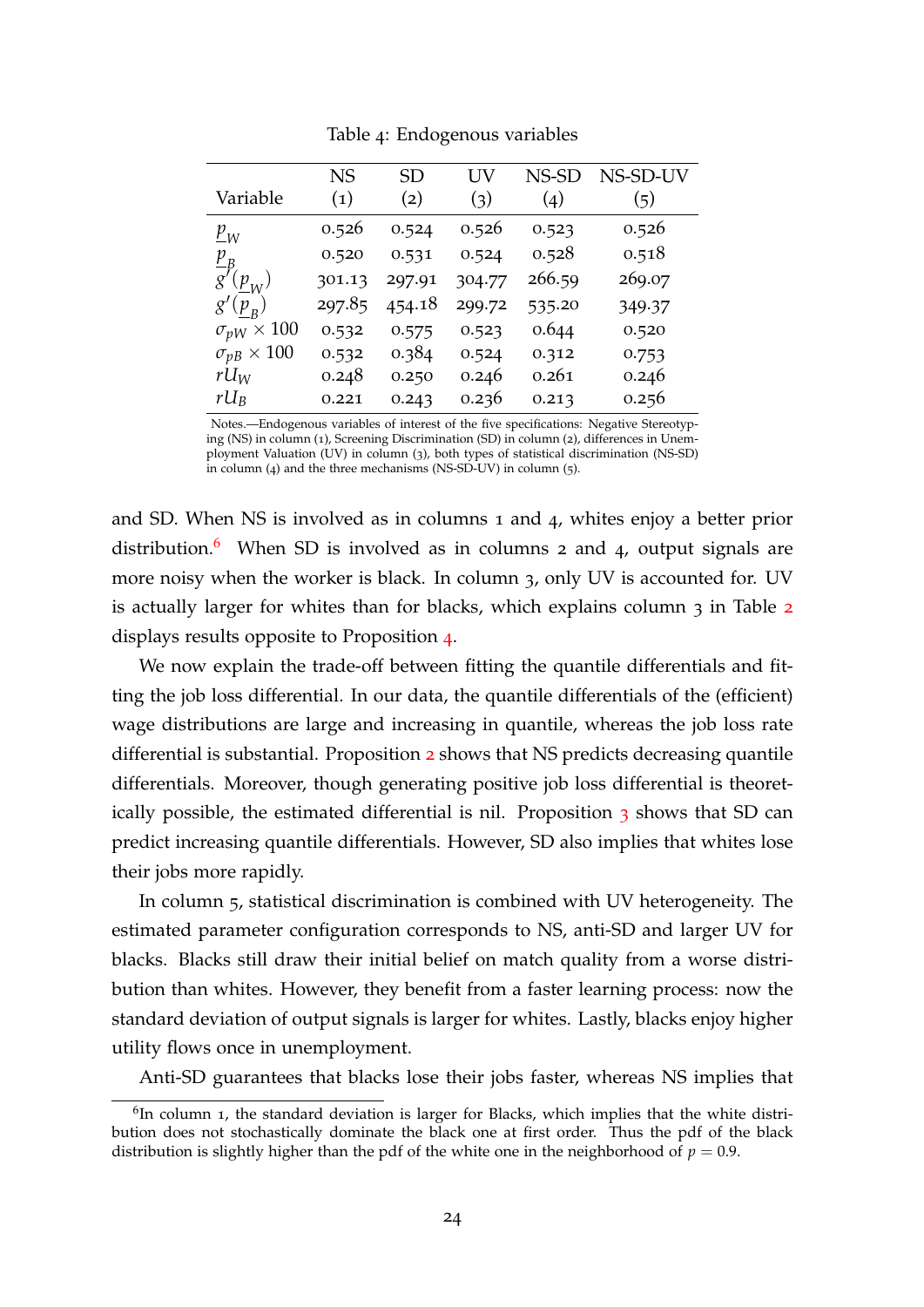the job-finding rate differential is positive and blacks are paid less than whites. According to Propositions [2](#page-14-1) and [3](#page-16-0), NS and anti-SD predict decreasing quantile differentials. Meanwhile Proposition [4](#page-18-0) shows that larger UV for blacks implies increasing quantile differentials, which explains why  $b_B > b_W$  in column 5.

Anti-SD means the true match quality is easier to observe during employment when the worker is black. This result is at odds with standard assumptions in the literature. In their paper quantifying racial differences in unemployment, [Ritter](#page-36-2) [and Taylor](#page-36-2) ([2011](#page-36-2)) argue managers face more difficulties to assess the productivity of black workers both at interview and during employment. They refer to the theory of language discrimination put forward by [Lang](#page-35-6) ([1986](#page-35-6)). According to this theory, blacks can be seen as speaking a different language, generating transaction costs within firms. Ritter and Taylor add that managers who had to choose between reducing the white noise or the black one would prefer reducing the white noise because whites are more numerous. [Cavounidis and Lang](#page-34-0) ([2015](#page-34-0)) argue against this view, thereby providing a possible rationale to the result of anti-SD. They also consider managers' incentive to supervize the different groups of workers. When blacks occupy unproductive jobs more often than whites, managers spend more resources monitoring blacks.

UV heterogeneity is here beneficial to blacks. This can be interpreted in terms of heterogenous preference for leisure, domestic production, access to the informal sector, or unemployment stigma. A controversial implication of our estimation is that blacks and whites have the same expected utility when unemployed. Thus the model can rationalize large residual disparities in terms of wage and transition rates despite the typical black worker enjoys the same utility level as the typical white worker.

In all estimates, the utility flows  $b_B$  and  $b_W$  obtained in unemployment are negative. In job search models, what matters is the utility differential between the employment and unemployment states and not the utility level obtained in each state. We just lose the ability to measure the unemployment utility flow in percentage of the wage.

*Belief and wage distributions.*—Figure [2](#page-27-0) depicts the initial and ergodic belief distributions in two cases: NS-SD vs NS-SD-UV. The ergodic distributions are more dispersed than the initial distributions and feature fat right tails. In both cases, the threshold beliefs are very close. Blacks are slightly more selected in the NS-SD case, but slightly less selected in the NS-SD-UV case. Under NS-SD, the prior distribution of blacks has a larger variance. This property extends to the ergodic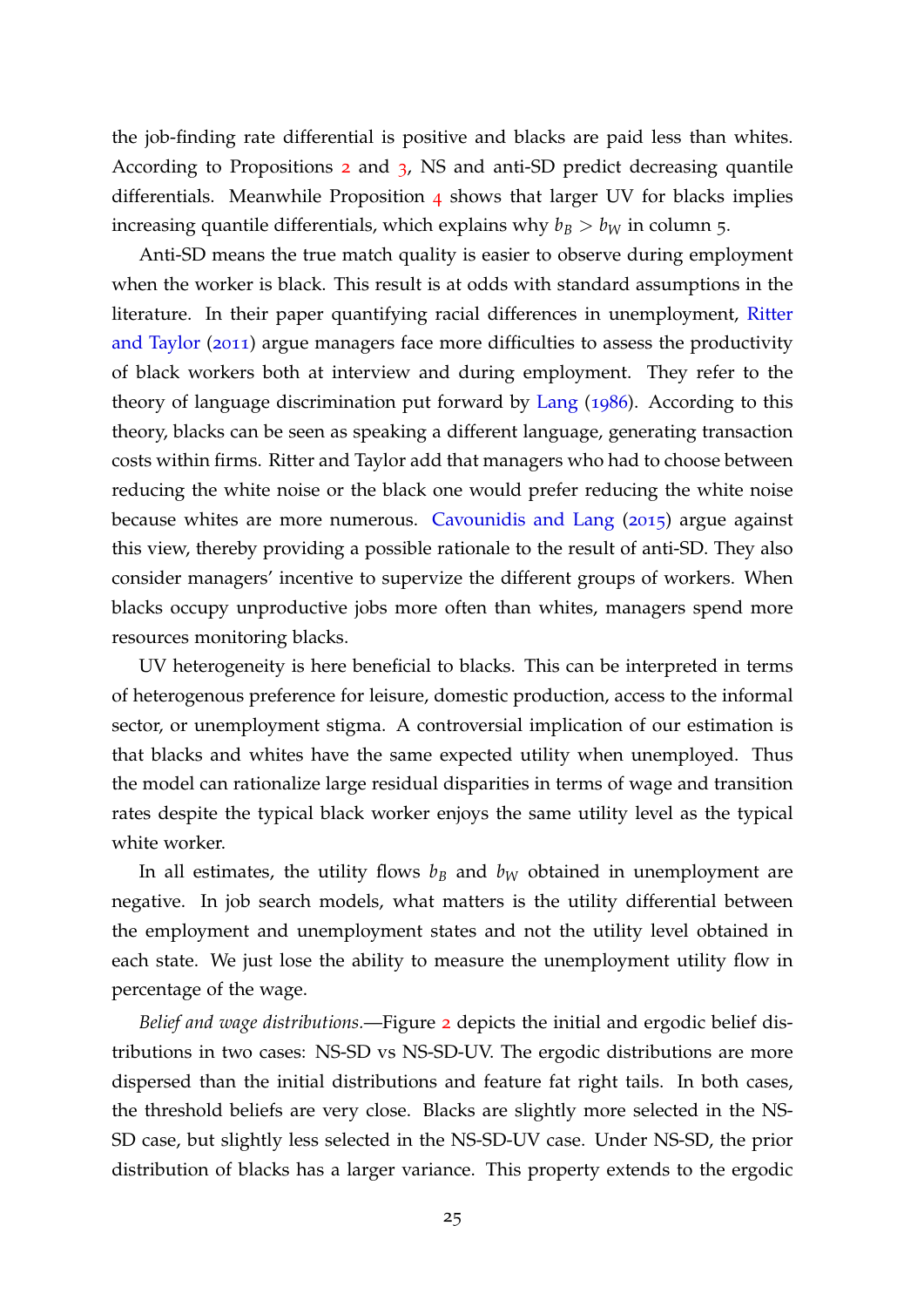<span id="page-27-0"></span>

#### Figure 2: Prior and ergodic belief distributions

pdf

 $0.5$ 

1 F 2 F 3 F 4 F 5 F 6 F 7 F 8г

(b) Ergodic belief distributions, NS-SD

Whites Blacks



0.5 0.55 0.6 0.65 0.7 0.75 0.8 0.85 0.9 0.95 1







Notes.— Vertical lines correspond to threshold beliefs  $\underline{p}_W$  and  $\underline{p}_B^T$ .

distribution where the pdf is slightly higher for blacks at large beliefs. Under NS-SD-UV, both the mean and the variance of the prior distribution are larger for whites. Therefore the initial and ergodic white distributions stochastically dominate at first order the corresponding black distributions.

Figure [3](#page-28-0) shows the corresponding entry and unconditional wage distributions. They plot the predicted and empirical wage distributions in the cases of NS-SD and NS-SD-UV. In both cases, the entry wage distribution is less well fitted than the unconditional wage distribution. The estimation procedure uses efficient weighting, which implies that the moments with the largest variance receive the lowest weight in the loss function. Quantiles of the entry wage distribution are less precisely estimated because fewer workers are concerned.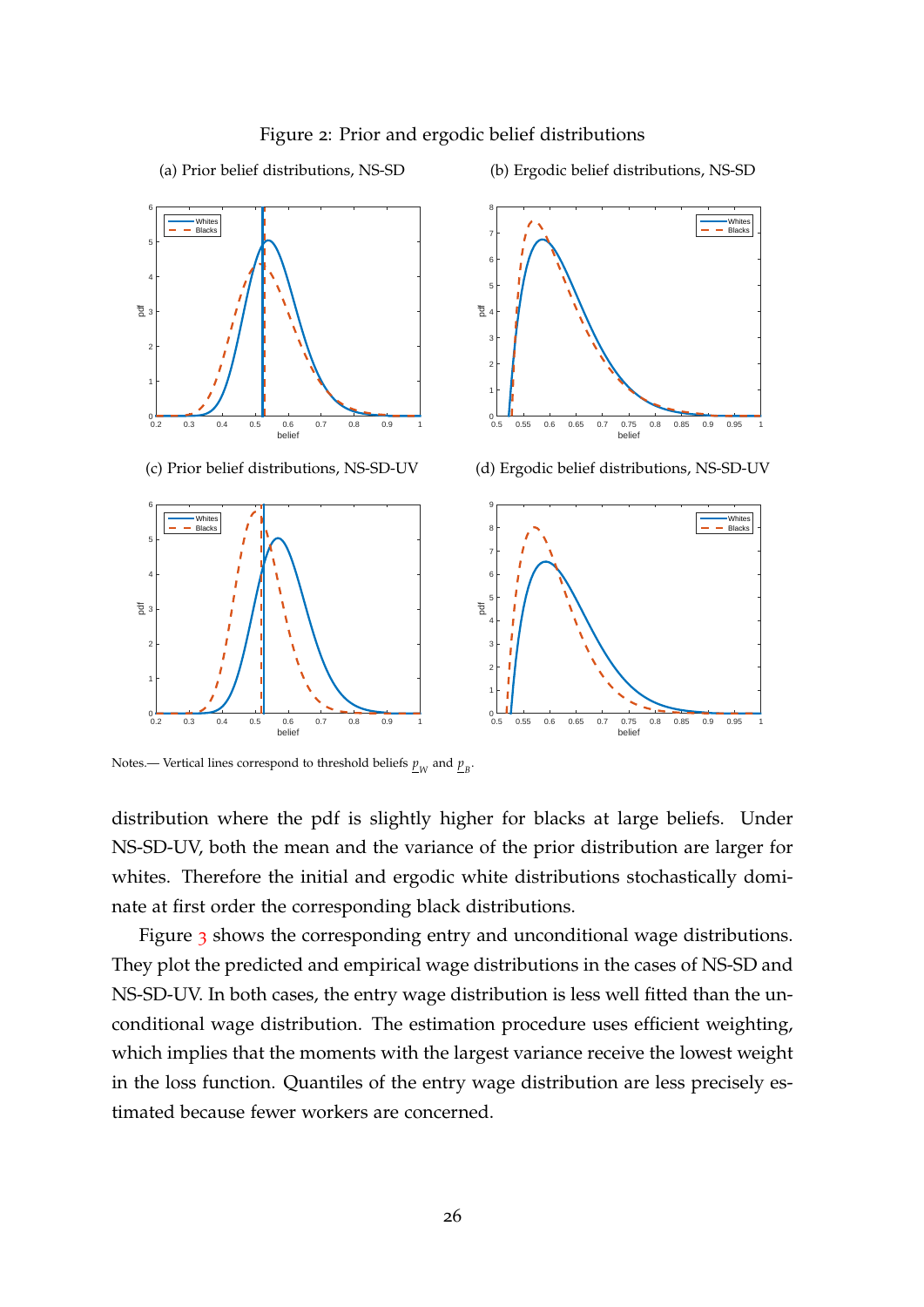<span id="page-28-0"></span>

#### Figure 3: Fit to wage moments

Notes.— Wages in all jobs refer to the unconditional efficient wage distribution and wages in new jobs to the entry wage distribution.

#### **4.3 Returns to tenure**

We conclude this section by discussing the returns to tenure for blacks and whites. [Fryer Jr et al.](#page-35-3) ([2013](#page-35-3)) use a dataset from the Princeton University Survey Research Center and estimate that the return to tenure is larger for blacks by 1.1 percentage points. They rationalize this result through a stylized threeperiod model of statistical discrimination. NS implies blacks are more selected than whites. Therefore the scope for wage improvement is larger for blacks than for whites and the wage gap decreases with tenure.

We simulate individual labor market histories for the different specifications of our model. We discretize time at monthly frequency and compute 500-month long histories for 25,000 individuals of each group. The details of the algorithm are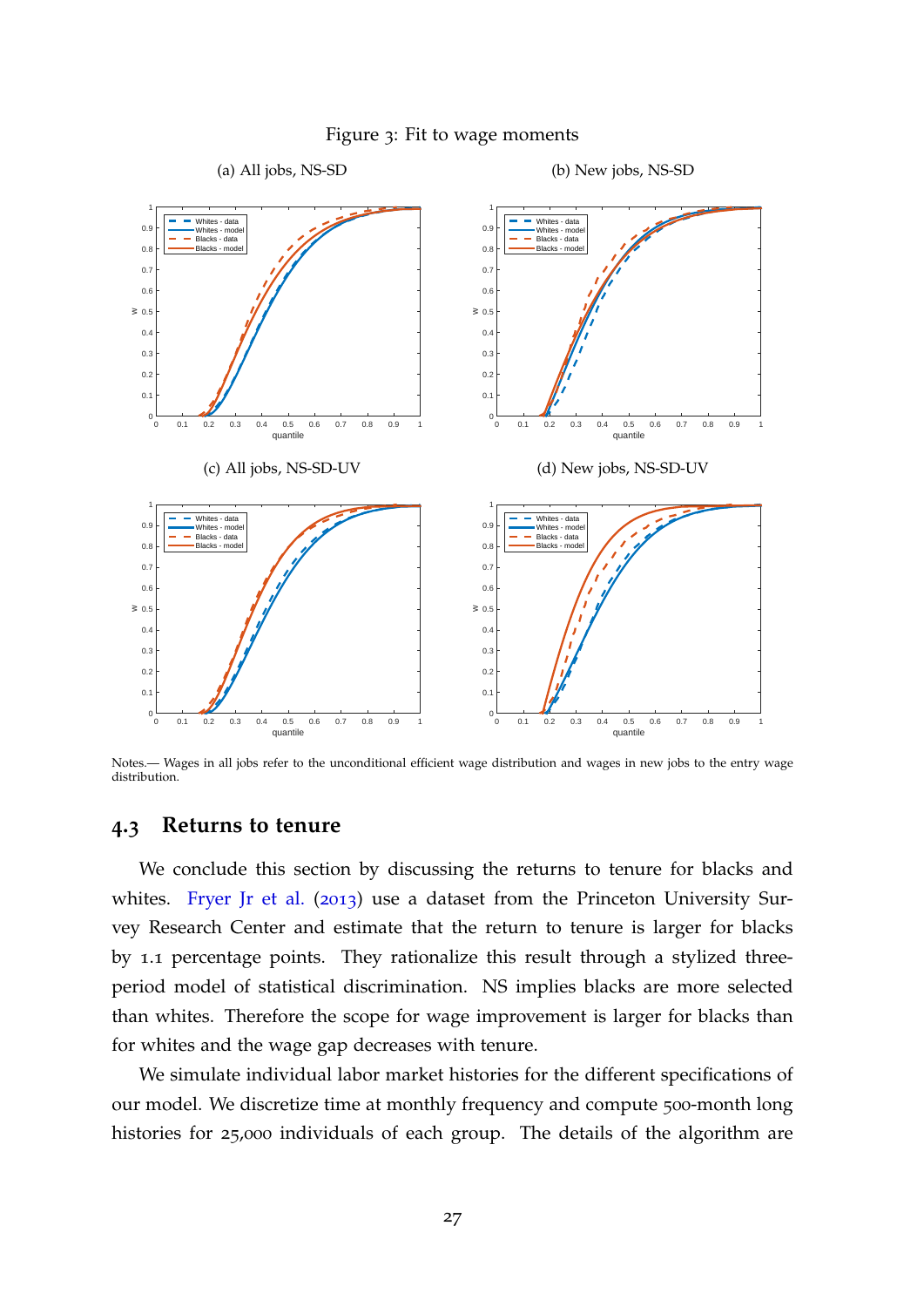|                       | NS.      | SD.      | UV            |         | NS-SD NS-SD-UV |
|-----------------------|----------|----------|---------------|---------|----------------|
|                       | (1)      | (2)      | (3)           | (4)     | (5)            |
| <b>Black</b>          | $-.063$  |          | $.011 - .026$ | $-.044$ | $-.204$        |
| Tenure                | .017     | .019     | .016          | .021    | .016           |
| Tenure $\times$ Black | .001     | $-.007$  | .001          | $-.010$ | .019           |
| Constant              | $-0.954$ | $-0.974$ | $-.956$       | $-.966$ | $-0.918$       |
| $R^2$                 | .032     | .026     | .026          | .035    |                |

<span id="page-29-1"></span>Table 5: Black and white estimated returns to tenure on simulated data

Notes.— Results of the OLS estimation of equation ([22](#page-29-0)) using pooled data from the simulated individual histories as implied by the estimates of the five specifications: Negative Stereotyping (NS) in column (1), Screening Discrimination (SD) in column (2), differences in Unemployment Valuation (UV) in column (3), both types of statistical discrimination (NS-SD) in column (4) and the three mechanisms (NS-SD-UV) in column (5). Tenure is in years. Simulated data for each specification are obtained by generating 500-month long history for 25,000 individuals of each group. Total number of observations  $\approx$  23,000,000 depending on specification.

provided in Appendix [E.](#page-42-0) We then perform the following OLS regression:

<span id="page-29-0"></span>
$$
\ln w_{i\tau} = a_0 + a_1 Black_i + a_2\tau + a_3Black_i \times \tau + \varepsilon_i.
$$
 (22)

Table [5](#page-29-1) reports the estimates. Each column corresponds to a particular specification of the model. Statistical discrimination alone does not predict the narrowing of racial differences in wages with tenure, as reported by Fryer et al. Column 1 corresponds to the case advocated by Fryer et al. NS effectively implies that the return to tenure is larger for blacks. However, the estimated belief thresholds are very close to each other so that selection effects are quantitatively small. In column 4 NS is combined with SD. SD dominates selection effects induced by NS and the predicted return to tenure is larger for whites by 1 percentage point. By contrast, the combination of NS, SD and UV implies that the return to tenure is larger for blacks by 1.9 percentage points. The small  $R^2$  in all regressions reflect that random draws on match quality account for a very large part of wages at all tenures. Moreover the wage predicted by our model is not log-linear in tenure; a log-linear regression therefore leads to systematic errors that reduce the *R* 2 . Adding tenure squared and its interaction with the racial dummy increases the *R*<sup>2</sup> by 5 percentage points on average.

The estimates performed from the NS-SD-UV sample have the same order of magnitude as Fryer et al. However, the economic mechanism strongly differs from theirs. They emphasize selection effects induced by NS. Here selection effects can be neglected and the differential return to tenure is entirely due to anti-SD.

Figure 4[a](#page-30-1) depicts the predicted log median wage differential by tenure for the NS-SD and NS-SD-UV specifications. The horizontal line is the minimum log wage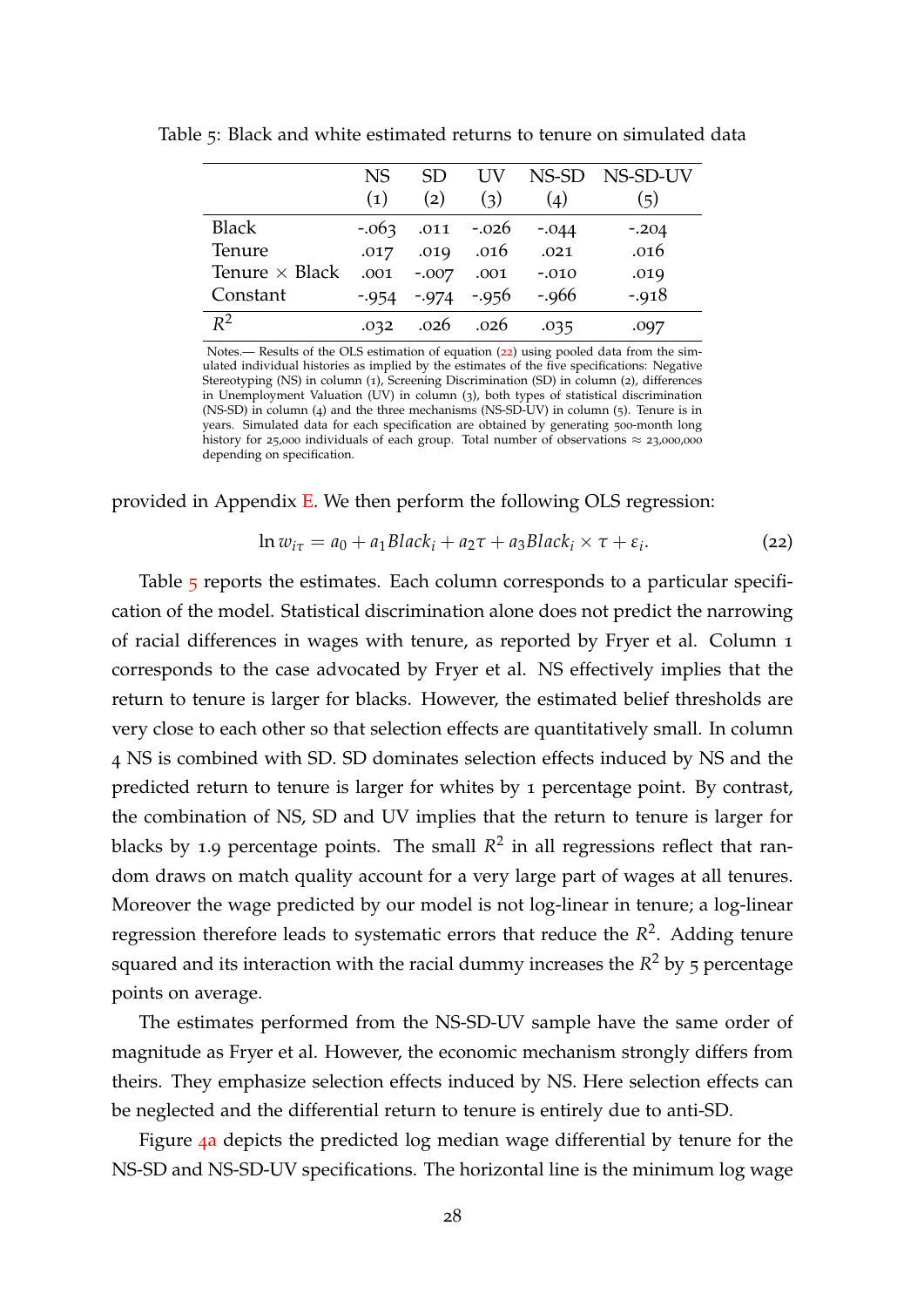<span id="page-30-2"></span>Figure 4: Differential return to tenure and experience according to model specification

<span id="page-30-1"></span>

Notes.— Median log wage gap is defined as the black-white difference in median log wage by tenure. It is calculated from the simulated data obtained by generating 500-month long history for 25,000 individuals of each group. The dashed lines measure the wage gap that results from differences in workers' outside options.

differential between the two groups reflecting the differential return to search. In the NS-SD case, the median wage differential strictly increases with tenure, starting relatively low around 2.5% and reaching over 15% after 15 years. In the NS-SD-UV specification, the median wage differential strictly decreases, starting relatively large around 25% and almost reaching 0 after 15 years. The slope of each curve decreases with tenure in absolute value. This confirms that the differential return to tenure decreases with tenure.

The differential return to tenure does not coincide with the differential return to experience [b](#page-30-2)ecause blacks and whites have different job durations. Figure 4b shows the log median wage differential by experience for the NS-SD and NS-SD-UV estimates. The NS-SD curve is below the NS-SD-UV curve partly reflecting the poor ability of the NS-SD case to fit the large quantile differentials of the unconditional wage distributions. In the NS-SD estimate, the job loss rate is slightly larger for whites, so that the differential return to experience is increasing but at a smaller pace than the differential return to tenure. In the NS-SD-UV specification, jobs last longer for whites, so that the differential return to experience is larger than the differential return to tenure. Overall, the predicted differential return to experience is slightly decreasing at low experience and roughly constant over 15 years.

#### <span id="page-30-0"></span>**4.4 Robustness**

In this section, we discuss the robustness of our results.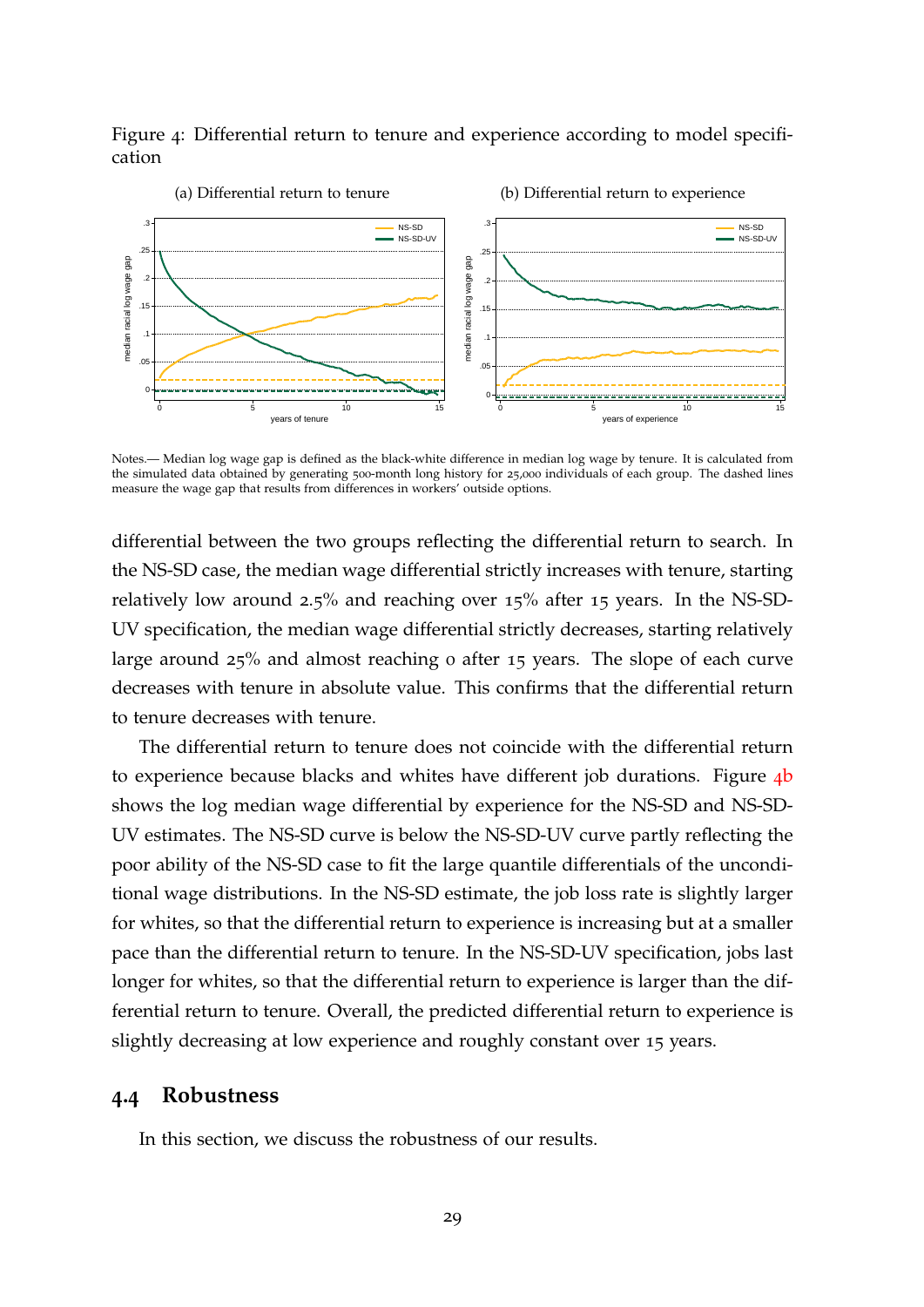*Efficient vs equal weighting.*—We use efficient weighting, which means that less precisely estimated moments receive less weight than accurately estimated ones. Since the sample contains fewer blacks than whites, quantile differentials and transition rate differentials have less weight than quantiles and transition rates for whites. Moreover, the quantiles and quantile differentials of the entry wage distribution are also less weigthed than the quantile and quantile differentials of the unconditional distribution. In an unreported estimation, we consider equal weighting matrix. Though the results differ quantitatively, the main message remains. Statistical discrimination alone cannot simultaneously fit the large increasing differential quantiles of the unconditional wage distributions and the large transition rate differentials. The preferred estimation still involves NS, anti-SD and larger UV for blacks.

*Prejudiced employers vs statistical discrimination.*—We do not try to disentangle racial prejudice from unobserved heterogeneity. Negative stereotyping, therefore, combines lower skills for blacks and distaste for employing these workers. Our contribution is to quantify the contributions of such negative stereotyping and differential learning to employment and wage disparities. Identification of differential learning exploits the job loss differential and differences between entry wage and unconditional wage distributions. In this perspective, our paper is complementary to the literature devoted to the structural estimation of equilibrium search models of taste-based discrimination, already presented in the Introduction. It would be interesting to develop and estimate a model featuring both types of discrimination. However, accounting for taste-based discrimination should not affect the result whereby anti-SD is necessary to fit the large job loss rate differential.

*Human capital accumulation.*—Our model neglects human capital accumulation as a potential factor of wage growth. Efficient wages partly account for experience because the log hourly wage of newly hired whites is regressed on age and age squared. However, this procedure implies that workers accumulate human capital during nonemployment episodes. Since blacks spend less time in employment, the computation magnifies the contribution of experience to black wages. Therefore efficient wages tend to overestimate wage gaps and the magnitude of this bias increases with age. Quantile differentials are likely to be smaller and increase less with quantiles than the ones we try to fit. Accounting for such a bias may improve the relevance of SD as a potential explanation of residual wage disparities. Estimating the effects of experience in structural search models is a non-trivial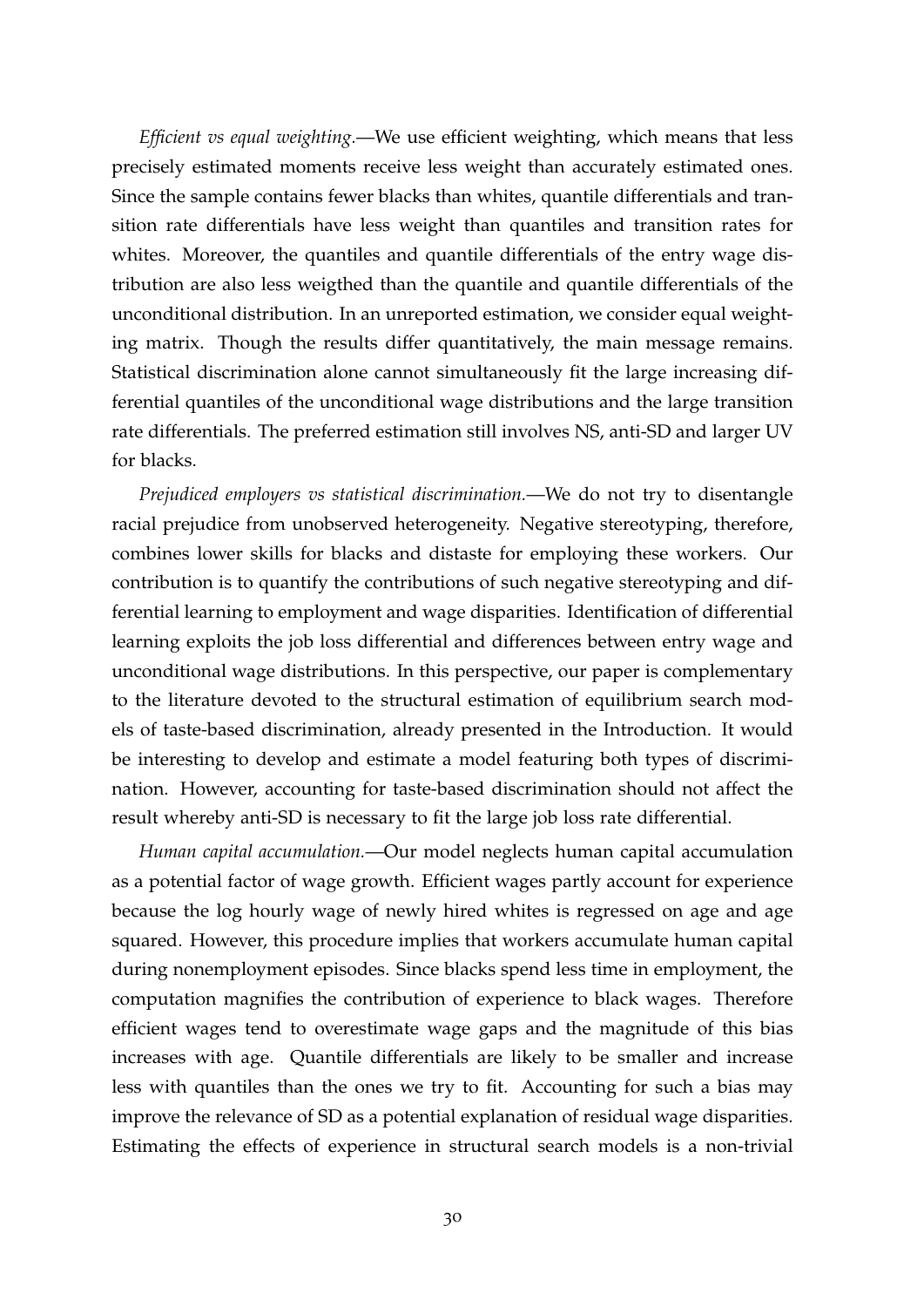task (see [Bagger et al.](#page-34-12)  $(2014)$  $(2014)$  $(2014)$ ). The problem is a difficult one in our case where learning offers a competitive explanation for wage growth within firms. Therefore we mention it as a limit of our work and call for additional research.

*On-the job search.*—Job-shopping provides another engine of wage growth that we neglect. Workers may find a better job and obtain a pay rise by changing firms. Nothing prevents us from introducing on-the-job search in our model. However, it is unlikely to affect our main result that learning is faster with black workers. [Moscarini](#page-35-0) ([2005](#page-35-0)) extends his model to on-the-job search. Workers who contact an alternative employer benefit from a new start with fixed prior belief  $p_0$ . In our model, such workers would draw a new belief according to their group-specific prior distribution. As NS implies that whites draw better beliefs than blacks, the consideration of on-the-job search would naturally lead to the conclusion that white wages grow faster. The estimation would even be more in favor of anti-SD because on-the-job search alone would help to fit wage disparities. Of course, this argument is subject to the actual way to account for on-the-job search in the estimation. Here again, we call for additional research on the topic.

# **5 Conclusion**

In the US, black workers spend more time in unemployment, lose their jobs more rapidly, and earn lower wages than white workers. This paper quantifies the contributions of statistical discrimination, as portrayed by negative stereotyping and screening discrimination, to such employment and wage disparities. We develop an equilibrium search model of statistical discrimination with learning based on [Moscarini](#page-35-0) ([2005](#page-35-0)) and estimate it by indirect inference. We show that statistical discrimination alone cannot simultaneously explain the observed differences in residual wages and monthly job loss probabilities between black and white workers. However, a model with negative stereotyping, larger unemployment valuation and faster learning about the quality of matches for black workers can account for these facts. One implication of our findings is that black workers have larger returns to tenure.

There are several avenues for research. First, the model and estimation methodologies can be applied to alternative datasets and groups of workers. Second, it would be worth providing microfoundations to exogenous key parameters like the ethnic-specific degree of observability of true match quality (see, e.g., [Cavounidis](#page-34-0) [and Lang](#page-34-0) ([2015](#page-34-0)) who argue that managers have more incentive to monitor blacks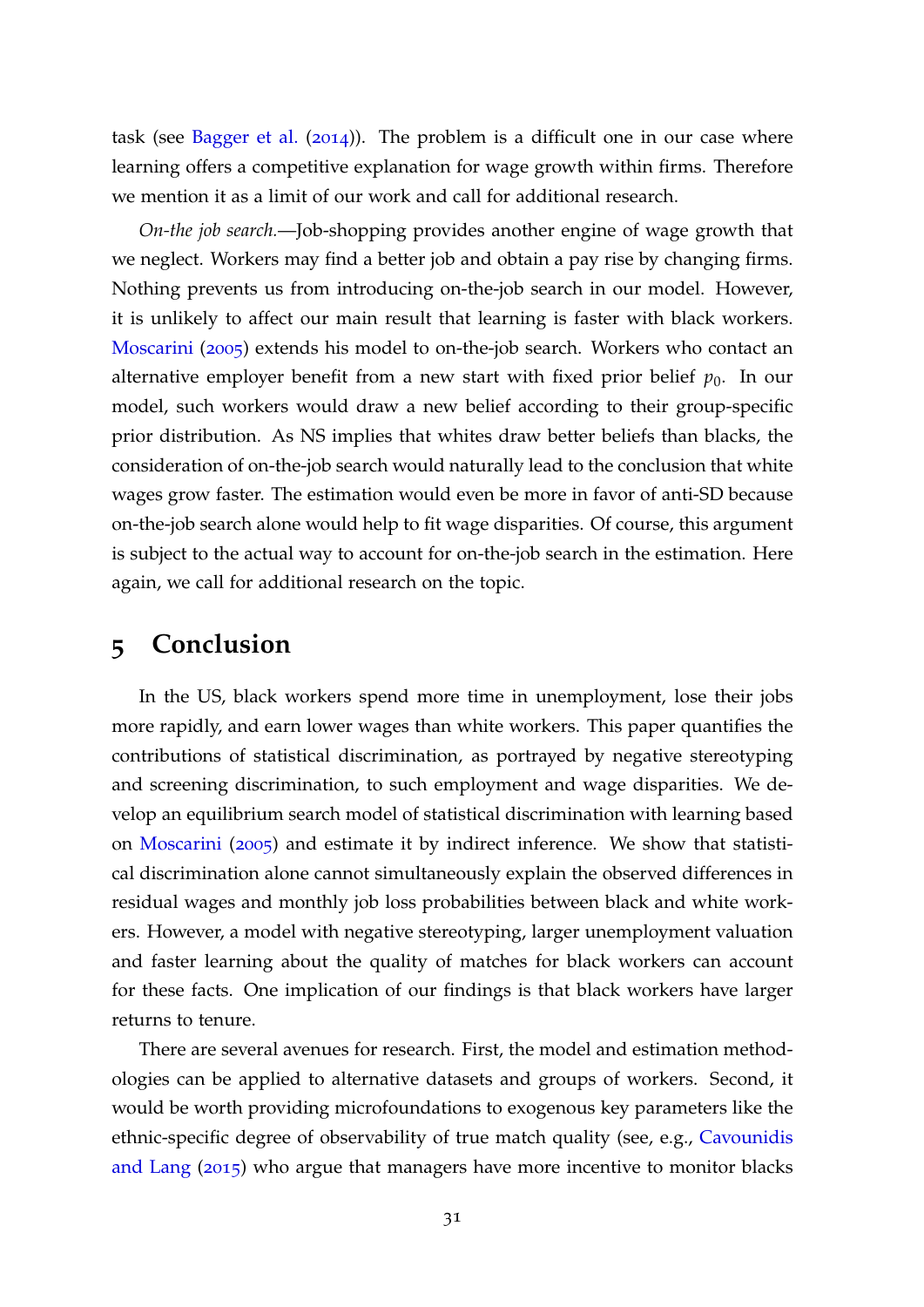because these workers historically had lower skills). A third set of extensions would enrich the current model. For instance, we could introduce on-the-job search and human capital investment to improve our knowledge of returns to tenure and experience for blacks and whites.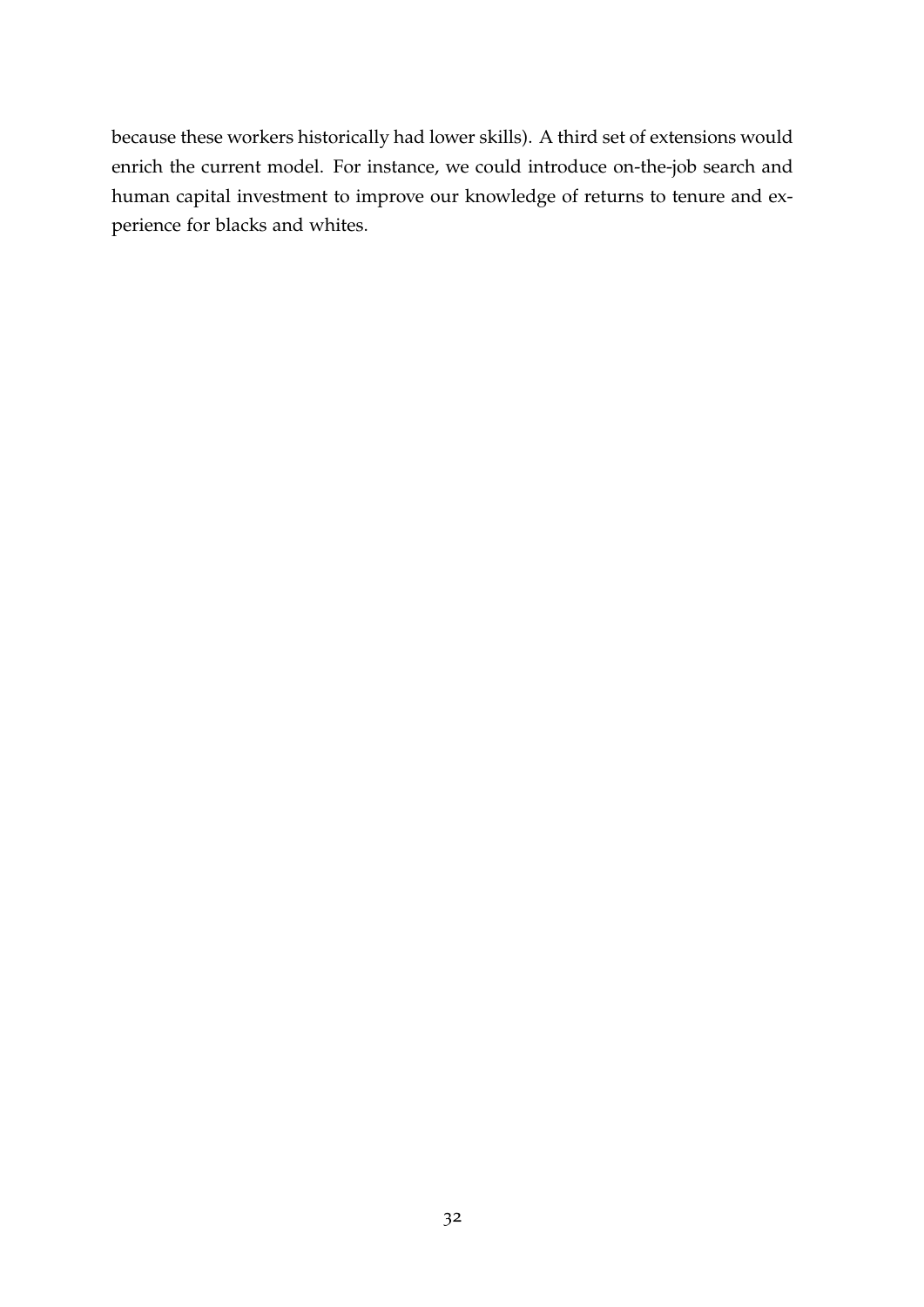# **References**

- <span id="page-34-10"></span>AIGNER, D. J. AND G. G. CAIN, "Statistical theories of discrimination in labor markets," *Industrial and Labor Relations Review* 30 (1977), 175–187.
- <span id="page-34-7"></span>Arrow, K. J., "The Theory of Discrimination," in O. Ashenfelter and A. Rees, eds., *Discrimination in Labor Markets* (Princeton: Princeton University Press, 1973).
- <span id="page-34-12"></span>Bagger, J., F. Fontaine, F. Postel-Vinay and J.-M. Robin, "Tenure, experience, human capital, and wages: A tractable equilibrium search model of wage dynamics," *The American Economic Review* 104 (2014), 1551–1596.
- <span id="page-34-1"></span>Becker, G. S., "The Economics of Discrimination," *University of Chicago Press Economics Books* (1971).
- <span id="page-34-2"></span>Black, D., "Discrimination in an Equilibrium Search Model," *Journal of Labor Economics* 13 (1995), 309–334.
- <span id="page-34-5"></span>Borowczyk-Martins, D., J. Bradley and L. Tarasonis, "Racial Discrimination in the U.S. Labor Market: Employment and Wage Differentials by Skill," IZA Discussion Papers 8176, Institute for the Study of Labor (IZA), May 2014.
- <span id="page-34-4"></span>Bowlus, A. J. and Z. Eckstein, "Discrimination and Skill Differences in an Equilibrium Search Model," *International Economic Review* 43 (2002), 1309–1345.
- <span id="page-34-0"></span>CAVOUNIDIS, C. AND K. LANG, "Discrimination and Worker Evaluation," Technical Report, National Bureau of Economic Research, 2015.
- <span id="page-34-11"></span>CORNELL, B. AND I. WELCH, "Culture, Information, and Screening Discrimination," *Journal of Political Economy* 104 (1996), 542–71.
- <span id="page-34-9"></span>DellaVigna, S. and M. D. Paserman, "Job Search and Impatience," *Journal of Labor Economics* 23 (2005), 527–588.
- <span id="page-34-3"></span>ECKSTEIN, Z. AND K. I. WOLPIN, "Estimating the effect of racial discrimination on first job wage offers," *Review of Economics and Statistics* 81 (1999), 384–392.
- <span id="page-34-8"></span>Elsby, M. W., B. Hobijn and A. Sahin, "The labor market in the Great Recession," Technical Report, National Bureau of Economic Research, 2010.
- <span id="page-34-6"></span>Flabbi, L., "Gender Discrimination Estimation in a Search Model with Matching and Bargaining," *International Economic Review* 51 (2010a), 745–783.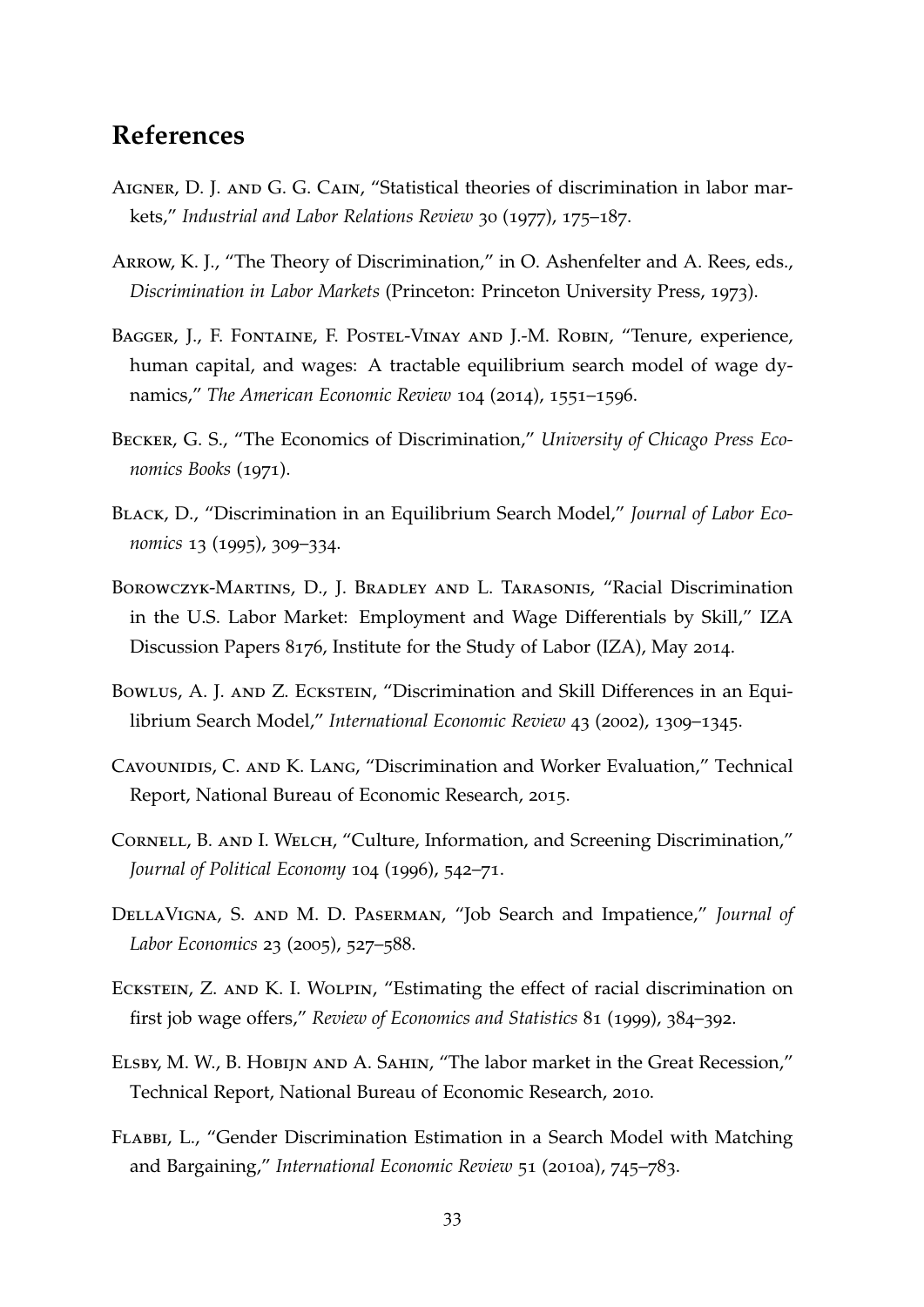<span id="page-35-7"></span>———, "Prejudice and gender differentials in the US labor market in the last twenty years," *Journal of Econometrics* 156 (2010b), 190–200.

- <span id="page-35-3"></span>FRYER JR, R. G., D. PAGER AND J. L. SPENKUCH, "Racial Disparities in Job Finding and Offered Wages," *Journal of Law and Economics* 56 (2013), 633–689.
- <span id="page-35-5"></span>Gayle, G.-L. and L. Golan, "Estimating a Dynamic Adverse-Selection Model: Labour-Force Experience and the Changing Gender Earnings Gap 1968–1997," *Review of Economic Studies* 79 (2012), 227–267.
- <span id="page-35-11"></span>Gourieroux, C., A. Monfort and E. Renault, "Indirect inference," *Journal of Applied Econometrics* 8 (1993), S85–S118.
- <span id="page-35-9"></span>HOLDEN, S. AND Å. ROSÉN, "Discrimination and employment protection," *Journal of the European Economic Association* 12 (2014), 1676–1699.
- <span id="page-35-2"></span>Jovanovic, B., "Matching, Turnover, and Unemployment," *Journal of Political Economy* 92 (1984), 108–22.
- <span id="page-35-6"></span>Lang, K., "A Language Theory of Discrimination," *Quarterly Journal of Economics* 101 (1986), 363–382.
- <span id="page-35-1"></span>Lang, K. and J.-Y. K. Lehmann, "Racial Discrimination in the Labor Market: Theory and Empirics," *Journal of Economic Literature* 50 (2012), 959–1006.
- <span id="page-35-8"></span>Mailath, G. J., L. Samuelson and A. Shaked, "Endogenous inequality in integrated labor markets with two-sided search," *American Economic Review* 90 (2000), 46–72.
- <span id="page-35-4"></span>Moro, A., "The Effect Of Statistical Discrimination On Black–White Wage Inequality: Estimating A Model With Multiple Equilibria," *International Economic Review* 44 (2003), 467–500.
- <span id="page-35-10"></span>MORTENSEN, D. T. AND C. A. PISSARIDES, "Job Creation and Job Destruction in the Theory of Unemployment," *Review of Economic Studies* 61 (1994), 397–415.
- <span id="page-35-0"></span>Moscarini, G., "Job matching and the wage distribution," *Econometrica* 73 (2005), 481–516.
- <span id="page-35-12"></span>Papageorgiou, T., "Learning Your Comparative Advantages," *Review of Economic Studies* 81 (2014), 1263–1295.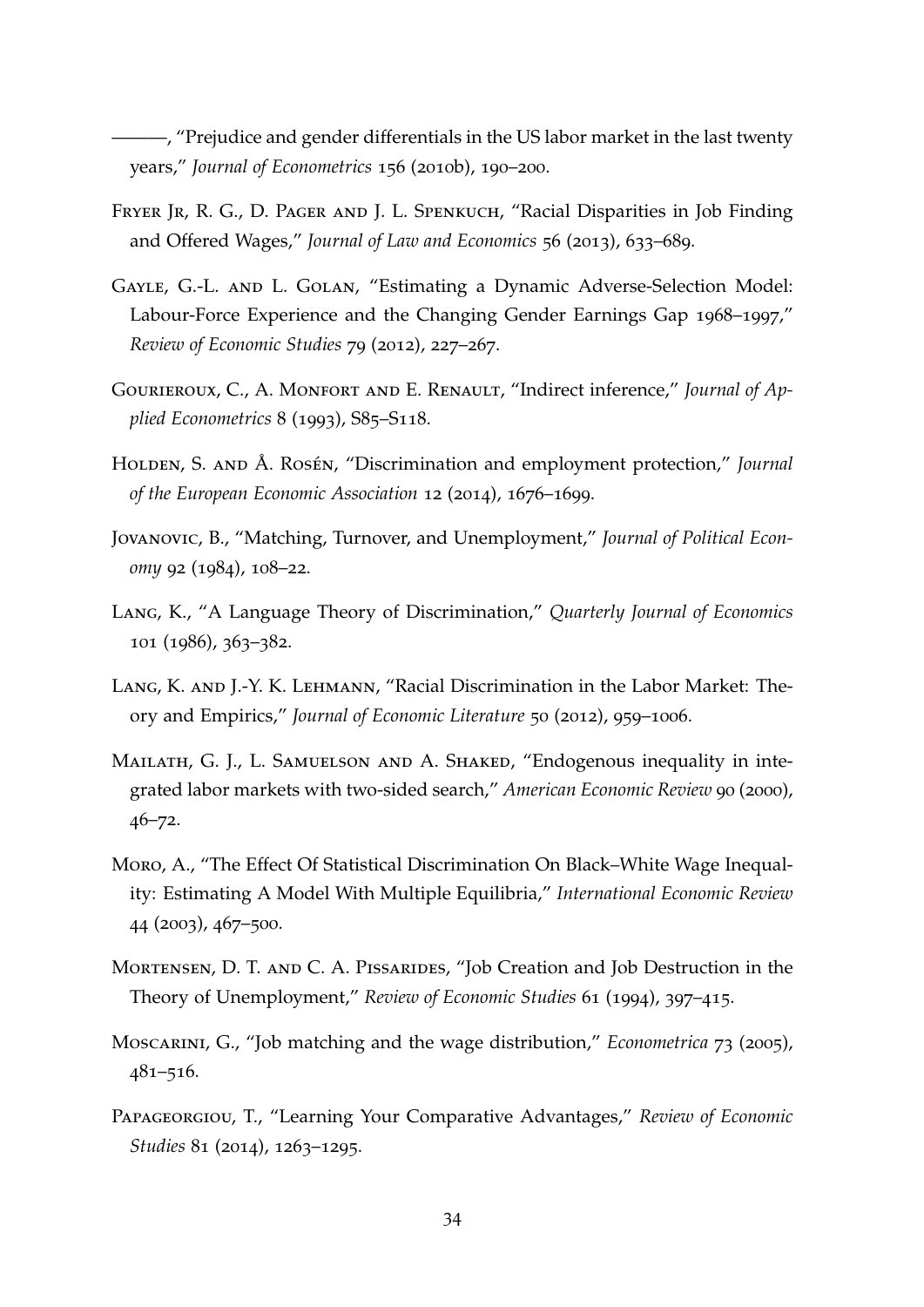- <span id="page-36-0"></span>Phelps, E. S., "The Statistical Theory of Racism and Sexism," *American Economic Review* 62 (1972), 659–61.
- <span id="page-36-2"></span>Ritter, J. A. and L. J. Taylor, "Racial disparity in unemployment," *Review of Economics and Statistics* 93 (2011), 30–42.
- <span id="page-36-3"></span>Rosén, Å., "An equilibrium search-matching model of discrimination," *European Economic Review* 41 (1997), 1589–1613.
- <span id="page-36-1"></span>Shimer, R., "Reassessing the ins and outs of unemployment," *Review of Economic Dynamics* 15 (2012), 127–148.
- <span id="page-36-4"></span>WONHAM, W. M., "Some applications of stochastic differential equations to optimal nonlinear filtering," *Journal of the Society for Industrial & Applied Mathematics, Series A: Control* 2 (1964), 347–369.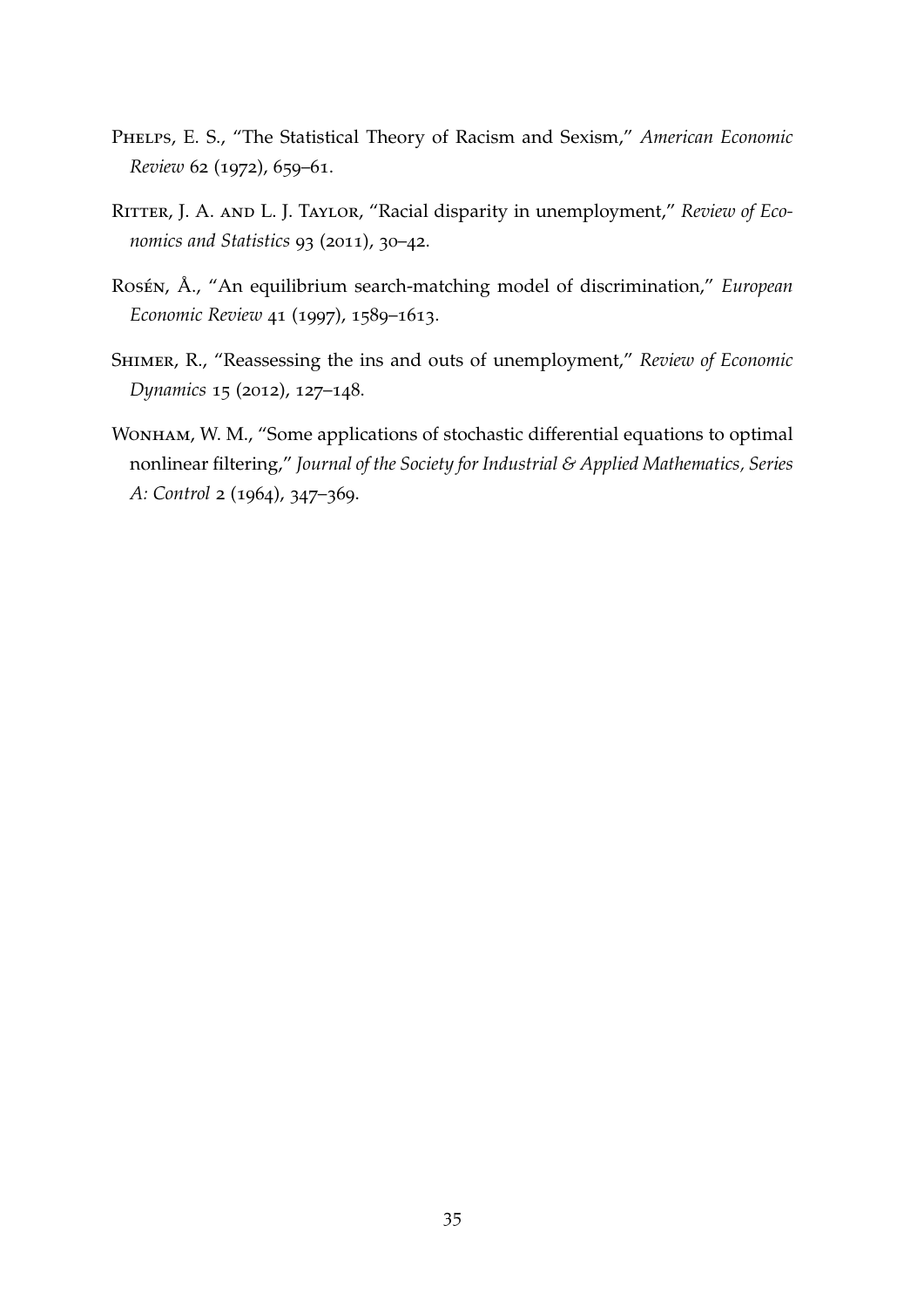### <span id="page-37-0"></span>**A Measuring the ins and outs of unemployment**

To measure the monthly probability that an employed worker becomes unemployed, *JLP<sup>t</sup>* , and the monthly probability that an unemployed worker finds a job, *JFP<sup>t</sup>* , we follow [Shimer](#page-36-1) ([2012](#page-36-1)). Let *u<sup>t</sup>* denote the number of unemployed workers at the end of month  $t$  and  $u_t^s$  the number of workers who at time  $t$  have been unemployed for less than a month; then *JFP<sup>t</sup>* can be backed out from the data using:

$$
u_{t+1} = (1 - JFP_t)u_t + u_{t+1}^s,
$$
\n(23)

which implies

$$
JFP_t = 1 - \frac{u_{t+1} - u_{t+1}^s}{u_t}.
$$
 (24)

To compute the job loss probabilities, we account for time aggregation bias and solve the following equation in *jlr<sup>t</sup>* :

$$
u_{t+1} = \frac{jfr_t}{jfr_t + jlr_t} (1 - e^{-jfr_t - jlr_t}) l_t + e^{-jfr_t - jlr_t} u_t,
$$
\n(25)

where  $l_t$  is the labor force and  $jfr_t = -\ln(1 - JFP_t)$ . Then,  $jlr_t = -\ln(1 - JLP_t)$ .

## <span id="page-37-1"></span>**B Endogenous contact rate**

In the model the value of a vacancy is arbitrarily set to 0, whereas the contact rate  $\lambda$  is exogenous. As in [Papageorgiou](#page-35-12) ([2014](#page-35-12)), this assumption is innocuous. Suppose there is a constant-return to scale Cobb-Douglas matching function that sets the number of meets. Then the contact rate is  $\lambda(x) = Ax^a$ ,  $0 < a < 1$ , where *x* is the vacancy-to-unemployed ratio. Moreover, suppose that holding a vacancy involves paying the flow cost *κ*. The value of a vacancy *V* solves

$$
rV = -\kappa + \frac{\lambda(x)}{x} \sum_{i} m_i \int \int_{\underline{p}_i}^{1} [J_{i\alpha}(p) - V] dG_i^0(p) d\Psi_i(\alpha).
$$
 (26)

Assuming free entry of new firms leads to  $V = 0$  and so

<span id="page-37-2"></span>
$$
\kappa = \frac{\lambda(x)}{x} \sum_{i} m_i \int \int_{\underline{p}_i}^{1} \alpha J_i(p) dG_i^0(p) d\Psi_i(\alpha).
$$
 (27)

Thus for a given set of parameter estimates and a given *θ*, we compute the right-hand side of equation ([27](#page-37-2)) with  $\lambda(x) = \lambda$ , set  $A = \lambda x^{-a}$  and  $\kappa$  as the left-hand side of equation ([27](#page-37-2)).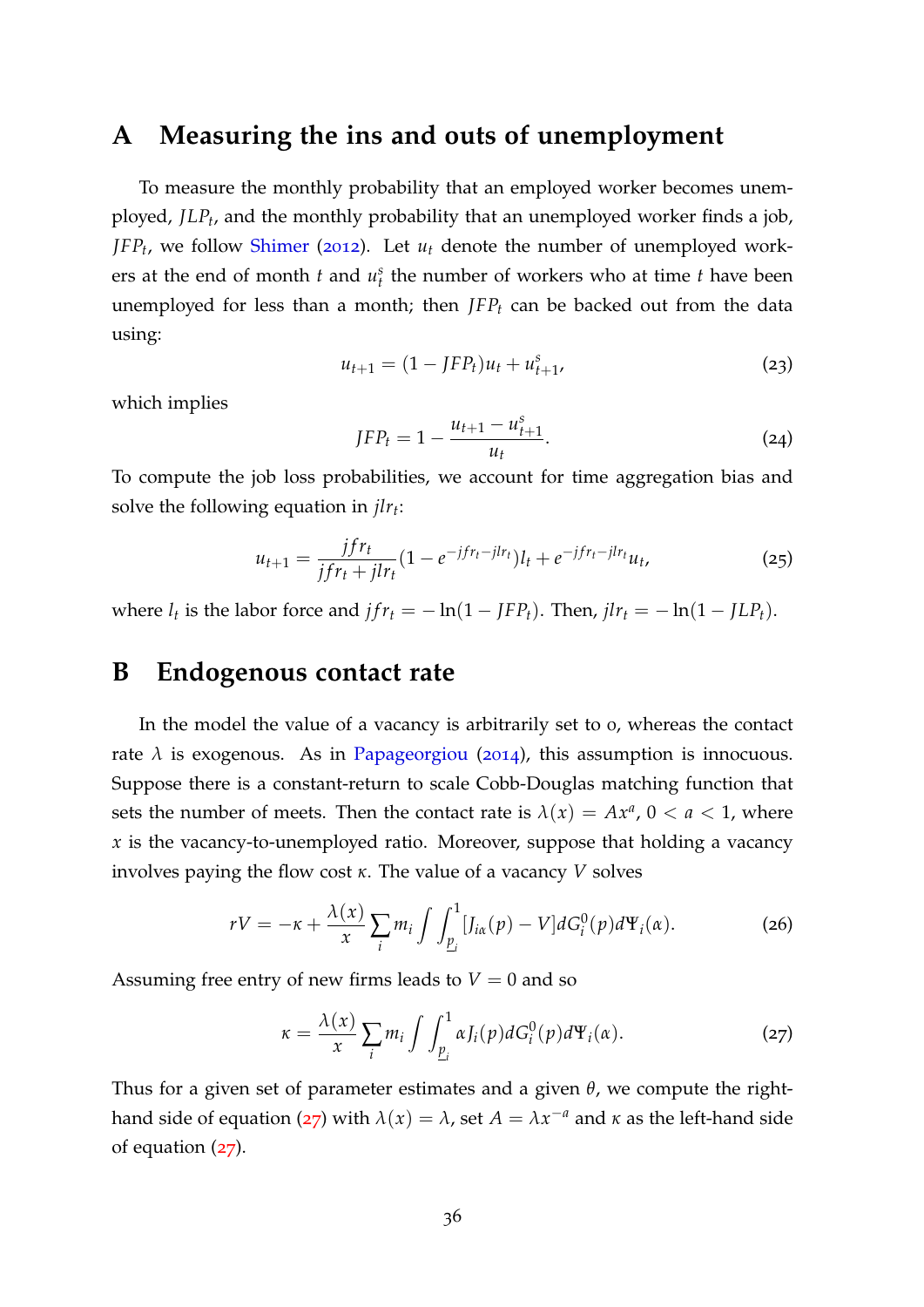# <span id="page-38-0"></span>**C The solution of the HJB equation**

The solution is a slight amendment to [Moscarini](#page-35-0) ([2005](#page-35-0)). We first check that the proposed function solves equation ([12](#page-11-3)) and then show that the optimal stopping belief is well-defined and belongs to the interval (0, 1). Hereafter we neglect type *α* and demographic group *i*. Let  $n = \sqrt{1/4 + 2(r + \delta)/s^2}$ ,  $s \equiv (\mu_H - \mu_L)/\sigma_X$ . We obtain

$$
S'(p) = cp^{-1/2-n}(1-p)^{-1/2+n}(1/2-n-p) + \frac{\mu_H - \mu_L}{r+\delta},
$$
  
\n
$$
S''(p) = -c(1/4-n^2)p^{-3/2-n}(1-p)^{-3/2+n}.
$$

Plugging  $S'(p)$  and  $S''(p)$  into ([12](#page-11-3)) shows that ([13](#page-11-1)) defines the solution. Moreover, *c* and *p* solve the following system of equations:

<span id="page-38-1"></span>
$$
S'(\underline{p}) = c\underline{p}^{-1/2-n}(1-\underline{p})^{-1/2+n}(1/2-n-\underline{p}) + \frac{\mu_H - \mu_L}{r+\delta} = 0,
$$
 (28)

$$
S(\underline{p}) = c\underline{p}^{\frac{1}{2}-n}(1-\underline{p})^{\frac{1}{2}+n} + \frac{\overline{\mu}(\underline{p}) - rU}{r+\delta} = 0,
$$
 (29)

The value of unemployment and the optimal stopping belief solve  $rU = rU_1(p)$  =  $rU_2(p)$ , where

$$
rU_1(x) = \mu_L + x(\mu_H - \mu_L) + (\mu_H - \mu_L) \frac{x(1-x)}{n+x-1/2},
$$
\n(30)

$$
rU_2(x) = \frac{b + \beta \lambda \int_{p \ge x} \left[ c(x) p^{1/2 - n} (1 - p)^{1/2 + n} + \frac{\bar{\mu}(p)}{r + \delta} \right] dG^0(p)}{1 + \beta \lambda [1 - G^0(x)] / (r + \delta)}, \quad (31)
$$

$$
c(x) = \frac{\mu_H - \mu_L}{n + x - 1/2} x^{1/2 + n} (1 - x)^{1/2 - n} / (r + \delta).
$$
 (32)

Let  $\phi(x) = rU_1(x) - rU_2(x)$ . We have

$$
\begin{array}{rcl}\n\phi(0) & = & \frac{(\mu_L - b)(r + \delta) - \beta \lambda (\mu_H - \mu_L) \int_0^1 p \, dG^0(p)}{r + \delta + \beta \lambda} < 0, \\
\phi(1) & = & \mu_H - b > 0,\n\end{array}
$$

by assumption ([11](#page-11-4)). Therefore there is  $p \in (0, 1)$  such that  $\phi(p) = 0$ . Moreover,

$$
rU'_{1}(x) = \frac{(\mu_{H} - \mu_{L})(n^{2} - 1/4)}{(n + x - 1/2)^{2}},
$$
  
\n
$$
\{1 + \beta \lambda [1 - G^{0}(x)]/(r + \delta)\}rU'_{2}(x) = -\beta \lambda \left[c(x)x^{1/2 - n}(1 - x)^{1/2 + n} + \frac{\bar{\mu}(x)}{r + \delta} - \frac{rU_{2}(x)}{r + \delta}\right]g^{0}(x)
$$
  
\n
$$
+ \beta \lambda \int_{x} c'(x)p^{1/2 - n}(1 - p)^{1/2 + n}dG^{0}(p),
$$
  
\n
$$
c'(x) = \frac{(\mu_{H} - \mu_{L})(n^{2} - 1/4)}{(n + x - 1/2)^{2}}x^{-1/2 + n}(1 - x)^{-1/2 - n}/(r + \delta).
$$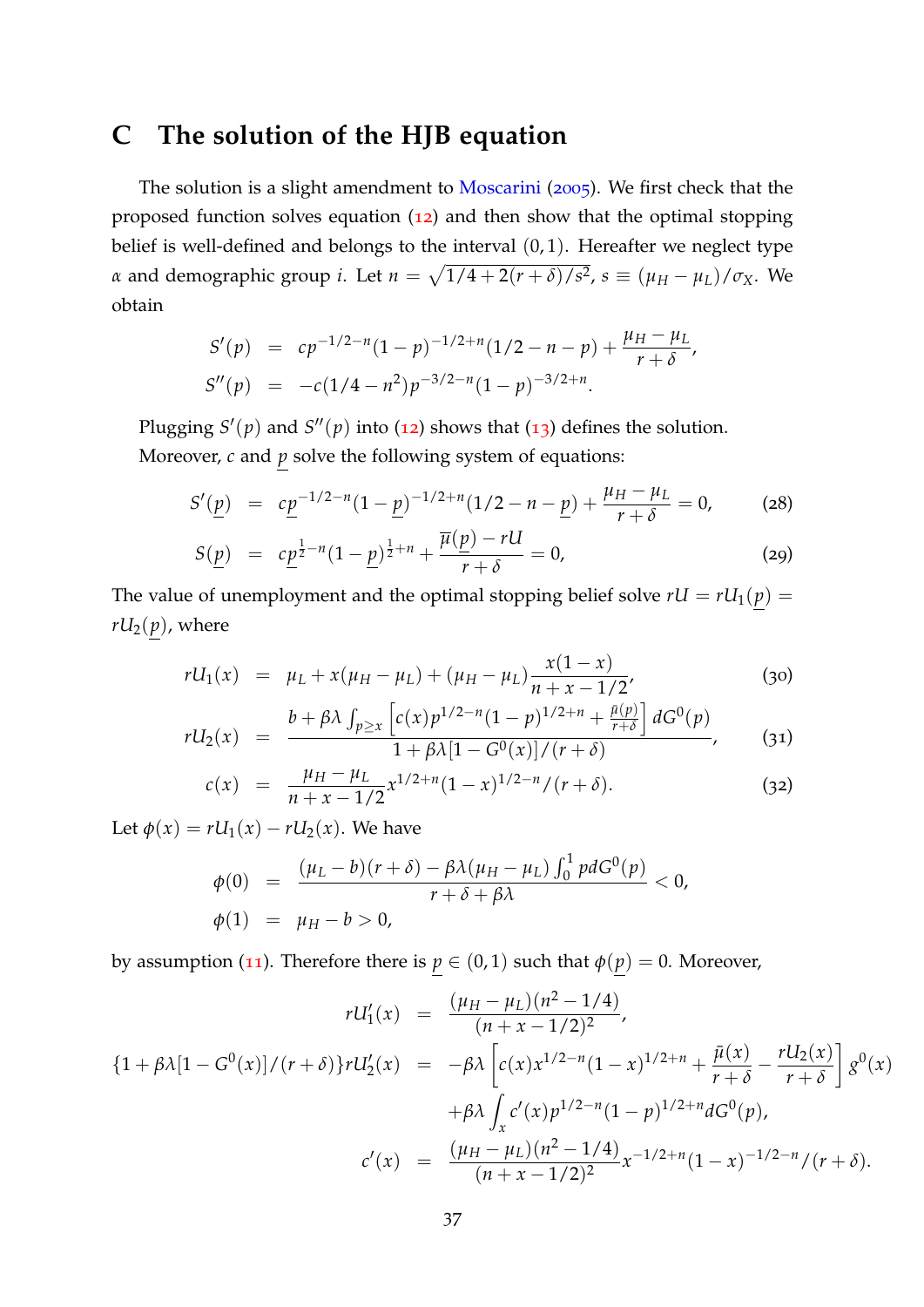In  $x = p$ , we have

$$
\begin{split} \phi'(\underline{p}) &= \frac{(\mu_H - \mu_L)(n^2 - 1/4)}{(n + \underline{p} - 1/2)^2} - \frac{\beta \lambda}{1 + \beta \lambda [1 - G^0(\underline{p})]/(r + \delta)} \int_{\underline{p}} c'(\underline{p}) p^{1/2 - n} (1 - p)^{1/2 + n} dG^0(p) \\ &> \frac{(\mu_H - \mu_L)(n^2 - 1/4)}{(n + \underline{p} - 1/2)^2} \left[ 1 - \int_{p \geq \underline{p}} (p/p)^{1/2 - n} ((1 - p)/(1 - \underline{p}))^{1/2 + n} dG^0(p) \right] > 0 \end{split}
$$

because the term  $p^{1/2-n}(1-p)^{1/2+n}$  decreases with *p* on the interval [0,1]. It follows that *p* is uniquely defined by the requirement  $\phi(p) = 0$ .

### <span id="page-39-0"></span>**D Proofs**

#### Proof of Proposition [1](#page-13-0). ERGODIC BELIEF DISTRIBUTION

We neglect the index *i*. Let  $y(p) = p^2(1-p)^2g(p)$ . We have

$$
\begin{cases}\ny''(p) + f(p) - (\nu^2 - 1/4) \frac{y(p)}{p^2(1-p)^2} = 0, \\
\int_p^1 g(p) dp = m - u \in [0, m], \\
y(p) = 0.\n\end{cases} (*)
$$

The general solution to problem (∗) has the form:

$$
vy(p) = [p(1-p)]^{1/2-\nu} \times
$$
  

$$
\left\{ c_2 p^{2\nu} + c_1 (1-p)^{2\nu} + p^{2\nu} \int_p^1 \frac{\lambda u g^0(x) x^{1/2-\nu} (1-x)^{1/2+\nu}}{2} dx \right\}
$$
  

$$
-(1-p)^{2\nu} \int_p^1 \frac{\lambda u g^0(x) x^{1/2+\nu} (1-x)^{1/2-\nu}}{2} dx
$$
 (33)

where  $c_1$  and  $c_2$  are two constant terms. According to the first boundary condition,  $\int_p^1 g(p) dp$  converges, which implies that  $c_2 = 0$ . The second boundary condition gives  $c_1 = \lambda uk$ . The unnormalized density results by dividing  $y(p)$  by  $p^2(1-p)$  $p$ <sup>2</sup>. Three terms remain. The first term is always definite when  $p < 1$ . The second term is finite for all  $p < 1$  when  $g_i^0$  $i<sup>0</sup>(1)$  is finite. As for the last term, the integral is finite under the assumption that there exist  $A < \infty$  and  $a > -1$  such that  $\lim_{x\to 1} g_i^0$  $\int_{i}^{0}(x)(1-x)^{1/2-\nu_i}/[A(1-x)^a] < 1.$ 

#### Proof of Proposition [2](#page-14-1). Negative stereotyping

Part A. Suppose  $U_W \leq U_B$ . Using ([7](#page-10-3)) and ([10](#page-11-2)), the value of unemployment can be rewritten as

$$
rU_W = b + \beta \lambda \int_0^1 \max\{S_W(p), 0\} g_W^0(p) dp.
$$
 (34)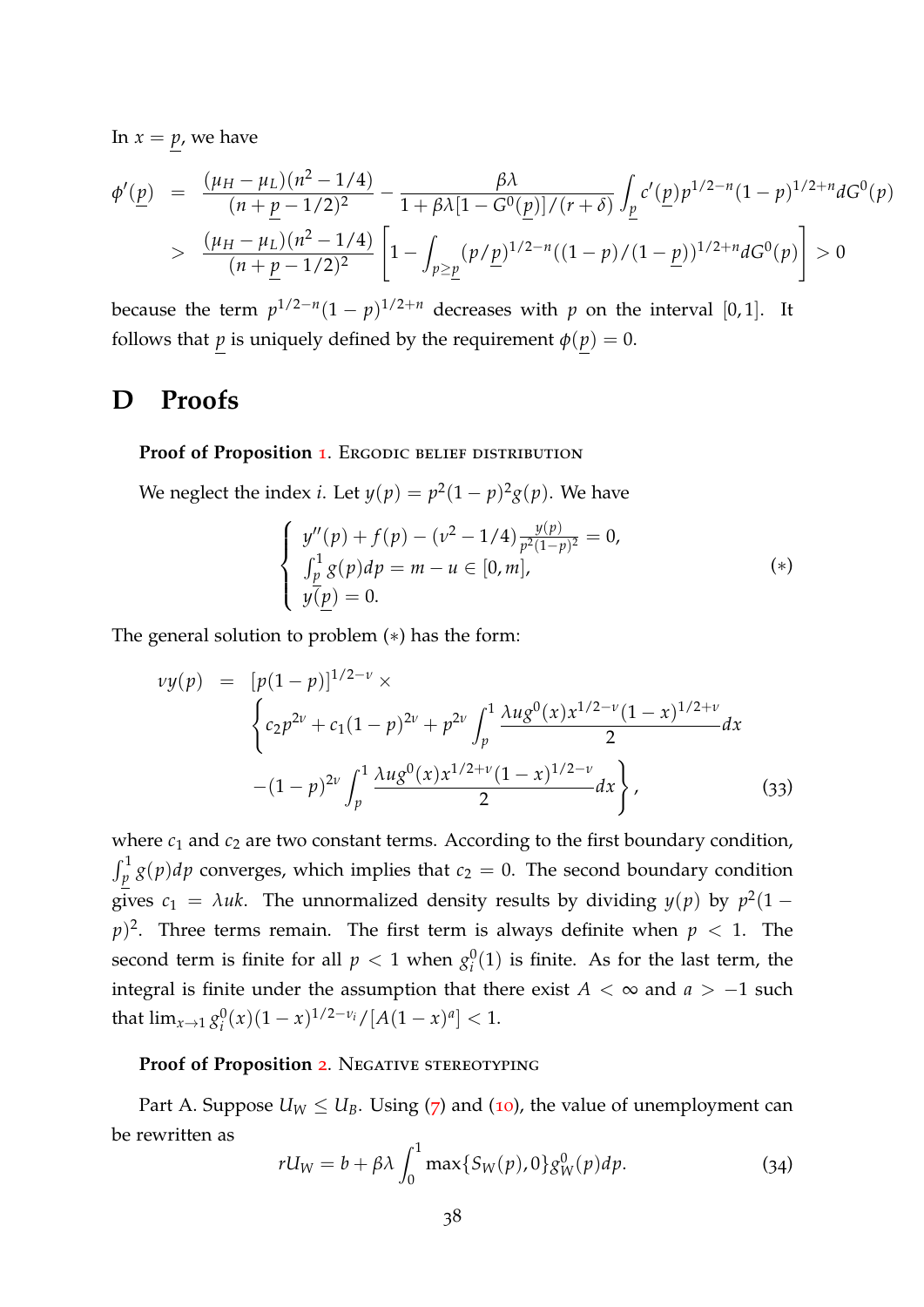The surplus equation ([12](#page-11-3)) implies that  $S_{W}''(p) = S_{B}''$  $B''_B(p)$  and thus  $S_W(p) \geq S_B(p)$ , for all  $p \in [0, 1]$ . Using this fact

$$
rU_W \ge b + \beta \lambda \int_0^1 \max\{S_B(p), 0\} g_W^0(p) dp. \tag{35}
$$

Since  $S_i$  is strictly increasing in  $p \in [\underline{p}_i, 1]$ , Assumption 1 also implies

$$
b + \beta \lambda \int_0^1 \max\{S_B(p), 0\} g_W^0(p) dp > b + \beta \lambda \int_0^1 \max\{S_B(p), 0\} g_B^0(p) dp = r U_B.
$$
\n(36)

And so we have proved  $U_W > U_B$ . This contradicts the assumption that  $U_W \leq U_B$ . Thus,  $U_W > U_B$ .

Part B. (i) Using equations ([28](#page-38-1)) and ([29](#page-38-1)), we obtain

$$
rU_i = \mu_L + (\mu_H - \mu_L)(n + 1/2) \frac{p_i}{n + \underline{p}_i - 1/2}.
$$
 (37)

The ratio is strictly increasing in  $\underline{p}_i.$  From part A, we have  $U_W > U_B$ , which implies that  $\underline{p}_W > \underline{p}_B$ .

(ii) The group-*i* specific job-finding rate is  $jfr_i = \lambda [1 - G_i^0]$  $\left(\frac{0}{i}(\underline{p}_i)\right]$ ,  $i = B$ , *W*. The result follows from part (i) and Assumption 1.

(iii). At any time, the flow number of group-*i* workers who lose their job is  $\delta(1 - u_i) + 0.5\sigma^2(\underline{p}_i)g'_i$  $\int_{i}^{t}(\underline{p}_{i})$ . Thus the group-*i* specific job-loss rate is  $jlr_{i} = \delta +$  $0.5\sigma^2(\underline{p}_i)g'_i$  $\mathcal{L}_i'(\underline{p}_i')/(1-u_i)$ ,  $i=B,W$ . The result follows.

Part C. (i) We have  $\omega_i(p) = \beta \bar{\mu}(p) + (1 - \beta)rU_i$  for  $i = B$ , W and  $p \in [\underline{p}_i, 1]$ . This proves the result.

(ii) We have  $\omega_{iq} = \beta(\mu_H - \mu_L)\tilde{G}_i^{-1}(q) + (1 - \beta)rU_i + \beta\mu_L$ . Therefore  $z(0)$  =  $\beta(\mu_H-\mu_L)(\underline{p}_{_W}-\underline{p}_{_B})+(1-\beta)r(U_W-U_B)>z(1)=(1-\beta)r(U_W-U_B)$  by parts A and B (i).

#### **Proof of Proposition [3](#page-16-0). SCREENING DISCRIMINATION**

Part A. Let  $U \equiv U(\sigma_X)$  denote the value of unemployment when the standard deviation of output is  $\sigma_X$ . By construction, we have  $U_B = U(\sigma_B)$  and  $U_W = U(\sigma_W)$ . Using the notations of Appendix [C,](#page-38-0) we have  $rU(\sigma_X) = rU_1(p, \sigma_X) = rU_2(p, \sigma_X)$ , where the dependence vis-à-vis  $\sigma_X$  has been highlighted. Similarly we define  $c(x, \sigma_X) \equiv c(x)$ .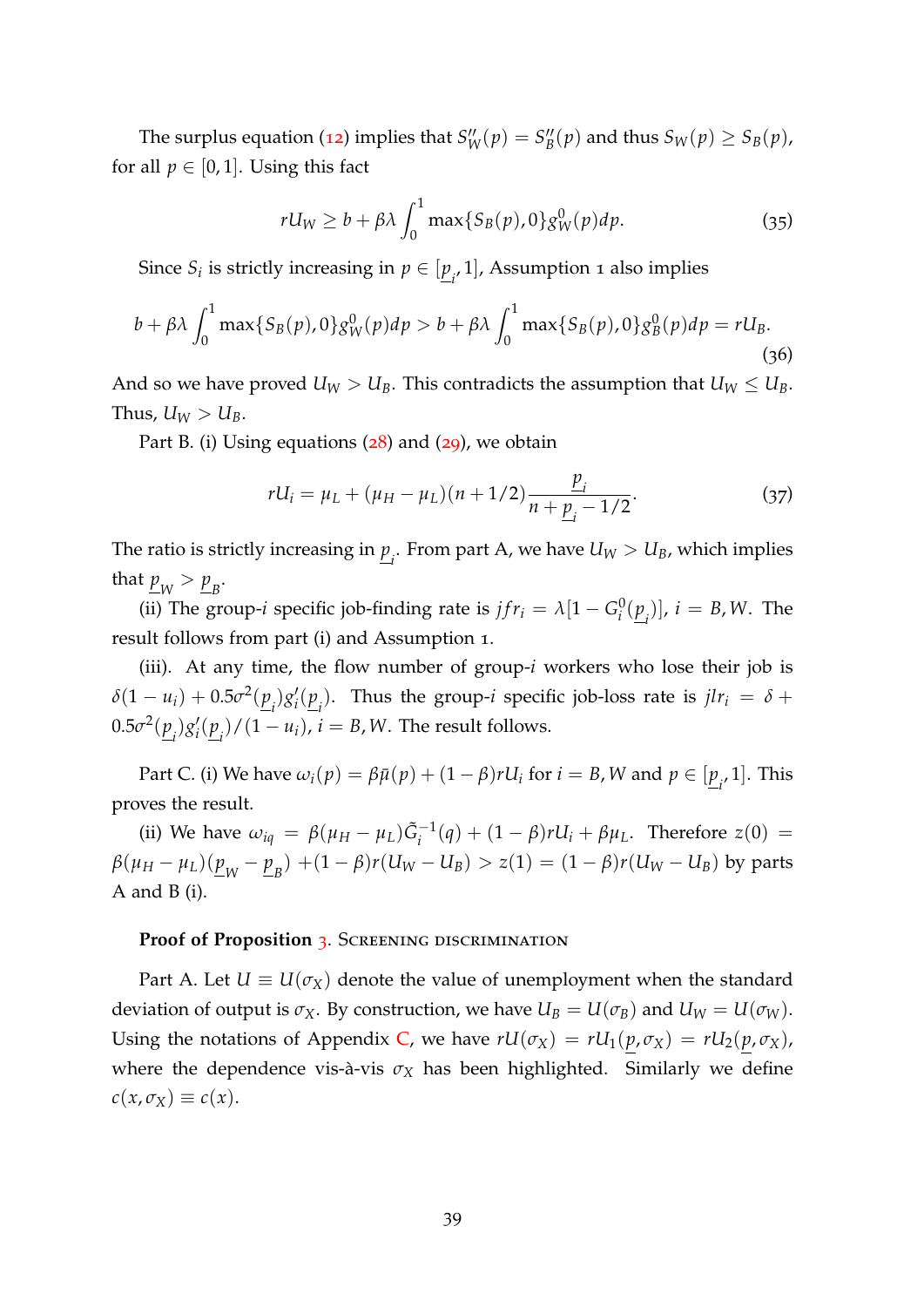We now show that  $rU'(\sigma_X) < 0$ . Let  $f(x, n) = \frac{1}{n+x-1/2} \left[ \frac{x/(1-x)}{p/(1-p)} \right]$ *p*/(1−*p*)  $\int_0^n$ . We have

$$
\frac{\partial (rU_1)}{\partial \sigma_X} = -(\mu_H - \mu_L) \frac{x(1-x)}{(n+x-1/2)^2} \frac{dn}{d\sigma_X} < 0,
$$
  

$$
\frac{\partial (rU_2)}{\partial \sigma_X} = \frac{\beta \lambda \int_x \frac{\partial}{\partial n} (c(x,n)p^{1/2-n}(1-p)^{1/2+n}) dG^0(p)}{1 + \frac{\beta \lambda}{r+\delta} [1-G^0(x)]} \frac{dn}{d\sigma_X}.
$$

But  $\frac{\partial}{\partial n}(c(x,n)p^{1/2-n}(1-p)^{1/2+n})$  has the sign of  $f_n(x,n) = \ln \left[ \frac{x/(1-x)}{p/(1-p)} \right]$ *p*/(1−*p*)  $\int$ *f*(*x*, *n*) −  $\frac{f(x,n)}{n+x-1/2}$  < 0. Therefore  $\frac{\partial(rU_1)}{\partial \sigma_X}$  < 0 and  $\frac{\partial(rU_2)}{\partial \sigma_X}$  < 0 for all  $x \in (0,1)$ . It follows that  $rU'(\sigma_X) < 0$  and so  $U(\sigma_{X_W}) > U(\sigma_{X_B})$ .

Part B. (i) Let  $\phi(x,\sigma_X) = rU_1(x,\sigma_X) - rU_2(x,\sigma_X)$ . We have  $dp/d\sigma_X = -\frac{\phi_{\sigma_X}(p,\sigma_X)}{\phi_{\sigma_Y}(p,\sigma_X)}$  $\frac{\varphi_{X}(\mathbf{p},\mathbf{p},\mathbf{p})}{\varphi_{X}(\mathbf{p},\mathbf{p},\mathbf{p})}$ which has the sign of −*φσ<sup>X</sup>* (*p*, *σX*). As shown in the proof of Part A, we have

$$
\phi_{\sigma_X}(\underline{p}, \sigma_X) = -\frac{(\mu_H - \mu_L)\underline{p}(1-\underline{p})}{(n+\underline{p}-1/2)^2} \frac{dn}{d\sigma_X} + \frac{\beta \lambda [1-G^0(\underline{p})]}{r+\delta + \beta \lambda [1-G^0(\underline{p})]} \frac{dn}{d\sigma_X} \times \n\frac{(\mu_H - \mu_L)\underline{p}(1-\underline{p})}{n+\underline{p}-1/2} \int_{\underline{p}}^1 \left[ \frac{1}{n+\underline{p}-1/2} - \ln \frac{\underline{p}/(1-\underline{p})}{\underline{p}/(1-\underline{p})} \right] p(1-p) \left( \frac{\underline{p}/(1-\underline{p})}{\underline{p}/(1-\underline{p})} \right)^n \frac{dG^0(\underline{p})}{1-G^0(\underline{p})} \n= -\frac{(\mu_H - \mu_L)\underline{p}(1-\underline{p})}{(n+\underline{p}-1/2)^2} \frac{dn}{d\sigma_X} \times \left\{ 1 - \frac{\beta \lambda [1-G^0(\underline{p})]}{r+\delta + \beta \lambda [1-G^0(\underline{p})]} \times \right\} \n\int_{\underline{p}}^1 \left[ 1 - (n+\underline{p}-1/2) \ln \frac{\underline{p}/(1-\underline{p})}{\underline{p}/(1-\underline{p})} \right] \left( \frac{\underline{p}/(1-\underline{p})}{\underline{p}/(1-\underline{p})} \right)^n \frac{p(1-p)dG^0(\underline{p})}{1-G^0(\underline{p})} \right\} \n< -\frac{(\mu_H - \mu_L)\underline{p}(1-\underline{p})}{(n+\underline{p}-1/2)^2} \frac{dn}{d\sigma_X} \left\{ 1 - \frac{1}{2} \int_{\underline{p}}^1 \left[ 1 - (n+\underline{p}-1/2) \ln \frac{\underline{p}/(1-\underline{p})}{\underline{p}/(1-\underline{p})} \right] \left( \frac{\underline{p}/(1-\underline{p})}{\underline{p}/(1-\underline{p})} \right)^n \frac{dG^0(\underline{p})}{1-G^0(\underline{p})} \right\}
$$

.

which has the sign of  $I=\frac{1}{2}\int_p$  $\left[1 - \left(n + \frac{p}{2} - 1/2\right) \ln \frac{p/(1-p)}{p/(1-p)}\right]$  *p*/(1−*p*) *p*/(1−*p*)  $\bigwedge^n$  *dG*<sup>0</sup>(*p*)  $\frac{aG^{\circ}(p)}{1-G^0(p)}$  – 1. Let  $f(y) = y^n \ln y$ . The function f is such that  $f(0) = f(1) = 0$  and  $f'(y) = 0$  $y^{n-1}(1 + n \ln y)$ . Therefore  $f(y) \ge -(ne)^{-1}$  for all  $y \in [0,1]$ . It follows that *I* <  $\frac{1}{2} + \frac{n+p-1/2}{n e} - 1 < 1/e - 1/2 < 0$ . Thus  $d\underline{p}/d\sigma_X > 0$  and  $\underline{p}_B > \underline{p}_W$ .

(ii). The group-*i* specific job-finding rate is  $jfr_i = \lambda[1 - G^0(\underline{p}_i)]$ ,  $i = B$ , *W*. The result follows from part (i).

(iii). See the proof of Part B (iii) of Proposition [2](#page-14-1).

Part C. (i) The result follows from Part A.

(ii). We have  $z(0) = \beta(\mu_H - \mu_L) \left[ \frac{p}{\mu_W} - \frac{p}{\mu_B} \right]$  $\Big\} + (1 - \beta)r\left( U_{W} - U_{B} \right) \ \leq \ \big( 1 - \frac{1}{2} \big)$ *β*)*r* ( $U_W - U_B$ ) = *z*(1) by part B (i).

Proof of Proposition [4](#page-18-0). UNEMPLOYMENT VALUATION HETEROGENEITY